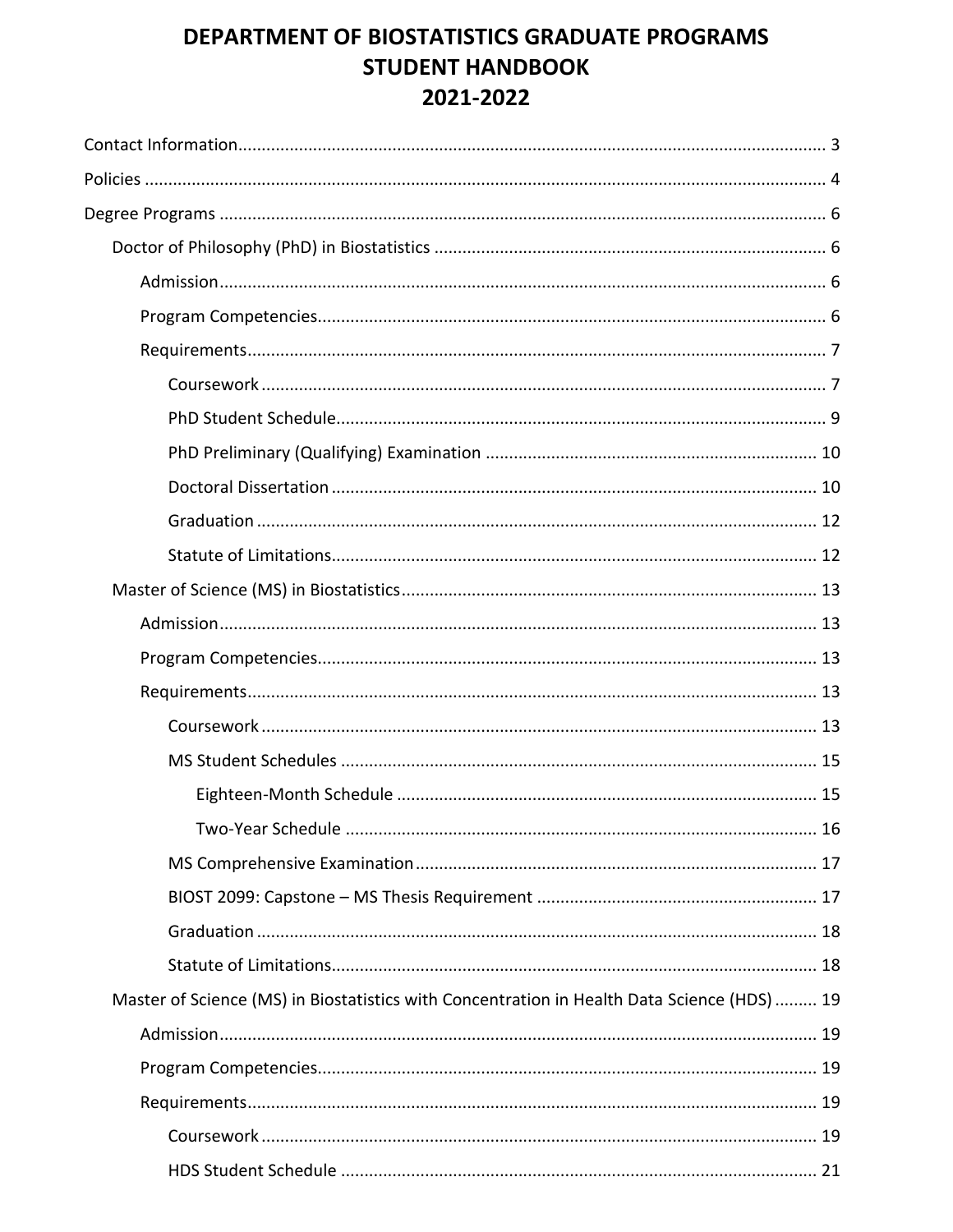| Master of Science (MS) in Biostatistics with Concentration in Statistical and Computational |
|---------------------------------------------------------------------------------------------|
|                                                                                             |
|                                                                                             |
|                                                                                             |
|                                                                                             |
|                                                                                             |
|                                                                                             |
|                                                                                             |
|                                                                                             |
|                                                                                             |
|                                                                                             |
|                                                                                             |
|                                                                                             |
|                                                                                             |
|                                                                                             |
|                                                                                             |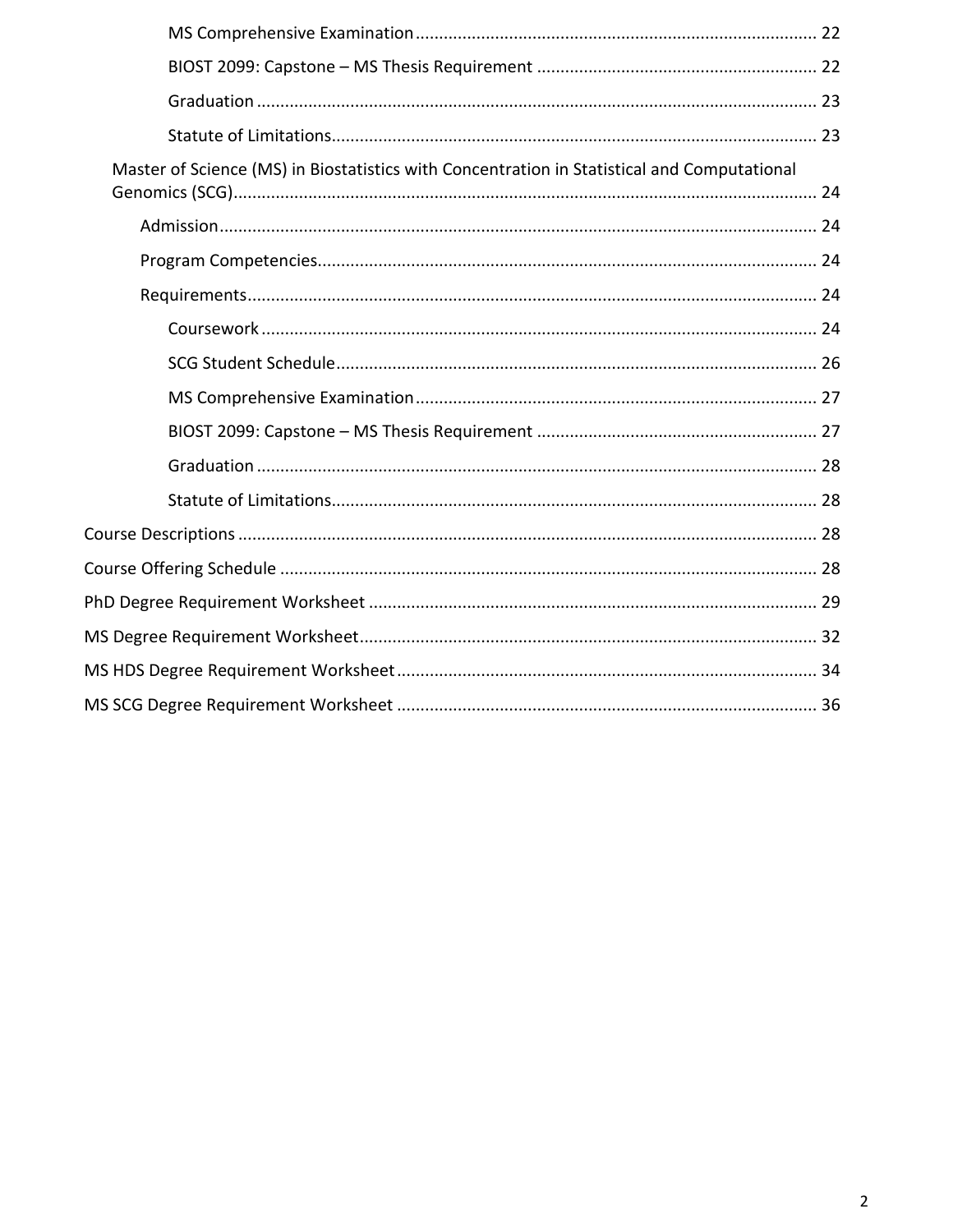Welcome to the Department of Biostatistics! The Student Handbook outlines the requirements, policies, and procedures for the operation of our graduate programs. Please keep in mind that policies may change. The department will make every effort to communicate changes in requirements, procedures, or policies.

CONTACT INFORMATION

For all inquiries, please contact

[biostat@pitt.edu](mailto:biostat@pitt.edu) 412-624-3023 412-624-0184 (fax)

University of Pittsburgh Graduate School of Public Health Department of Biostatistics 130 DeSoto Street Pittsburgh, PA 15261

**IF YOU ARE A STUDENT EXPERIENCING A CRISIS, PLEASE CALL 412-648-7930 OR VISIT THE [UNIVERSITY](https://www.studentaffairs.pitt.edu/cc/)  [COUNSELING](https://www.studentaffairs.pitt.edu/cc/) CENTER (NORDENBERG HALL-WELLNESS CENTER, 119 UNIVERSITY PLACE) AND STATE THAT YOU ARE IN CRISIS.**

More information on services provided by the University of Pittsburgh please visit the [University of Pittsburgh](https://www.studentaffairs.pitt.edu/)  [Office of Student Affairs.](https://www.studentaffairs.pitt.edu/)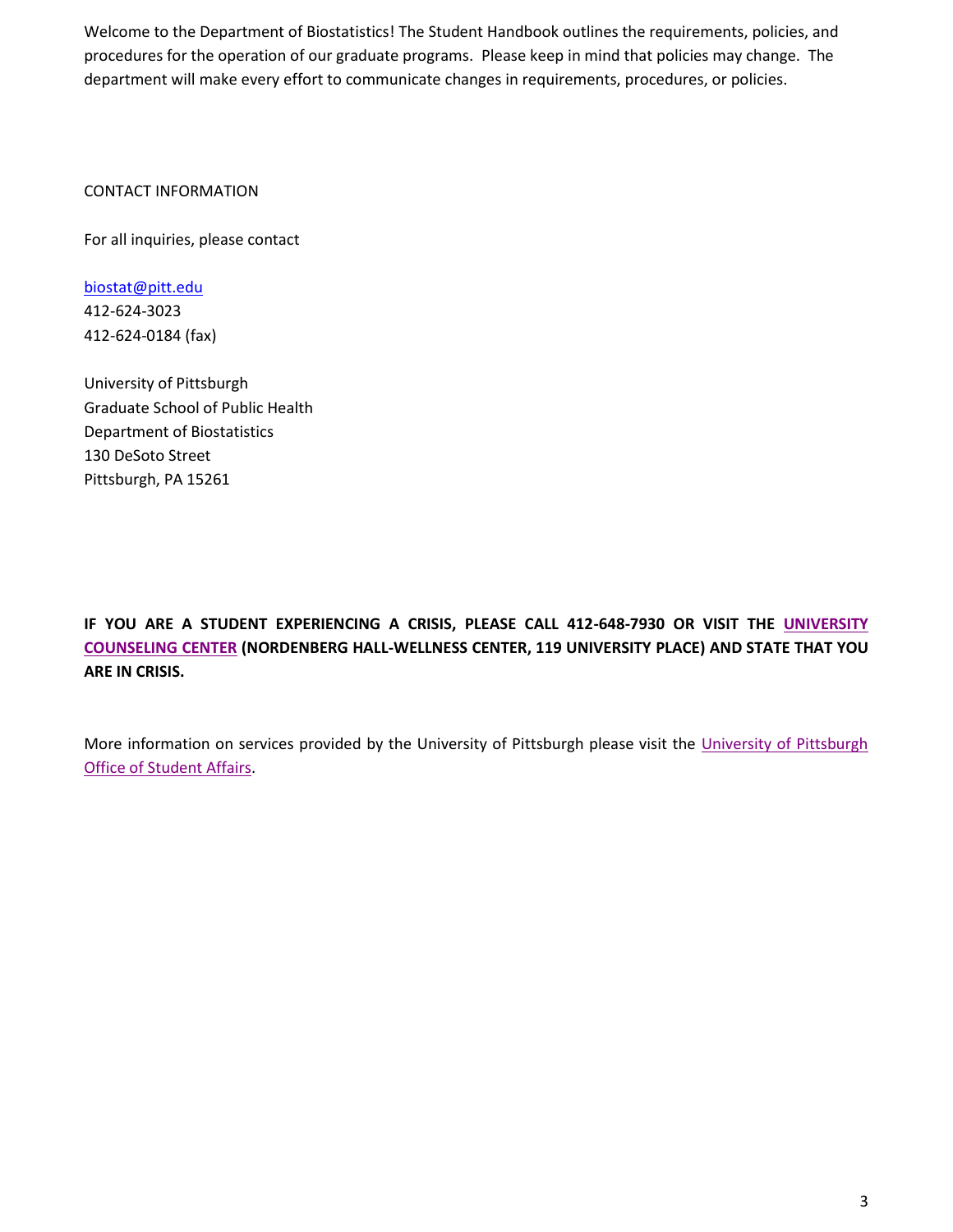# **POLICIES**

All Biostatistics students are bound by the policies and regulations below. Students should consult the [Graduate](https://catalog.upp.pitt.edu/index.php)  [and Professional Studies Catalog](https://catalog.upp.pitt.edu/index.php) and [Pitt Public Health Academic Handbook](https://publichealth.pitt.edu/academic-handbook) for a complete listing of all policies and regulations.

## **Independent Development Plan (IDP)**

A Graduate Student Career Development Plan, also known as an [Independent Development Plan \(IDP\),](https://publichealth.pitt.edu/academics/academic-requirements/independent-development-plan) is a tool for helping students and advisors outline and discuss short-term and long-term objectives to guide the student's professional development. Biostatistics graduate students and advisors are required to complete an IDP at least annually. The Doctoral Report on Requirements Form for the PhD preliminary (qualifying) examination and dissertation overview includes a checkbox that the committee must use to certify that an IDP has been completed within six months. If an IDP has not been completed within six months, students and advisors must complete a new IDP.

## **Academic Integrity**

All students are expected to adhere to the school's standards of academic honesty. *Cheating/plagiarism will not be tolerated.* The Graduate School of Public Health's policy on academic integrity, which is based on the University policy, is available online in the [Pitt Public Health Academic Handbook.](https://publichealth.pitt.edu/academic-handbook) The policy includes obligations for faculty and students, procedures for adjudicating violations, and other critical information. Please take the time to read this policy.

The Graduate School of Public Health requires all enrolled students to complete the [Pitt Public Health Student](https://publichealth.pitt.edu/home/academics/academic-requirements/academic-integrity-and-pagiarism)  [Academic Integrity Module.](https://publichealth.pitt.edu/home/academics/academic-requirements/academic-integrity-and-pagiarism) Students should consult the [Guidelines on Academic Integrity](https://www.provost.pitt.edu/faculty/academic-integrity-freedom/academic-integrity-guidelines) for more information on student and faculty obligations and hearing procedures.

#### **Disabilities**

The Americans with Disabilities Act of 1990 and Section 504 of the Rehabilitation Act of 1973 prohibit discrimination on the basis of disability and require the University to make reasonable accommodations for those otherwise qualified individuals with a disability who request accommodations. Students requesting reasonable accommodations must do so by registering wit[h Disability Resources and Services a](https://www.studentaffairs.pitt.edu/drs/)s early as possible in the term. Please contact Disability Resources and Services at 412-648-7890, or visit their offices at 140 William Pitt Union.

#### **Nondiscrimination**

The University of Pittsburgh, as an educational institution and as an employer, does not discriminate on the basis of disability, race, color, religion, national origin, ancestry, genetic information, marital status, familial status, sex, age, sexual orientation, veteran status or gender identity and expression in its programs and activities.

The University does not tolerate discrimination, harassment, or retaliation on these bases and takes steps to ensure that students, employees, and third parties are not subject to a hostile environment in University programs or activities.

The University responds promptly and equitably to allegations of discrimination, harassment, and retaliation. It promptly conducts investigations and takes appropriate action, including disciplinary action, against individuals found to have violated its policies, as well as provides appropriate remedies to complainants and the campus community. The University is committed to taking prompt action to end a hostile environment if one has been created, prevent its recurrence, and remedy the effects of any hostile environment on affected members of the campus community.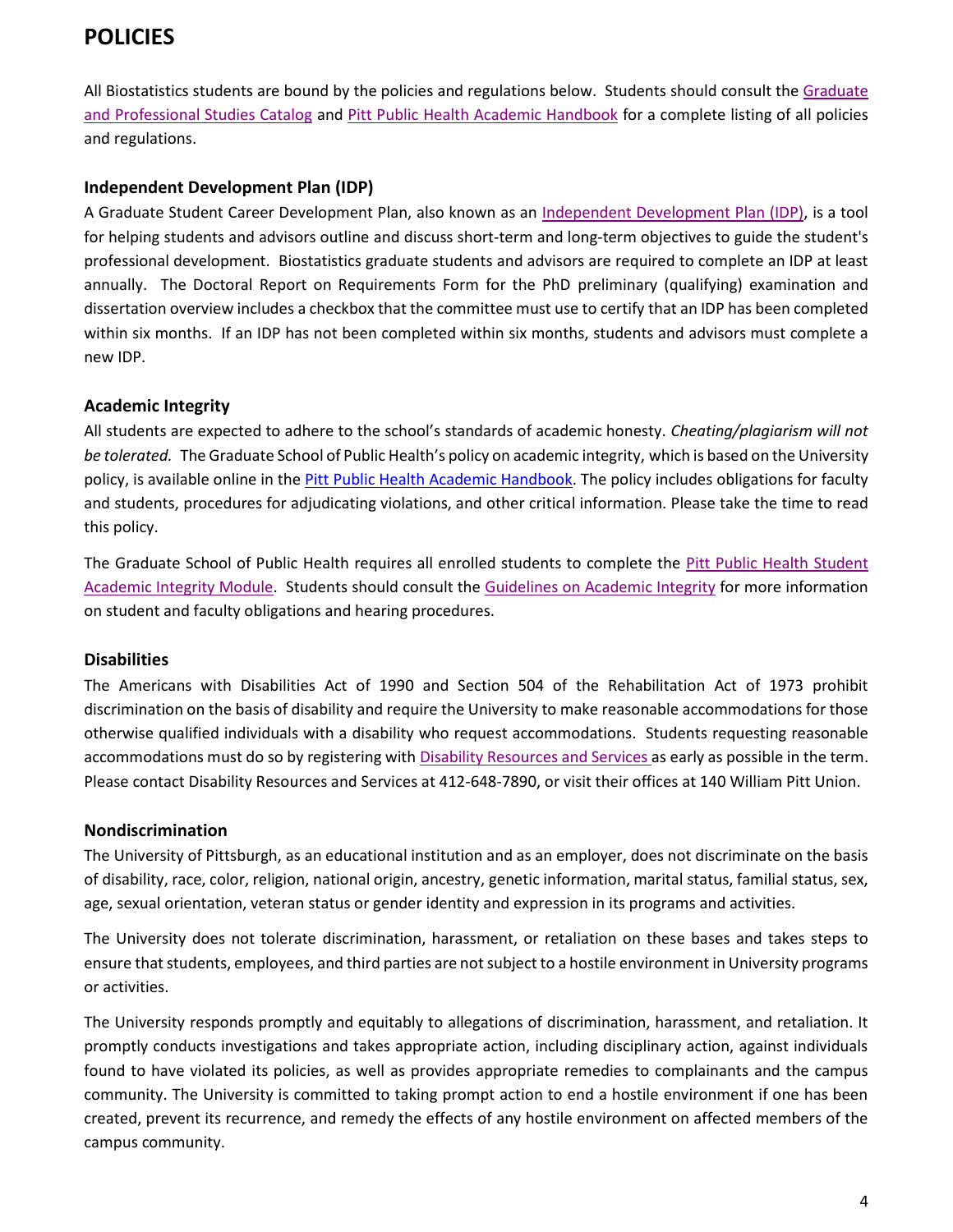For complete details on the University's policies, procedures, and practices which relate to diversity and inclusion please visit the [Office for Equity, Diversity, and Inclusion.](https://www.diversity.pitt.edu/)

#### **Diversity Statement**

The University of Pittsburgh Graduate School of Public Health considers the diversity of its students, faculty, and staff to be a strength and critical to its educational mission. Pitt Public Health is committed to creating and fostering inclusive learning environments that value human dignity and equity and promote social justice. Every member of our community is expected to be respectful of the individual perspectives, experiences, behaviors, worldviews, and backgrounds of others. While intellectual disagreement may be constructive, no derogatory statements, or demeaning or discriminatory behavior will be permitted.

If you feel uncomfortable or would like to discuss a situation, please contact any of the following:

- the course director or course instructor
- the Pitt Public Health Associate Dean responsible for diversity and inclusion
- the University's Office of Diversity and Inclusion at 412-648-7860 or [Make a Report](https://app.convercent.com/en-US/LandingPage/2d6327d5-9fec-ea11-a974-000d3ab9f296?_=1612800567898%20)

#### **Sexual Misconduct, Required Reporting, and Title IX**

The University is committed to combatting sexual misconduct. As a result, you should know that University faculty and staff members are required to report any instances of sexual misconduct, including harassment and sexual violence, to the University's Title IX office so that the victim may be provided appropriate resources and support options. What this means is that as your professor, I am required to report any incidents of sexual misconduct that are directly reported to me, or of which I am somehow made aware.

There are two important exceptions to this requirement about which you should be aware:

A list of the designated University employees who, as counselors and medical professionals, do not have this reporting responsibility and can maintain confidentiality, can be found here: [https://www.diversity.pitt.edu/civil](https://www.diversity.pitt.edu/civil-rights-title-ix-compliance/make-report/confidentiality-and-retaliation)[rights-title-ix-compliance/make-report/confidentiality-and-retaliation](https://www.diversity.pitt.edu/civil-rights-title-ix-compliance/make-report/confidentiality-and-retaliation)

An important exception to the reporting requirement exists for academic work. Disclosures about sexual misconduct that are shared as part of an academic project, classroom discussion, or course assignment, are not required to be disclosed to the University's Title IX office.

If you are the victim of sexual misconduct, Pitt encourages you to reach out to these resources:

- Title IX Office: 412-648-7860
- SHARE @ the University Counseling Center: 412-648-7930 (8:30 A.M. TO 5 P.M. M-F) and 412-648-7856 (AFTER BUSINESS HOURS)

If you have a safety concern, please contact the University of Pittsburgh Police, 412-624-2121. Other reporting information is available [here.](https://www.diversity.pitt.edu/civil-rights-title-ix-compliance/make-report)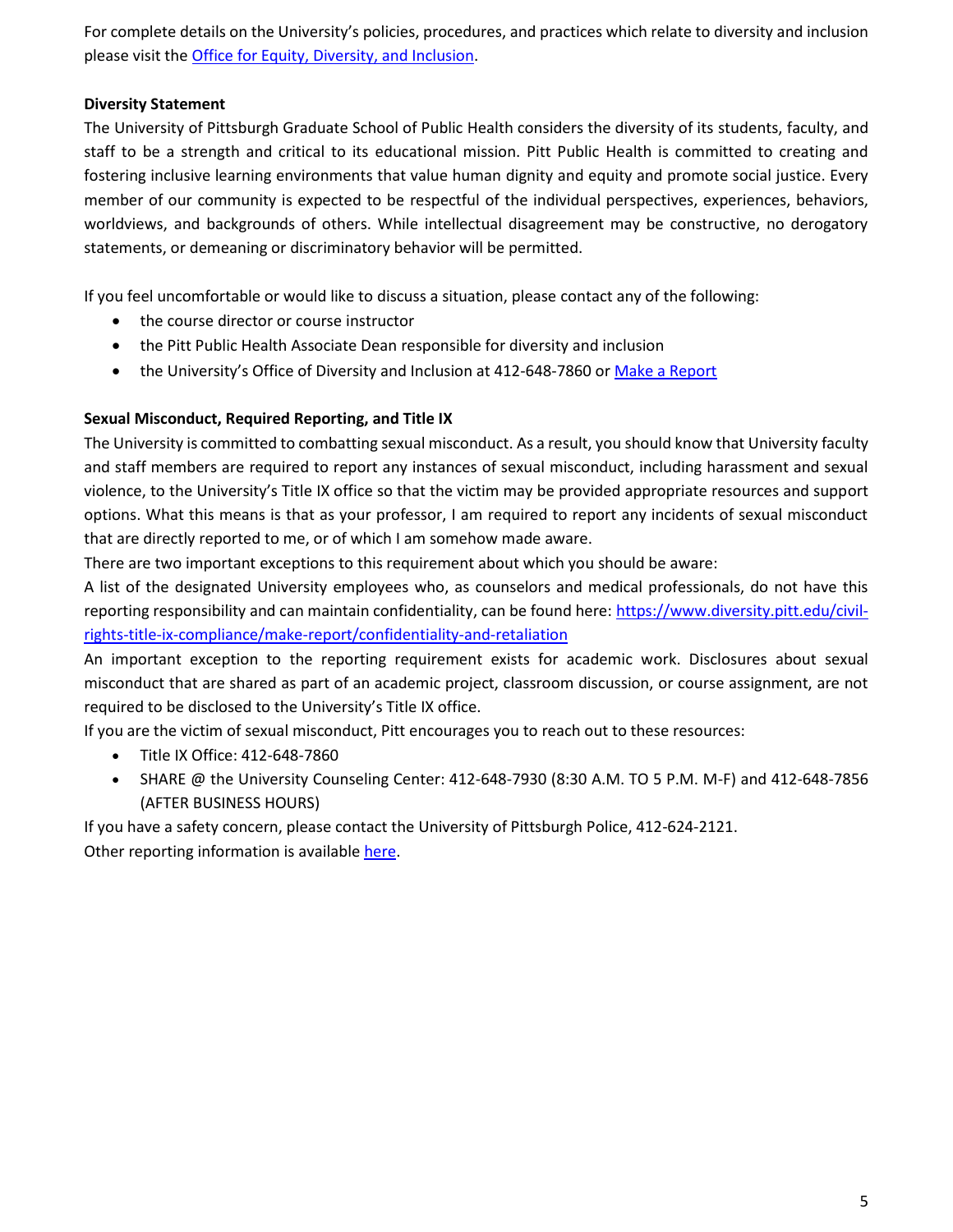# **DEGREE PROGRAMS**

The Department of Biostatistics offers the following graduate programs:

Doctor of Philosophy (PhD) in Biostatistics Master of Science (MS) in Biostatistics Master of Science (MS) in Biostatistics with concentration in Health Data Science (HDS) Master of Science (MS) in Biostatistics with concentration in Statistical and Computational Genomics (SCG)

Requirements for each program are described in on the following pages.

# **Doctor of Philosophy (PhD) in Biostatistics**

The PhD in Biostatistics degree program is for students with a background in mathematics and a strong interest in biology and public health. The program emphasizes statistical theory and methods so that students are prepared to be effective statistical collaborators in interdisciplinary studies; lead the design and execution of studies; and develop biostatistics methodology.

# **Admission**

Application for admission must be made through the Graduate School of Public Health Office of Student Affairs. Prospective students should visit the Graduate School of Public Health admissions page fo[r school-wide admission](https://www.publichealth.pitt.edu/home/prospective-students/admissions/how-to-apply/requirements)  [requirements](https://www.publichealth.pitt.edu/home/prospective-students/admissions/how-to-apply/requirements) and the Department of Biostatistics admissions page for [department-specific admission](https://www.publichealth.pitt.edu/biostatistics/prospective-students/admissions)  [requirements.](https://www.publichealth.pitt.edu/biostatistics/prospective-students/admissions) PhD candidates normally complete graduation requirements in four to five years.

# **Program Competencies**

Students successfully completing the PhD Program in Biostatistics will be able to:

- Quantitatively address a novel or complex health problem by developing an innovative statistical methodology or adapting existing methods to a new problem
- Demonstrate mastery of advanced statistical theory and applications
- Understand and implement innovative statistical approaches emerging in the literature to biomedical and public health issues
- Communicate the results of biostatistical analyses to individuals with varying degrees of statistical knowledge
- Recognize strengths and weaknesses of proposed approaches, including alternative designs, data sources, and analytic methods
- Determine the data best suited to address public health issues, program planning, and program evaluation
- Contribute to the body of knowledge in the field of biostatistics by submitting an article for publication in peer-reviewed journal, or preparing a book chapter or book for publication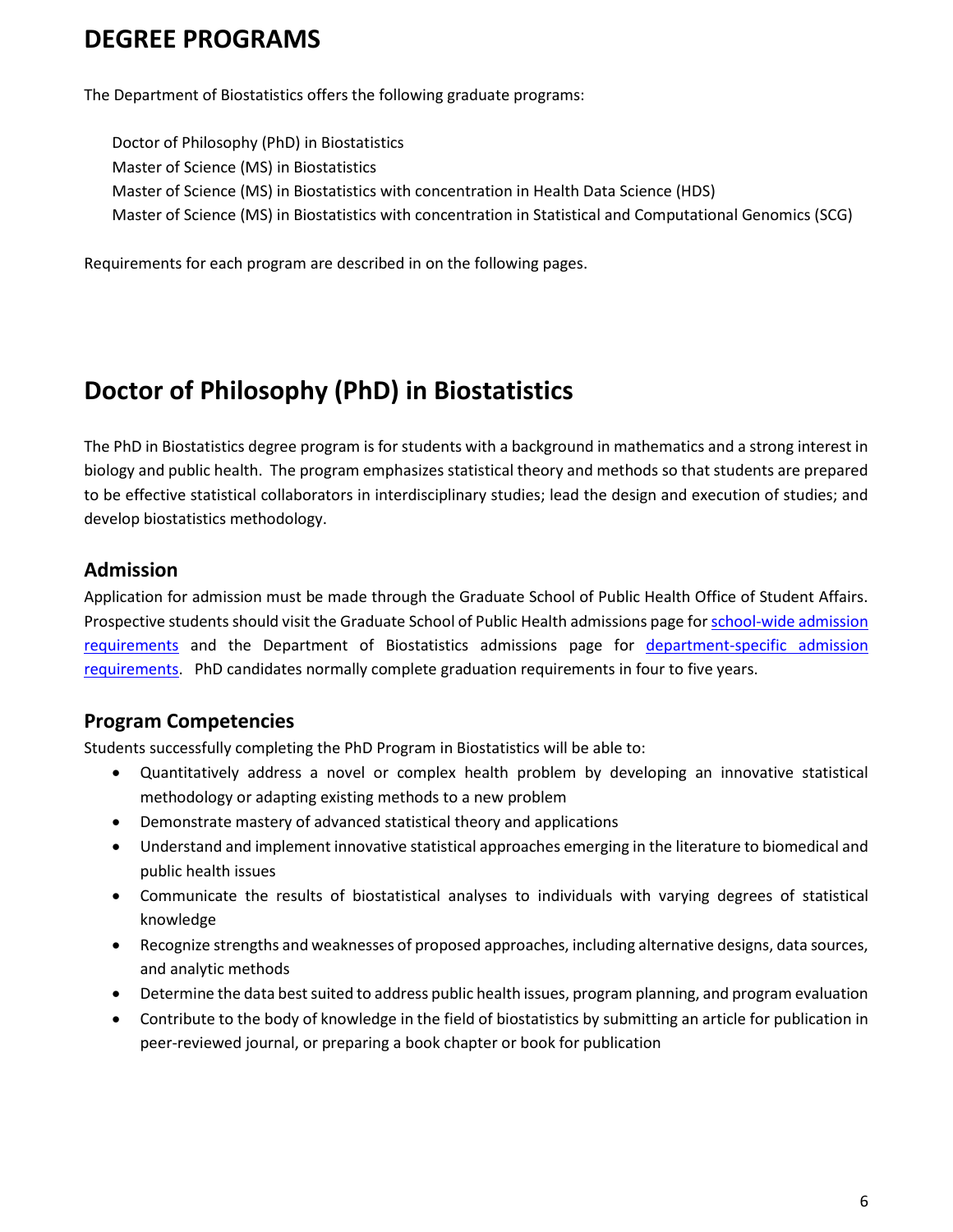# **Requirements**

# **Coursework**

A minimum 72 credits are required.

#### **Core Courses**

| <b>BIOST 2025</b>   | <b>Biostatistics Seminar</b>              | 1 credit  | (3 terms required) |
|---------------------|-------------------------------------------|-----------|--------------------|
| <b>BIOST 2039</b>   | <b>Biostatistical Methods</b>             | 3 credits |                    |
| <b>BIOST 2043</b>   | Introduction to Statistical Theory I      | 3 credits |                    |
| <b>BIOST 2044</b>   | Introduction to Statistical Theory II     | 3 credits |                    |
| <b>BIOST 2049</b>   | <b>Applied Regression Analysis</b>        | 3 credits |                    |
| <b>BIOST 2050</b>   | Longitudinal and Clustered Data Analysis  | 2 credits |                    |
| <b>BIOST 2051</b>   | <b>Statistical Estimation Theory</b>      | 3 credits |                    |
| <b>BIOST 2054</b>   | <b>Survival Analysis</b>                  | 3 credits |                    |
| <b>BIOST 2061</b>   | Likelihood Theory & Applications          | 2 credits |                    |
| <b>BIOST 2083</b>   | Linear Models                             | 3 credits |                    |
| <b>BIOST 2086</b>   | <b>Applied Mixed Models Analysis</b>      | 3 credits |                    |
| <b>BIOST 2087</b>   | <b>Biostatistics Consulting Practicum</b> | 1 credit  |                    |
| <b>BIOST 2093</b>   | SAS for Data Management & Analysis        | 2 credits |                    |
| <b>EPIDEM 2110*</b> | Principles of Epidemiology                | 3 credits |                    |
| <b>PUBHLT 2011*</b> | <b>Essentials of Public Health</b>        | 3 credits |                    |
| <b>PUBHLT 2022*</b> | <b>Public Health Grand Rounds</b>         | 0 credits | (2 terms required) |
| * GSPH Core Course  |                                           |           |                    |

#### **Electives**

In situations where a student's special interests or needs indicate an alternative course is more appropriate it may be substituted with the permission of the student's academic advisor and department chair.

# **Department Electives**

*Students must complete six of the following courses:* 

| <b>BIOST 2016</b> | Sampling Design & Analysis                   | 2 credits |
|-------------------|----------------------------------------------|-----------|
| <b>BIOST 2036</b> | Introduction to Health Data Science          | 2 credits |
| <b>BIOST 2040</b> | <b>Elements of Stochastic Processes</b>      | 3 credits |
| <b>BIOST 2052</b> | <b>Multivariate Analysis</b>                 | 3 credits |
| <b>BIOST 2056</b> | Introduction to Diagnostic Test Evaluation   | 3 credits |
|                   | & ROC Analysis                               |           |
| <b>BIOST 2062</b> | Clinical Trials: Methods & Practice          | 3 credits |
| <b>BIOST 2063</b> | Bayesian Data Science                        | 3 credits |
| <b>BIOST 2065</b> | Analysis of Incomplete Data                  | 3 credits |
| <b>BIOST 2068</b> | Introduction to Causal Inference             | 3 credits |
| <b>BIOST 2069</b> | <b>Statistical Methods for Omics Data</b>    | 2 credits |
| <b>BIOST 2079</b> | Introductory Statistical Learning for Health | 2 credits |
|                   | Sciences                                     |           |
| <b>BIOST 2080</b> | <b>Advanced Statistical Learning</b>         | 2 credits |
| <b>BIOST 2094</b> | <b>Advanced R Computing</b>                  | 2 credits |
| <b>BIOST 2096</b> | <b>Numerical Methods in Biostatistics</b>    | 3 credits |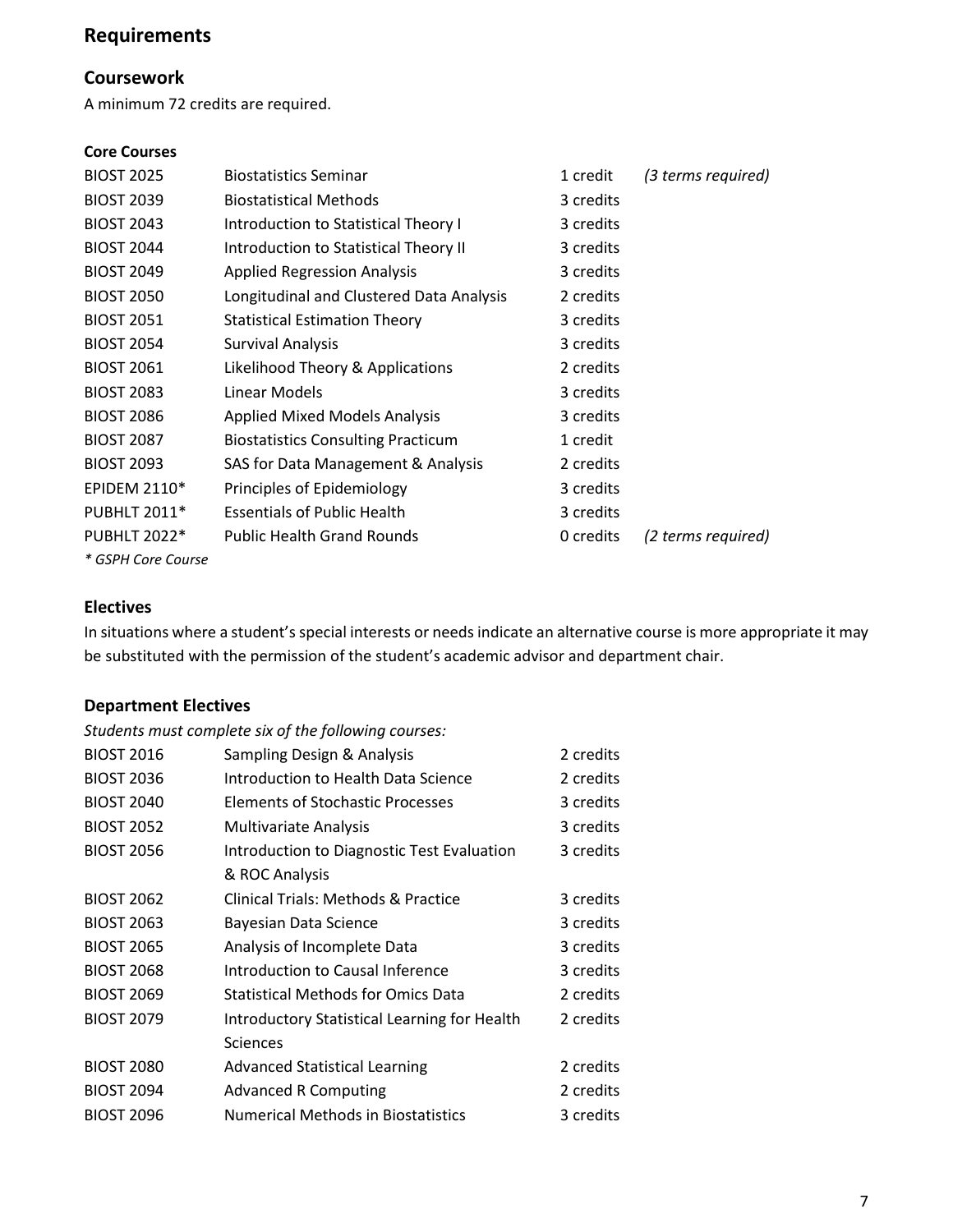#### **Outside Electives**

Students must complete at least three credits outside of the Department of Biostatistics. In special circumstances, undergraduate credits may be applied to a Pitt Public Health degree with the permission of the advisor. The undergraduate courses must be upper-level courses (1000-1999), with a limit of six total credits. It must be clear that these credits are taken as a graduate student while enrolled at Pitt Public Health and cannot have been taken as an undergraduate or as a non-degree student.

#### **Dissertation Research Credits**

Students must complete three credits of BIOST 3010 or one term of FTDR 3999. Please see guidelines for both courses below.

# **Independent Study (BIOST 2021/3010) Guidelines**

Students should give priority to completing core and elective coursework before registering for independent study (BIOST 2021/3010). Specifically, no more than three credits of independent study (BIOST 2021/3010) can be taken in terms when core and elective courses are offered that a student needs take to complete coursework requirements.

Before passing the dissertation overview and comprehensive examination, a doctoral student can register for BIOST 2021 for his/her independent PhD level research. After passing the dissertation overview and comprehensive examination, a student is permitted to take BIOST 3010 that can fulfill the dissertation research credit requirement while providing credits toward the 72-credit requirement for the PhD degree.

In situations where a student's special interests or needs indicate more credits of independent study (BIOST 2021/3010) appropriate approval must be obtained from the student's academic advisor and department chair.

#### **FTDR 3999 Guidelines**

Upon enrollment in 72 credits and successful completion of all required coursework, PhD students are required to register for Full-time Dissertation Study (FTDR 3999). FTDR 3999 carries no credits or letter grade, but provides students with full-time status. Students enrolled in FTDR 3999 are assessed a special tuition fee.

# **Advanced Standing and Credit Transfer**

PhD students with previous graduate experience in Biostatistics or a related field may apply to transfer up to 24 credits for graduate-level coursework successfully completed with a grade of B or better. The course credits to be transferred must be reviewed by the student's academic advisor and approved by the Pitt Public Health Office of Student Affairs. Students who receive transfer credits for GSPH Core Courses must complete the GSPH Core Course Exemption Form in addition to the credit transfer paperwork to exempt out of those classes. Students who receive transfer credits for BIOST 2087 must complete the BIOST Course Exemption Form in addition to the credit transfer paperwork to exempt out of those classes. All transfer credit paperwork must be complete by the end of a student's first term.

#### **Biostatistics Course Exemption**

Students with sufficient background may exempt out of required core courses and electives by completing the BIOST Course Exemption Form and obtaining approval of the student's advisor, the course instructor and department chair. Exempted courses do not carry any credits.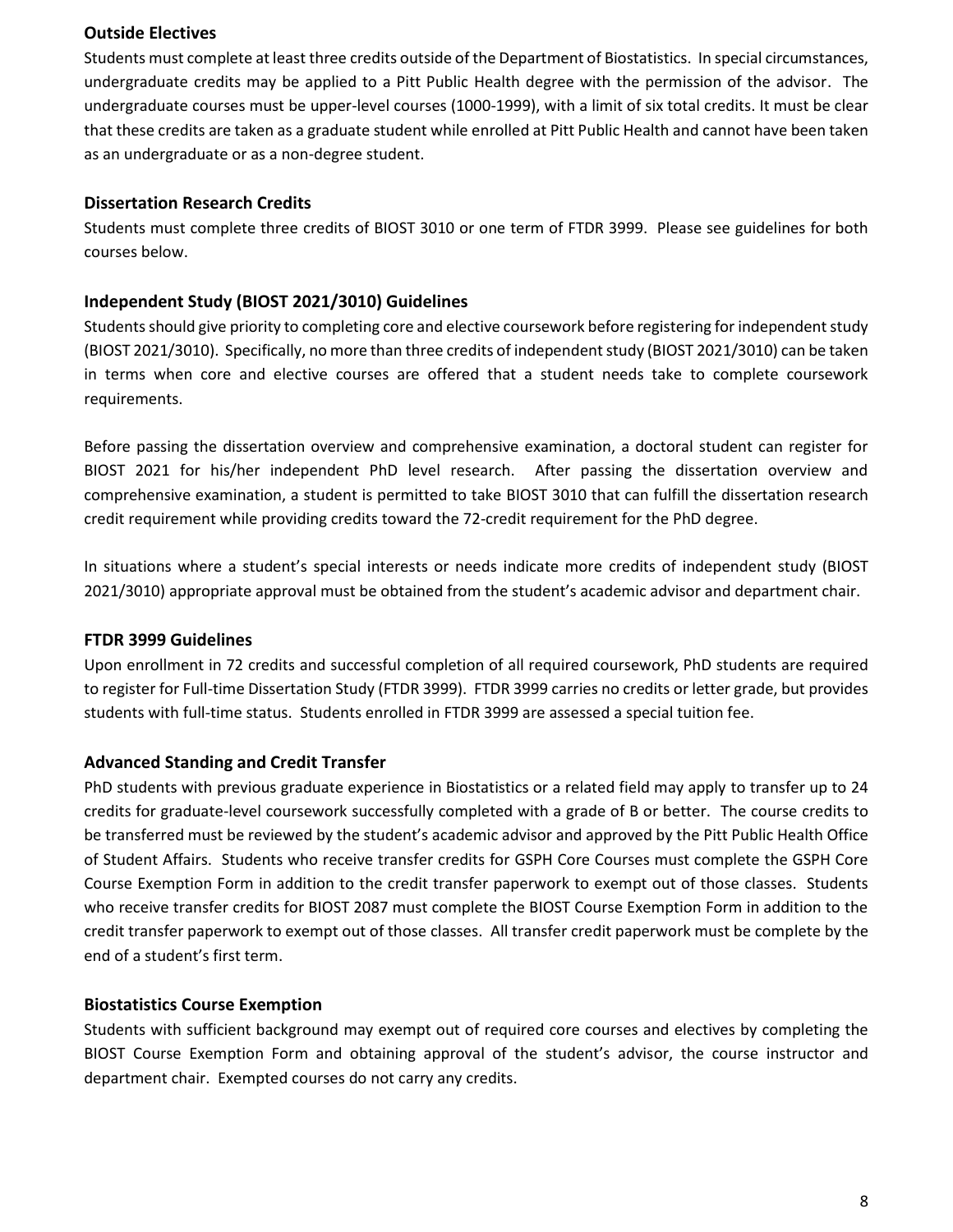# **PhD Student Schedule**

This schedule is typical for PhD students who enter the program without a previous graduate degree. Students who obtain a relevant graduate degree from another institution should be advised accordingly to make sure he/she takes two terms of PUBHLT 2022 (0), PUBHLT 2011 (3), and three terms of BIOST 2025 (1) within the first two years.

| <b>FALL</b>            | <b>SPRING</b>          |
|------------------------|------------------------|
| <b>FIRST YEAR</b>      |                        |
| BIOST 2025 (1)         | BIOST 2025 (1)         |
| BIOST 2039 (3)         | BIOST 2044 (3)         |
| BIOST 2043 (3)         | BIOST 2049 (3)         |
| EPIDEM 2110 (3)        | BIOST 2093 (2)         |
| <b>PUBHLT 2022 (0)</b> | <b>PUBHLT 2022 (0)</b> |
| <b>ELECTIVE</b>        | <b>ELECTIVE</b>        |
| <b>SECOND YEAR</b>     |                        |
| BIOST 2025 (1)         | <b>PUBHLT 2011 (3)</b> |
| BIOST 2050 (2)         | BIOST 2054 (3)         |
| BIOST 2051 (3)         | BIOST 2061 (2)         |
| BIOST 2083 (3)         | BIOST 2086 (3)         |
| PHD QUALIFYING EXAM    |                        |
| <b>THIRD YEAR</b>      |                        |
| BIOST 2087 (1)         | <b>ELECTIVE</b>        |
| <b>ELECTIVE</b>        | <b>ELECTIVE</b>        |
| <b>ELECTIVE</b>        | <b>ELECTIVE</b>        |
| <b>ELECTIVE</b>        | <b>ELECTIVE</b>        |
| <b>ELECTIVE</b>        | <b>ELECTIVE</b>        |

Remaining year(s) can be used to complete electives and full-time dissertation study.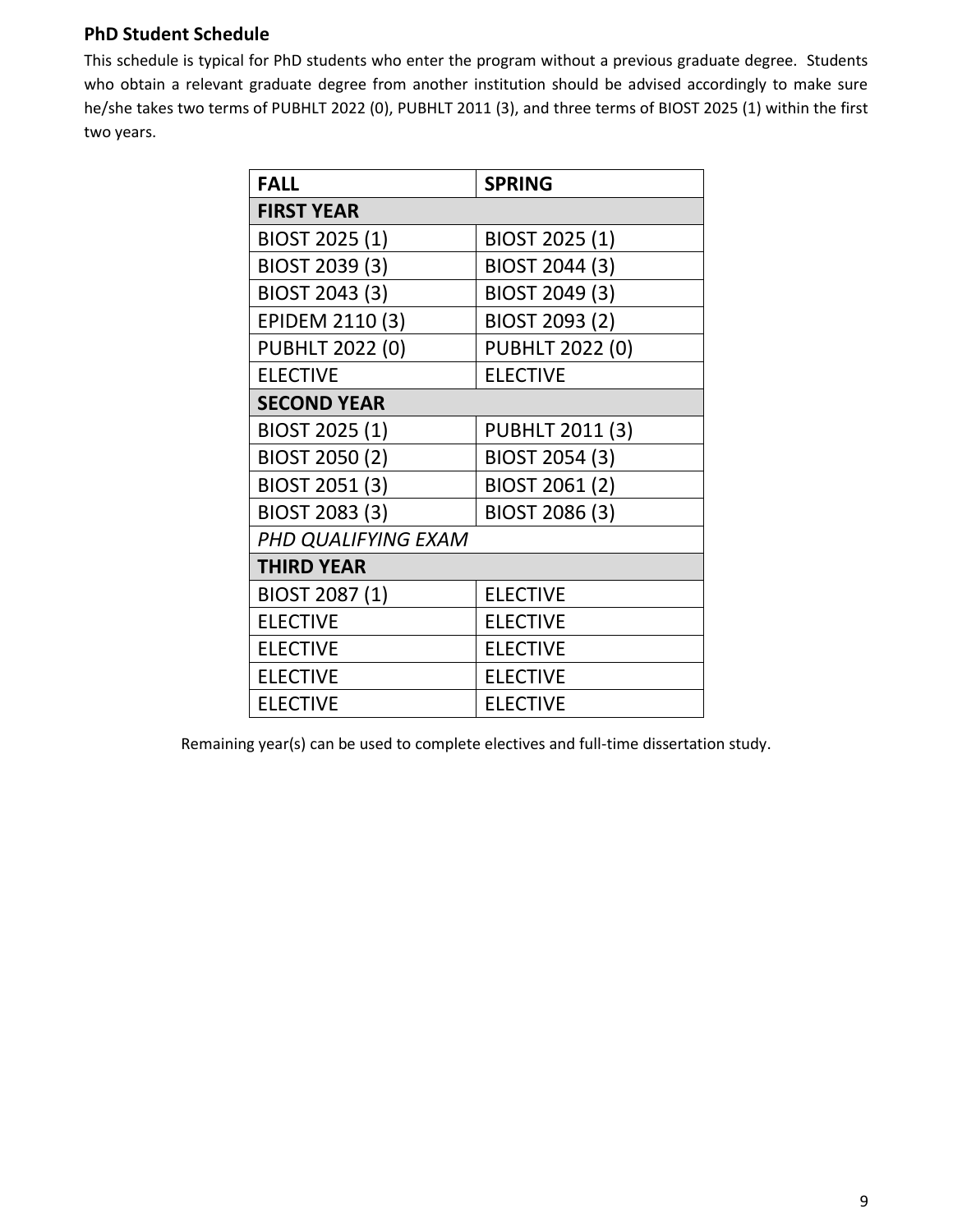# **PhD Preliminary (Qualifying) Examination**

The preliminary examination is designed to assess the breadth of the student's knowledge of the discipline, the student's achievement during the first year(s) of graduate study, and the potential to apply research methods independently. The preliminary examination is used to identify those students who may be expected to complete the doctoral program successfully and to reveal areas for improvement in the student's preparation.

The Biostatistics PhD preliminary examination is typically offered annually in June. The examination consists of two separate components: theory and application (including public health based on epidemiology). In order to pass the preliminary examination, students must receive passing scores for both components of the examination. Eligible students are permitted to retake the portions of the examination they did not pass when the examination is offered again the following year. Students who do not pass the examination on the second attempt will be dismissed from the PhD Program in accordance with th[e Pitt Public Health Probation and Dismissal Guidelines.](https://publichealth.pitt.edu/home/academics/academic-handbook-degree-requirements/detailed-policies-and-references)

Once a student passes the preliminary examination, the student may begin working on his/her dissertation. Students should not begin dissertation work before they pass the preliminary examination.

#### Eligibility

A student is eligible to take the preliminary examination if the student:

- 1. is enrolled in the Department of Biostatistics PhD Program with good standing (3.00 QPA or greater);
- 2. did not fail the preliminary examination more than once; and
- 3. completed the required courses (listed below), or equivalent coursework which the student has obtained transfer credits or exemption for.

#### Required Coursework

Theory (Part 1 of 2)

| <b>BIOST 2044</b> | Introduction to Statistical Theory II |
|-------------------|---------------------------------------|
| <b>BIOST 2051</b> | <b>Statistical Estimation Theory</b>  |
| <b>BIOST 2061</b> | Likelihood Theory & Applications      |
| <b>BIOST 2083</b> | Linear Models                         |
| <b>BIOST 2086</b> | <b>Applied Mixed Models Analysis</b>  |
|                   |                                       |

Application (Part 2 of 2)

| <b>BIOST 2039</b>  | <b>Biostatistical Methods</b>            |
|--------------------|------------------------------------------|
| <b>BIOST 2049</b>  | <b>Applied Regression Analysis</b>       |
| <b>BIOST 2050</b>  | Longitudinal and Clustered Data Analysis |
| <b>EPIDEM 2110</b> | Principles of Epidemiology               |

# **Doctoral Dissertation**

Students must write a dissertation that presents the results of a research project carried out by the student. An appropriate research project involves a substantive piece of original and independent research grounded in an appropriate body of literature. The PhD dissertation should consist of material sufficient for at least two publications in peer-reviewed journals. At least one of the manuscripts, based on the dissertation and first authored by the student, must be submitted before the PhD dissertation defense. For PhD students matriculated prior to fall 2015, it is recommended that at least one of the manuscripts be submitted before the PhD dissertation defense. It is the responsibility of the student's dissertation committee to evaluate the dissertation in these terms and to recommend the awarding of the doctoral degree only if the dissertation is judged to demonstrate these qualities.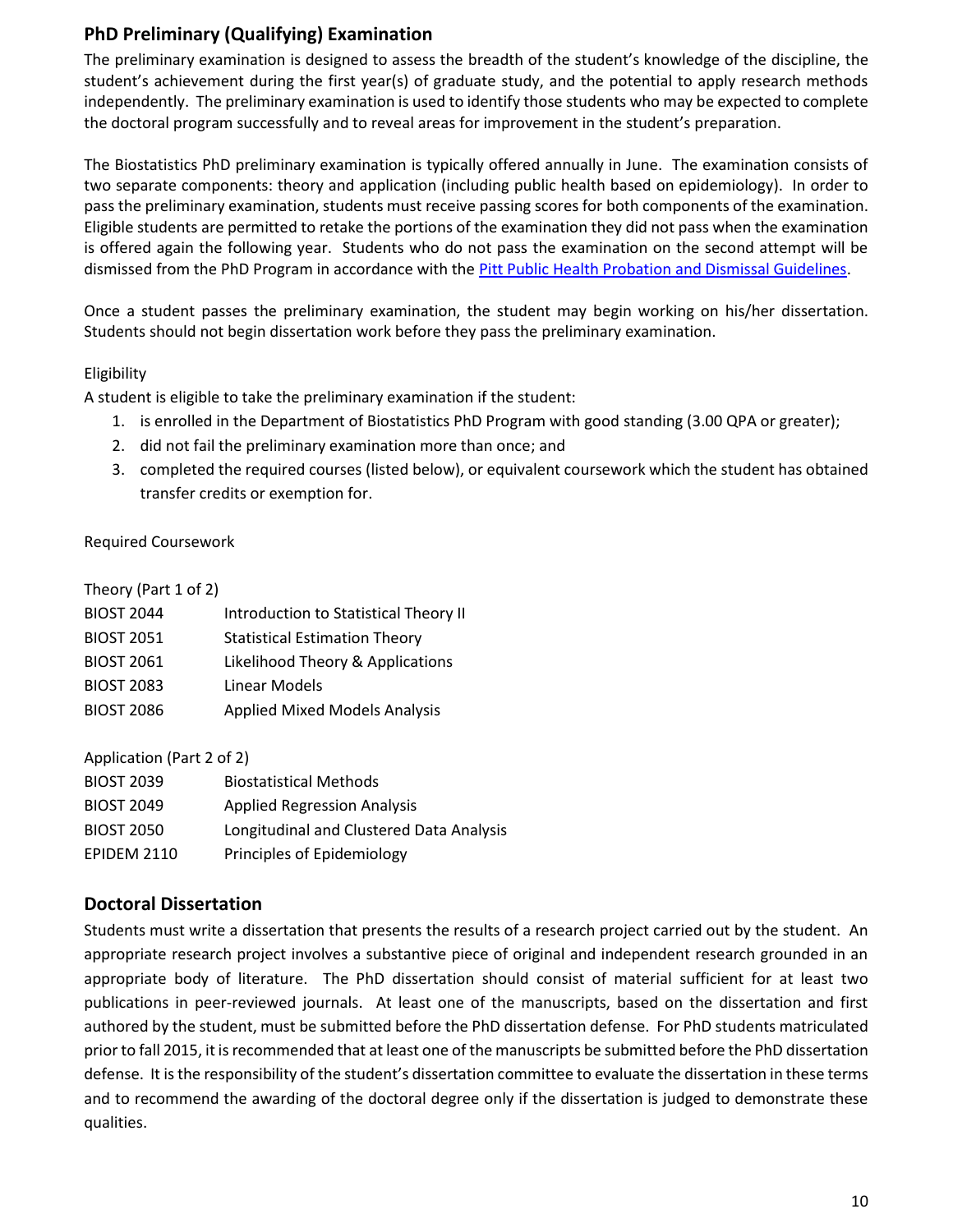Before the student's dissertation overview and comprehensive examination, the student's dissertation advisor proposes for the approval of the Department Chair and Student Affairs, a doctoral dissertation committee.

#### [Rules for PhD Dissertation Committee Composition:](https://publichealth.pitt.edu/home/academics/academic-handbook-degree-requirements/detailed-policies-and-references)

- The committee must consist of at least four University of Pittsburgh faculty members
- At least two members must be on the [core faculty list](http://www.publichealth.pitt.edu/home/academics/academic-handbook-degree-requirements/graduation-information/core-faculty) of some Pitt Public Health department
- The majority of members must hav[e graduate faculty](https://ir.pitt.edu/graduate-faculty-roster/) status
- One of the University of Pittsburgh faculty on the committee must not be on the [core faculty list](http://www.publichealth.pitt.edu/home/academics/academic-handbook-degree-requirements/graduation-information/core-faculty) from the student's department
- If thesis work includes internship/practica experience, including data and policies, from the Allegheny County Health Department the committee must include a preceptor from the Allegheny County Health Department. If the preceptor is an adjunct faculty member, they count as a faculty member. If they do not hold an adjunct appointment, they must be added in addition to all faculty on the committee.

## **Dissertation Overview & Comprehensive Examination**

Doctoral students must prepare and present a dissertation proposal. The dissertation proposal consists of two parts: (i) a presentation of a dissertation overview to members of the student's doctoral committee and all interested members of the Department of Biostatistics and (ii) a comprehensive examination attended only by the student and his/her doctoral committee. The purposes of the overview and the comprehensive exam are for a student to demonstrate that he/she is prepared to complete a dissertation by showing a general breadth of biostatistical knowledge and deep understanding of particular area(s) of biostatistics, demonstrating the ability to use biostatistical research methods and presenting a carefully formulated plan of novel dissertation research. An announcement advertising the time and location of the dissertation overview should be disseminated to the Department at least one week prior to the presentation. The doctoral committee must unanimously approve the dissertation topic and research plan before the student is admitted to candidacy for the doctoral degree. Approval of the overview does not imply either the acceptance of a dissertation prepared in accord with the overview or the restriction of the dissertation to its original overview. The dissertation overview and comprehensive examination should be passed at least one academic term before scheduling the dissertation defense.

# **Admission to Candidacy**

Admission to candidacy for a doctoral degree constitutes a promotion of the student to the most advanced stage of graduate study and provides formal approval to devote essentially exclusive attention to the research and the writing of the dissertation.

#### Eligibility

To qualify for admission to candidacy a student must:

- 1. be in full graduate status
- 2. have satisfied the requirement of preliminary examination
- 3. have completed all required coursework with a minimum quality point average (QPA) of 3.00
- 4. shown proficiency in a research or investigative tool
- 5. have received approval of the proposed dissertation subject and plan following successful completion of the dissertation overview and comprehensive examination requirements

Students are informed of admission to candidacy by written notification from the Pitt Public Health Office of Student Affairs.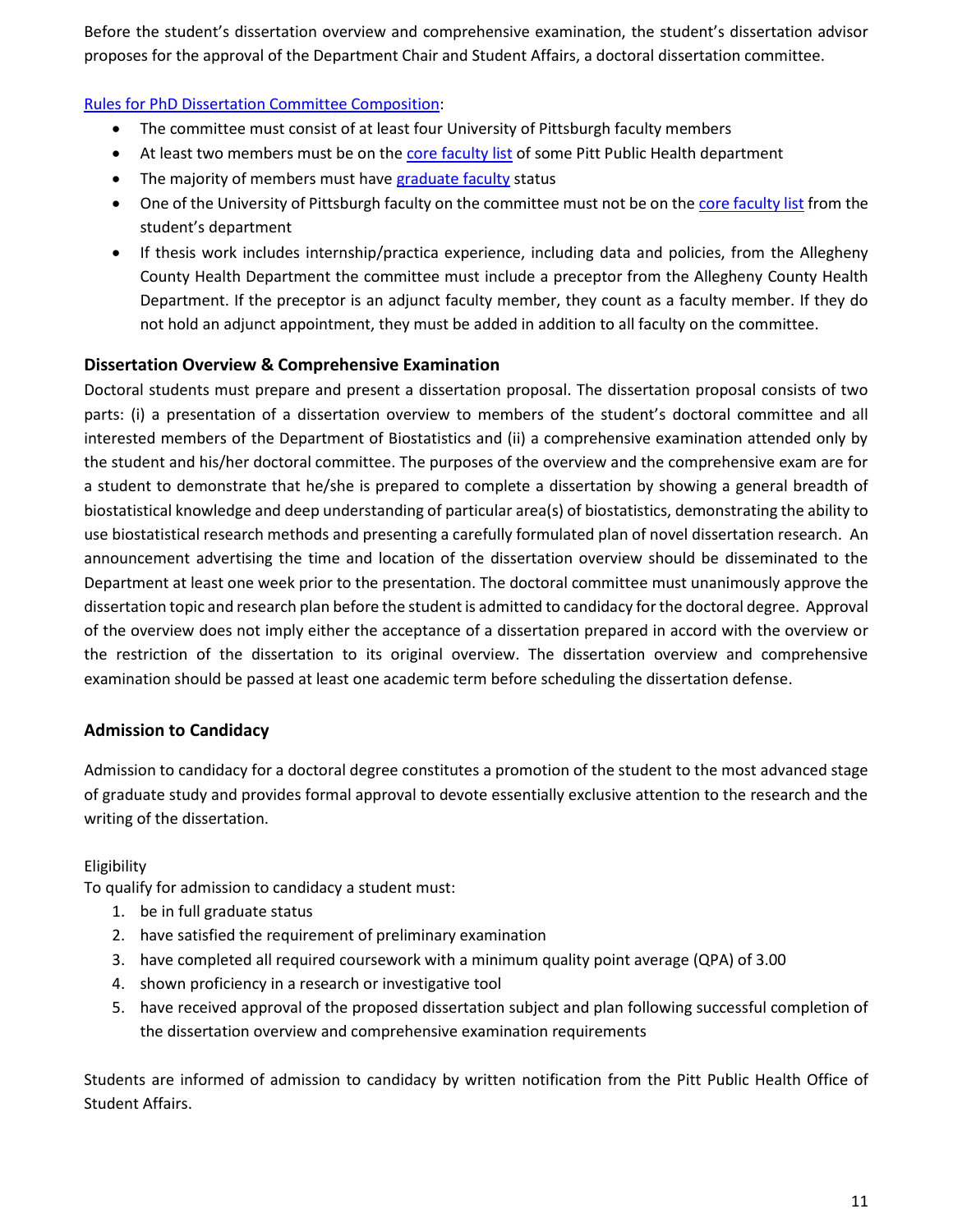Admission to candidacy should occur at least one academic term before the defense of the dissertation in order to provide an opportunity for the dissertation committee members to review, criticize, and monitor the proposed research.

Meetings of the dissertation committee and student must occur at least annually from the time the student gains admission to doctoral candidacy. During these meetings, the dissertation committee should assess the student's progress toward the completion of degree requirements and discuss objectives for the following year and a timetable for completing degree requirements.

#### **Doctoral Dissertation Defense**

The final oral examination in defense of the doctoral dissertation is conducted by the student's dissertation committee. One copy of the dissertation must be submitted to each member of the dissertation committee at least two weeks before the scheduled doctoral defense. The defense may not be scheduled earlier than two weeks following submission of the dissertation but must be held at least two weeks before the degree is conferred.

At least one month before the scheduled defense, the student must provide the department registrar with the defense time, date, place, dissertation title and abstract for school-wide advertisement. More information on defense announcement guidelines can be found by viewing the [complete instructions for announcing your](https://www.publichealth.pitt.edu/graduation#defense)  [defense.](https://www.publichealth.pitt.edu/graduation#defense)

The final copy of the dissertation must be prepared and submitted according to [Detailed Essay, Thesis, and](http://publichealth.pitt.edu/home/academics/academic-handbook-degree-requirements/detailed-policies-and-references)  [Dissertation Rules.](http://publichealth.pitt.edu/home/academics/academic-handbook-degree-requirements/detailed-policies-and-references) Additional information regarding dissertations can be found by visiting the [essays, theses, and](https://www.publichealth.pitt.edu/graduation#formatting)  [dissertations](https://www.publichealth.pitt.edu/graduation#formatting) section of the Pitt Public Health graduation site.

#### **Graduation**

All PhD students must register for at least one credit during the term in which they intend to graduate. Please visit the [Pitt Public Health Graduation](https://www.publichealth.pitt.edu/graduation) page for detailed information on applying for graduation and graduation requirements.

# **Statute of Limitations**

The purpose of the statute of limitations is to ensure that a graduate degree from the University of Pittsburgh represents mastery of current knowledge in the field of study.

From the student's initial registration for graduate study, all requirements for the PhD degree must be completed within a period of ten years or eight years if the student has received credit for a master's degree appropriate to the field of study. Please note that the statute of limitations is the same for both full- and part-time students.

Under exceptional circumstances, a candidate for an advanced degree may apply for an extension of the statute of limitations. The request must be approved by the department or departmental doctoral monitoring committee and submitted to the dean for final action. Requests for an extension of the statute of limitations must be accompanied by a departmental assessment of the work required of the student to complete the degree as well as documented evidence of the extenuating circumstances leading to the requested extension. Students who request an extension of the statute of limitations must demonstrate proper preparation for the completion of all current degree requirements.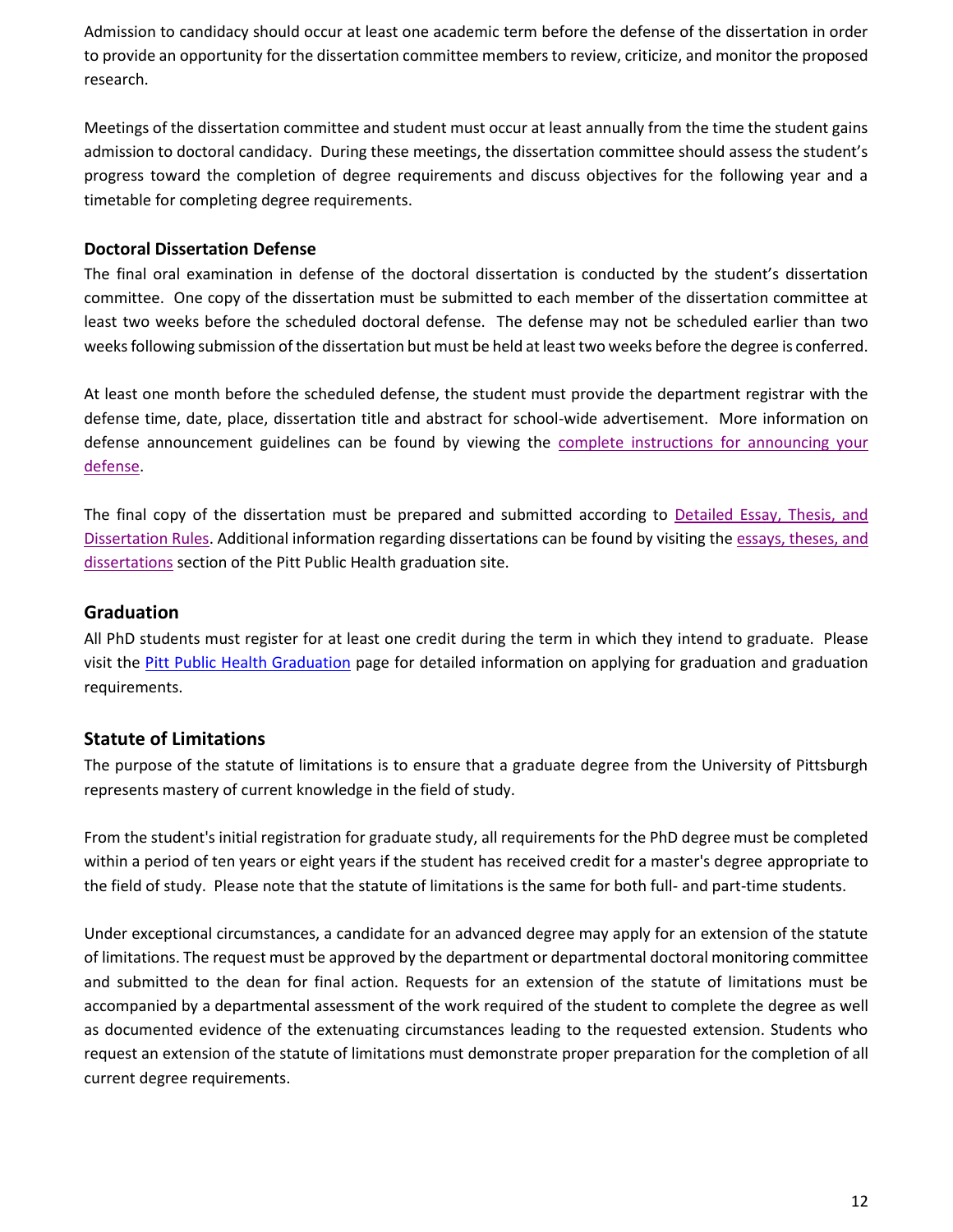# **Master of Science (MS) in Biostatistics**

The MS in biostatistics degree program is for students with a background in mathematics and a strong interest in biology and public health. The program emphasizes statistical theory and methods so that students are prepared to be effective statistical collaborators in interdisciplinary studies; and lead the design and execution of studies.

# **Admission**

Application for admission must be made through the Graduate School of Public Health Office of Student Affairs. Prospective students should visit the Graduate School of Public Health admissions page fo[r school-wide admission](https://www.publichealth.pitt.edu/home/prospective-students/admissions/how-to-apply/requirements)  [requirements](https://www.publichealth.pitt.edu/home/prospective-students/admissions/how-to-apply/requirements) and the Department of Biostatistics admissions page for [department-specific admission](https://www.publichealth.pitt.edu/biostatistics/prospective-students/admissions)  [requirements.](https://www.publichealth.pitt.edu/biostatistics/prospective-students/admissions) Full-time students normally complete graduation requirements for the MS degree within three to five terms (18 to 24 months).

# **Program Competencies**

Students successfully completing the MS Program in Biostatistics will be able to:

- Address health problems by appropriate problem definition, study design, data collection, data management, statistical analysis, and interpretation of results
- Demonstrate mastery of the theory underlying statistical methods
- Understand and implement innovative statistical approaches
- Communicate biostatistical analyses to individuals with varying degrees of statistical knowledge
- Apply research design principles to problems in public health
- Recognize strengths and weaknesses of approaches, including alternative designs, data sources, and analytic methods
- Determine the data best suited to address public health issues, program planning, and program evaluation

# **Requirements**

# **Coursework**

A minimum 40 credits are required.

#### **Core Courses**

| <b>BIOST 2025</b>   | <b>Biostatistics Seminar</b>               | 1 credit  |                    |
|---------------------|--------------------------------------------|-----------|--------------------|
| <b>BIOST 2037</b>   | <b>Foundations of Statistical Theory</b>   | 4 credits |                    |
| <b>BIOST 2039</b>   | <b>Biostatistical Methods</b>              | 3 credits |                    |
| <b>BIOST 2049</b>   | <b>Applied Regression Analysis</b>         | 3 credits |                    |
| <b>BIOST 2050</b>   | Longitudinal and Clustered Data Analysis   | 2 credits |                    |
| <b>BIOST 2066</b>   | <b>Applied Survival Analysis</b>           | 2 credits |                    |
| <b>BIOST 2081</b>   | <b>Mathematical Methods for Statistics</b> | 3 credits |                    |
| <b>BIOST 2087</b>   | <b>Biostatistics Consulting Practicum</b>  | 1 credit  |                    |
| <b>BIOST 2093</b>   | SAS for Data Management & Analysis         | 2 credits |                    |
| <b>BIOST 2022</b>   | Capstone Preparation                       | 1 credit  |                    |
| <b>BIOST 2099</b>   | Capstone                                   | 2 credits |                    |
| <b>EPIDEM 2110*</b> | Principles of Epidemiology                 | 3 credits |                    |
| <b>PUBHLT 2011*</b> | <b>Essentials of Public Health</b>         | 3 credits |                    |
| <b>PUBHLT 2022*</b> | <b>Public Health Grand Rounds</b>          | 0 credits | (2 terms required) |
| * GSPH Core Course  |                                            |           |                    |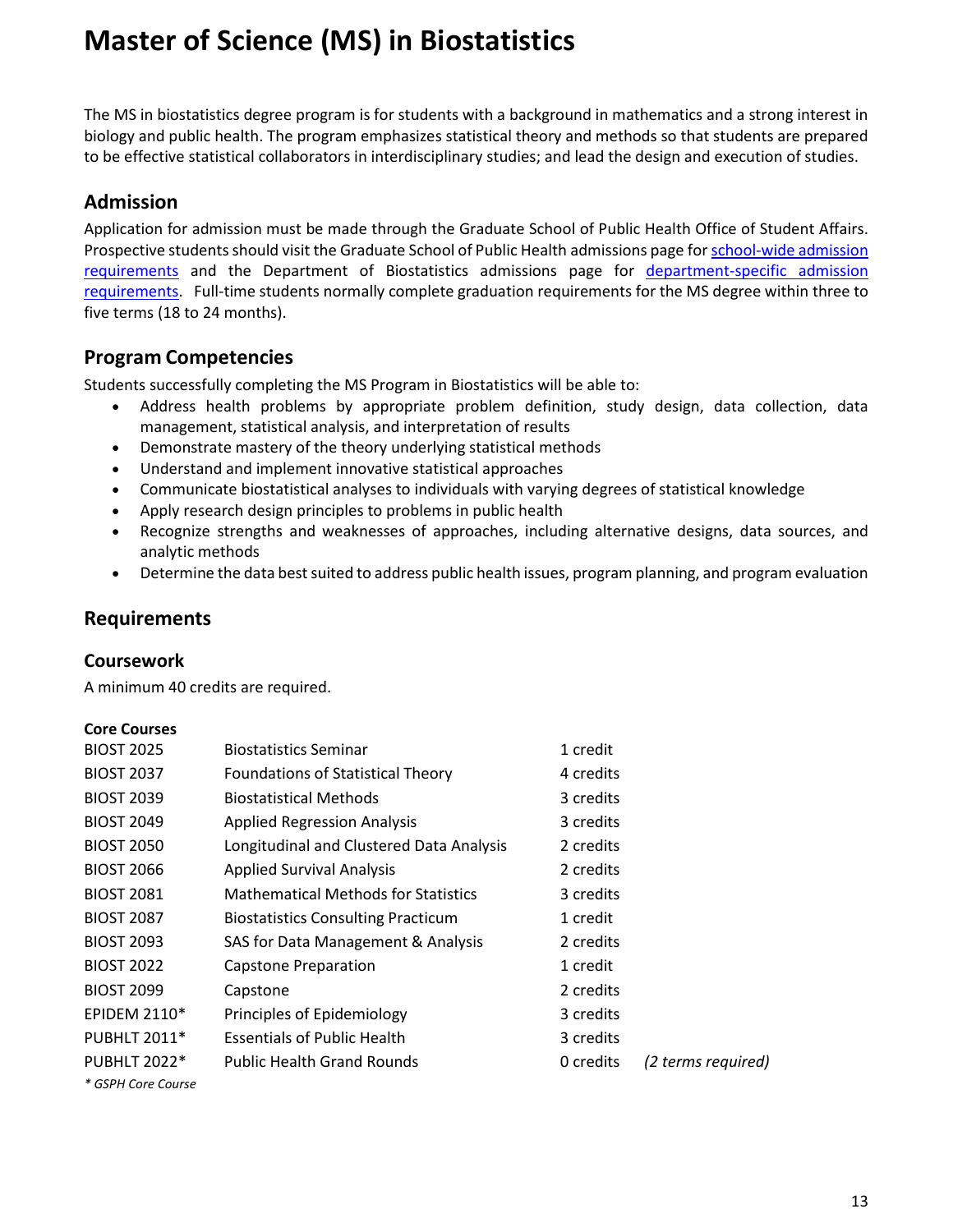#### **Electives**

Students must complete BIOST elective credits to bring the total number of course credits to 40. In situations where a student's special interests or needs indicate an alternative non-BIOST course is more appropriate it may be substituted with the permission of the student's academic advisor. Biostatistics Seminar (BIOST 2025) credits cannot fulfill elective credit requirements.

### **Biostatistics Seminar – BIOST 2025**

MS students are required to register for one term of Biostatistics Seminar (BIOST 2025). Biostatistics Seminar (BIOST 2025) credits cannot fulfill elective credit requirements.

# **Advanced Standing and Credit Transfer**

MS students with previous graduate experience in Biostatistics or a related field may apply to transfer up to six credits for graduate-level coursework successfully completed with a grade of B or better. The course credits to be transferred must be reviewed by the student's academic advisor and approved by the Pitt Public Health Office of Student Affairs. Students who receive transfer credits for GSPH Core Courses must complete the GSPH Core Course Exemption Form in addition to the credit transfer paperwork to exempt out of those classes. Students who receive transfer credits for BIOST 2087 must complete the BIOST Course Exemption Form in addition to the credit transfer paperwork to exempt out of the class. All transfer credit paperwork must be complete by the end of a student's first term.

In special circumstances, undergraduate credits may be applied to a Pitt Public Health degree with the permission of the advisor. The undergraduate courses must be upper-level courses (1000-1999), with a limit of six total credits. It must be clear that these credits are taken as a graduate student while enrolled at Pitt Public Health and cannot have been taken as an undergraduate or as a non-degree student.

#### **Biostatistics Course Exemption**

Students with sufficient background can exempt out of required core courses and electives by completing the BIOST Course Exemption Form and obtaining approval of the student's advisor, the course instructor and department chair. Exempted courses do not carry any credits.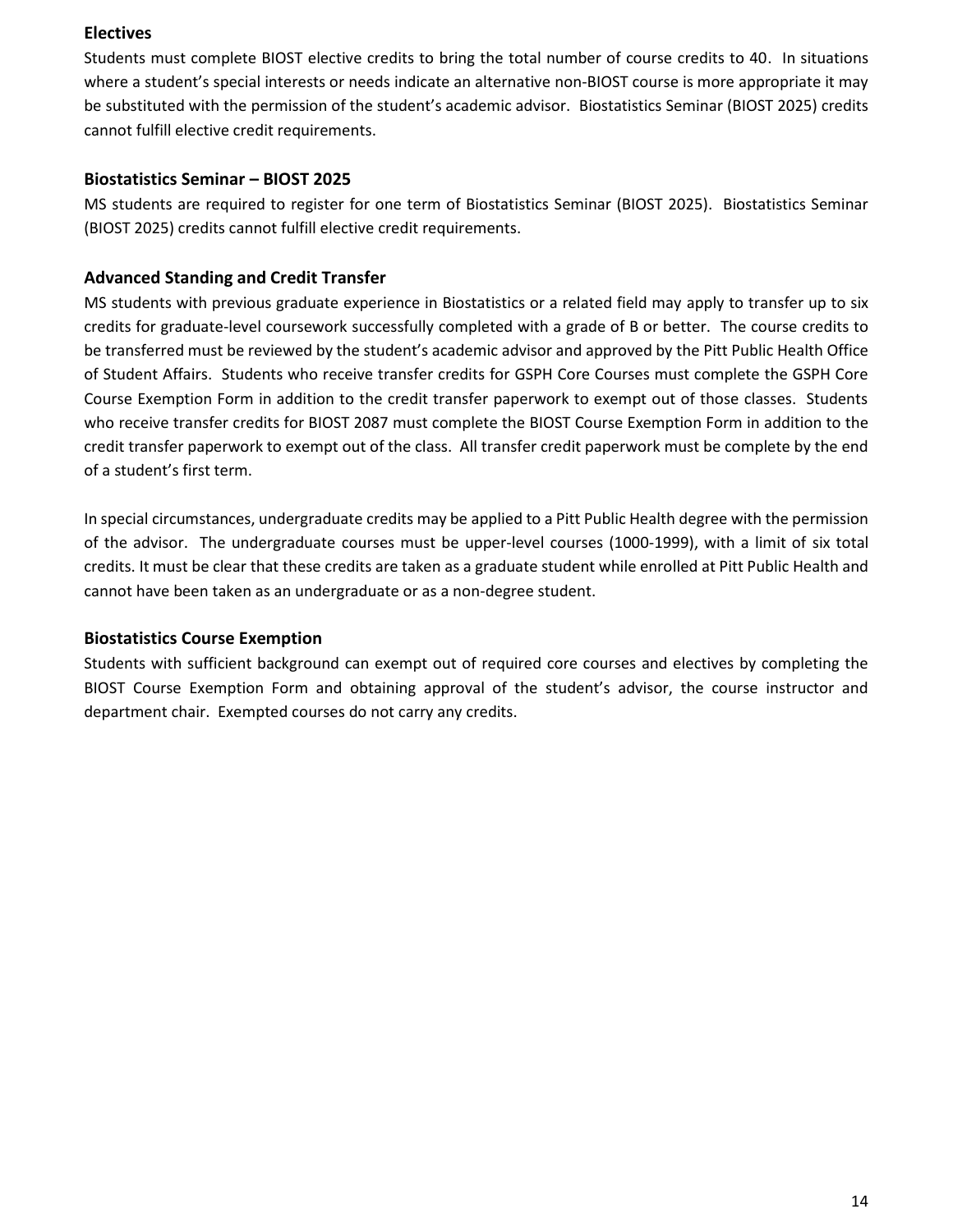# **MS Student Schedules**

# **Eighteen-Month Schedule**

# **Fall 1st Year**

| <b>BIOST 2037</b>  | <b>Foundations of Statistical Theory</b>   | 4 credits |
|--------------------|--------------------------------------------|-----------|
| <b>BIOST 2039</b>  | <b>Biostatistical Methods</b>              | 3 credits |
| <b>BIOST 2081</b>  | <b>Mathematical Methods for Statistics</b> | 3 credits |
| <b>EPIDEM 2110</b> | Principles of Epidemiology                 | 3 credits |
| PUBHLT 2022        | <b>Public Health Grand Rounds</b>          | 0 credits |

# **Spring 1st Year**

| <b>BIOST 2022</b> | <b>Capstone Preparation</b>        | 1 credit  |
|-------------------|------------------------------------|-----------|
| <b>BIOST 2049</b> | <b>Applied Regression Analysis</b> | 3 credits |
| <b>BIOST 2093</b> | SAS for Data Management & Analysis | 2 credits |
| PUBHLT 2011       | <b>Essentials of Public Health</b> | 3 credits |
| PUBHLT 2022       | <b>Public Health Grand Rounds</b>  | 0 credits |
| ELECTIVE(S)       |                                    |           |

*May of 1st Year MS Comprehensive Exam*

# **Fall 2nd Year**

| <b>BIOST 2025</b> | <b>Biostatistics Seminar</b>              | 1 credit  |
|-------------------|-------------------------------------------|-----------|
| <b>BIOST 2050</b> | Longitudinal and Clustered Data Analysis  | 2 credits |
| <b>BIOST 2066</b> | <b>Applied Survival Analysis</b>          | 2 credits |
| <b>BIOST 2087</b> | <b>Biostatistics Consulting Practicum</b> | 1 credit  |
| <b>BIOST 2099</b> | Capstone                                  | 2 credits |
| ELECTIVE(S)       |                                           |           |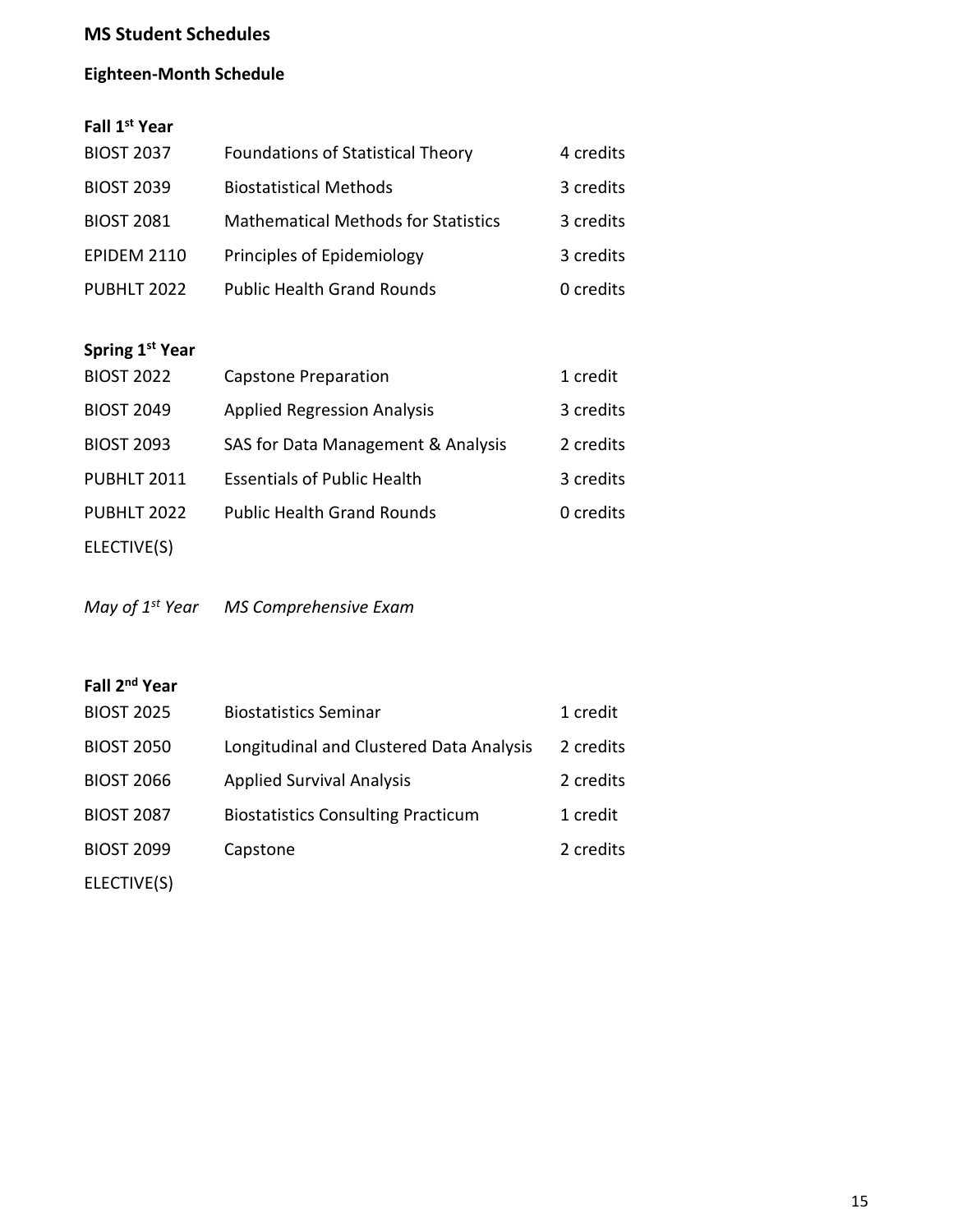# **Two-Year Schedule**

# **Fall 1st Year**

| <b>BIOST 2037</b>  | <b>Foundations of Statistical Theory</b>   | 4 credits |
|--------------------|--------------------------------------------|-----------|
| <b>BIOST 2039</b>  | <b>Biostatistical Methods</b>              | 3 credits |
| <b>BIOST 2081</b>  | <b>Mathematical Methods for Statistics</b> | 3 credits |
| <b>EPIDEM 2110</b> | Principles of Epidemiology                 | 3 credits |
| PUBHLT 2022        | <b>Public Health Grand Rounds</b>          | 0 credits |
|                    |                                            |           |

# **Spring 1st Year**

| <b>BIOST 2049</b>  | <b>Applied Regression Analysis</b> | 3 credits |
|--------------------|------------------------------------|-----------|
| <b>BIOST 2093</b>  | SAS for Data Management & Analysis | 2 credits |
| <b>PUBHLT 2011</b> | <b>Essentials of Public Health</b> | 3 credits |
| PUBHLT 2022        | <b>Public Health Grand Rounds</b>  | 0 credits |
| ELECTIVE(S)        |                                    |           |

*May of 1st Year MS Comprehensive Exam*

# **Fall 2nd Year**

| <b>BIOST 2021</b> | Capstone Preparation                     | 1 credit  |
|-------------------|------------------------------------------|-----------|
| <b>BIOST 2025</b> | <b>Biostatistics Seminar</b>             | 1 credit  |
| <b>BIOST 2050</b> | Longitudinal and Clustered Data Analysis | 2 credits |
| <b>BIOST 2066</b> | <b>Applied Survival Analysis</b>         | 2 credits |
| ELECTIVE(S)       |                                          |           |

# **Spring 2nd Year**

| <b>BIOST 2087</b> | <b>Biostatistics Consulting Practicum</b> | 1 credit  |
|-------------------|-------------------------------------------|-----------|
| <b>BIOST 2099</b> | Capstone                                  | 2 credits |
| ELECTIVE(S)       |                                           |           |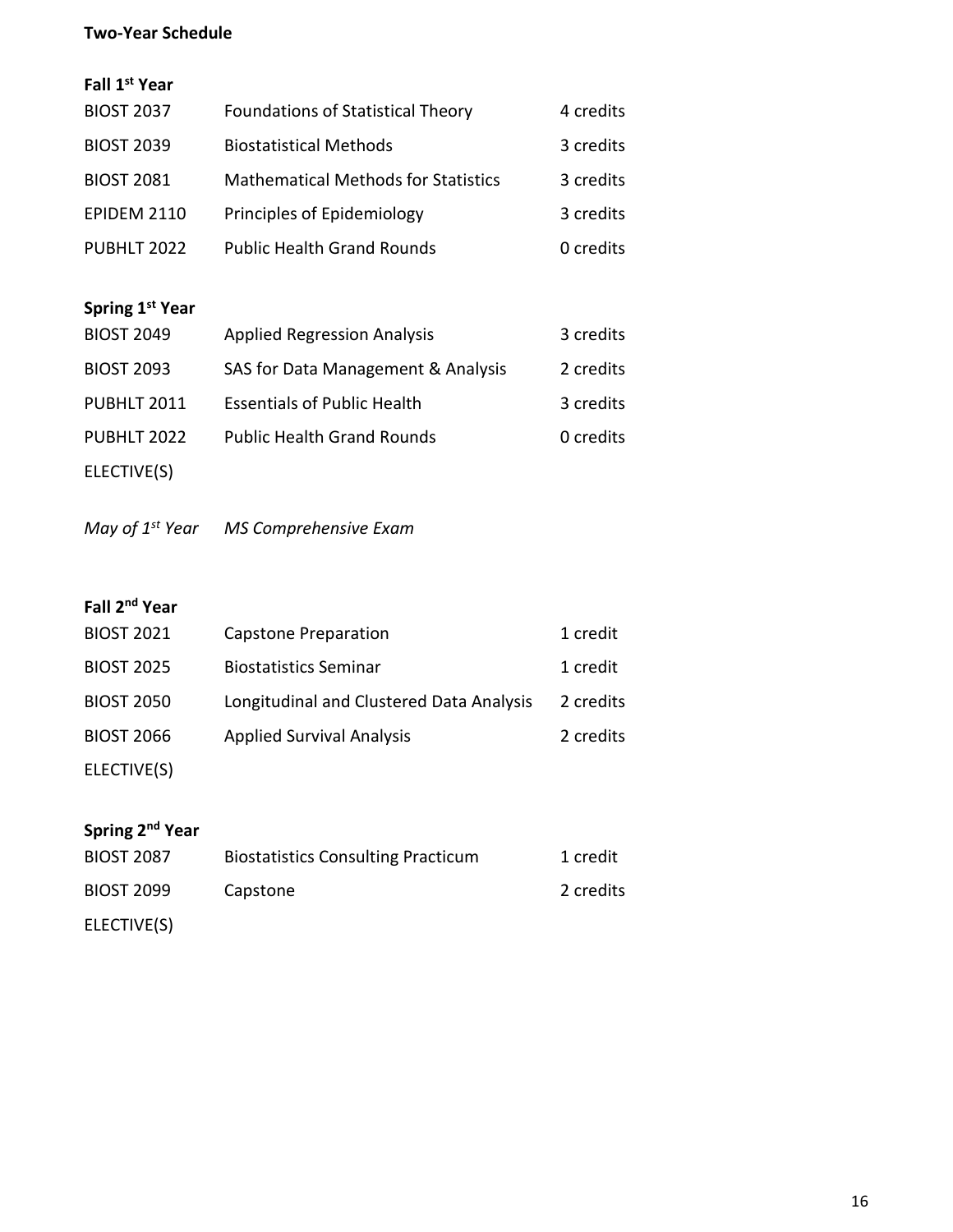# **MS Comprehensive Examination**

MS students must pass a written comprehensive examination offered annually at the end of the first year of study in early May. The MS comprehensive examination will cover applied methods as well as theoretical concepts given in a 3-hour exam. The examination is a proctored closed book exam.

Eligible students who fail either part of the examination on the first attempt are permitted to take that part of the examination a second time during the summer. The summer examination is only for eligible first-year students who did not pass the examination on the first attempt in order not to delay graduation or decisions about continuation in the program. Eligible students who fail the examination on the first attempt may also choose to wait until the following May to retake the exam. Students who do not pass the examination on the second attempt will be dismissed from the MS Program in accordance with the Pitt Public Health Probation and Dismissal [Guidelines.](http://publichealth.pitt.edu/home/academics/academic-handbook-degree-requirements/detailed-policies-and-references)

Once a student passes the comprehensive examination, the student may take Capstone (BIOST 2099) to work on his/her thesis. Students cannot register for Capstone before they pass the comprehensive examination.

#### Eligibility

A student is eligible to take the comprehensive examination if the student:

- 1. is enrolled in the Department of Biostatistics MS Program with good standing (3.00 QPA or greater)
- 2. did not fail the comprehensive examination more than once
- 3. completed the required courses (listed below) with a B or better, or equivalent coursework which the student has obtained transfer credits or exemption for

#### Required Coursework

| <b>BIOST 2037</b>  | <b>Foundations of Statistical Theory</b> |
|--------------------|------------------------------------------|
| <b>BIOST 2039</b>  | <b>Biostatistical Methods</b>            |
| <b>BIOST 2049</b>  | <b>Applied Regression Analysis</b>       |
| <b>EPIDEM 2110</b> | Principles of Epidemiology               |

#### **BIOST 2099: Capstone – MS Thesis Requirement**

MS students must register for Capstone (BIOST 2099) after successful completion of the MS Comprehensive Examination requirement. Capstone is a required two-credit course that meets the master's thesis requirement. Capstone credits cannot fulfill elective credit requirements. MS students are required to write and defend a master's thesis. The master's thesis must be in accord with specifications stipulated in the [Pitt Public](http://publichealth.pitt.edu/home/academics/academic-handbook-degree-requirements/detailed-policies-and-references)  Health Detailed [Essay, Thesis, and Dissertation Rules.](http://publichealth.pitt.edu/home/academics/academic-handbook-degree-requirements/detailed-policies-and-references) Thesis work, including analysis, writing, defending, and presenting is done within Capstone.

Capstone is a heavily directed, mentored, fast-paced and intense data analysis/writing course with the goal of producing an ETD-formatted thesis document containing rigorous analytic methods, appropriately summarized analysis results with logical, statistically and scientifically valid conclusions. Capstone projects are based on student work with a faculty member, access to a dataset with a research question from an outside source, or work done on a student internship. In addition, if none of these options apply to an individual student, open access datasets from previously funded research projects in the department or open access databases will also be available for students to use. All projects must have a public health focus.

Because of the fast pace and rigor necessary to complete Capstone within one term, it is critical that students prepare in advance of the course. In the semester prior to taking the course but only after passing the MS Comprehensive exam, students must register for Capstone Preparation (BIOST 2022). Thesis preparation will occur with one of the course instructors to discuss possible data sets, potential research questions, prepare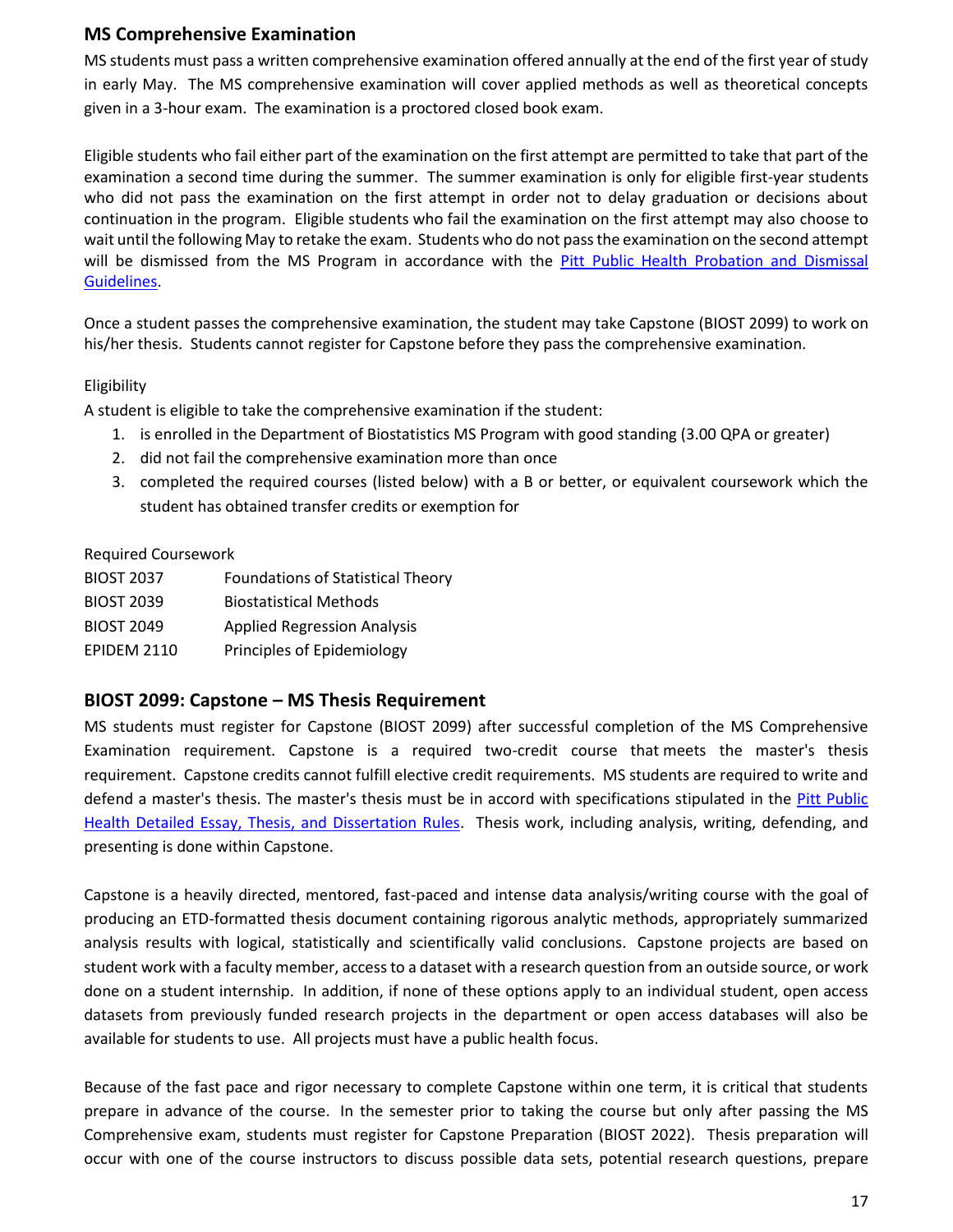preliminary data and complete a project prospectus. As part of the prep, students will be required to take a free writing tutorial such as ones on Coursera or EdX. This prep time will also be used to request a Pitt faculty member who is not on the Biostatistics faculty core to serve as an external reviewer as required by Pitt Public Health.

In the first two weeks of Capstone, students finalize their data set and write thesis research question(s). Also, during this time, the Capstone director requests approval from the Department Chair and the Pitt Public Health Office of Student Affairs, for a master's thesis committee for each student enrolled in Capstone. This committee will be the instructors of Capstone, the thesis advisor, if applicable, as well as a Pitt faculty member who is not on the Biostatistics [faculty core.](https://www.publichealth.pitt.edu/home/academics/academic-handbook-degree-requirements/graduation-information/core-faculty) Students may select a Biostatistics faculty member other than Capstone instructors as their thesis advisor. This is not required, but if a different thesis advisor is selected, the faculty member must sign a memo of understanding in which they agree to adhere to the pace of the course. It will be the students' responsibility to gain the faculty members signature.

The MS thesis committee will judge the adequacy of the MS thesis by the final oral presentation/examination covering the subject of the thesis, which will occur in the final week of Capstone. Successful completion of the MS thesis requires unanimous agreement by the MS thesis committee.

It is required that all students follow th[e Pitt Public Health Detailed Essay, Thesis, and Dissertation Rules](http://publichealth.pitt.edu/home/academics/academic-handbook-degree-requirements/detailed-policies-and-references) and work in the ETD template when they start to write their thesis. The final copy of the thesis must be prepared and submitted according to [University Guidelines for Electronic Theses and Dissertations \(ETD\).](https://etd.pitt.edu/)

## **Graduation**

All MS students must register for at least one credit during the term in which they intend to graduate. Please visit the [Pitt Public Health Graduation](https://www.publichealth.pitt.edu/graduation) page for detailed information on applying for graduation and graduation requirements.

# **Statute of Limitations**

The purpose of the statute of limitations is to ensure that a graduate degree from the University of Pittsburgh represents mastery of current knowledge in the field of study.

All requirements for MS degrees must be completed within a period of four consecutive calendar years from the student's initial registration for graduate study. Please note that the statute of limitations is the same for both full- and part-time students.

Under exceptional circumstances, a candidate for an advanced degree may apply for an extension of the statute of limitations. The request must be approved by the department and submitted to the dean for final approval and action. Requests for an extension of the statute of limitations must be accompanied by a departmental assessment of the work required of the student to complete the degree as well as documented evidence of the extenuating circumstances leading to the requested extension. Students who request an extension of the statute of limitations must demonstrate proper preparation for the completion of all current degree requirements.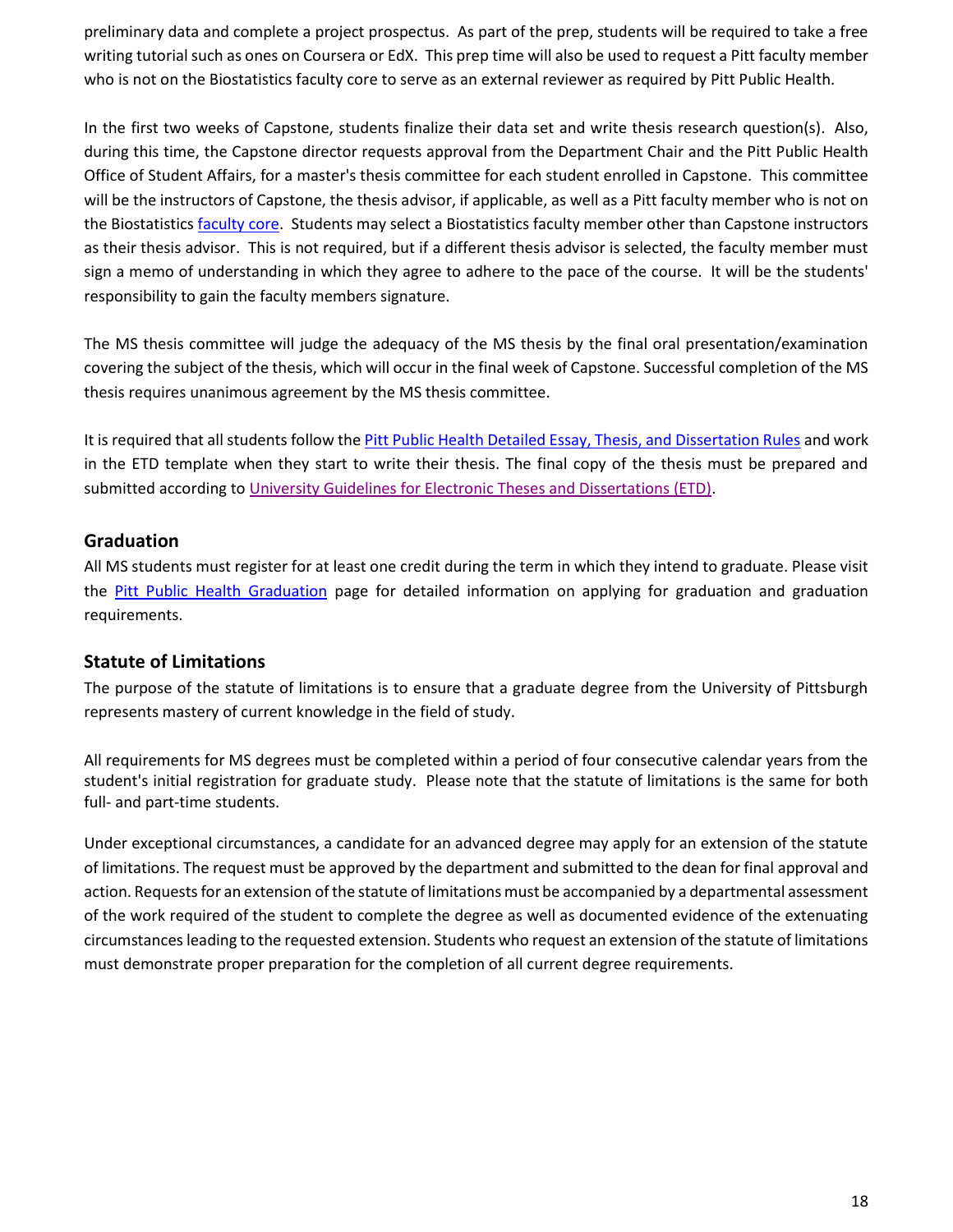# **Master of Science (MS) in Biostatistics with concentration in Health Data Science (HDS)**

The MS in Biostatistics with area of concentration in Health Data Science (HDS) is an academic degree program for students with a background in mathematics/programming and a strong interest in biology, public health and data science. The HDS concentration emphasizes biostatistical theory and statistical computational methods for analyzing, processing and interpreting large-scale data sets so that students are prepared to clean, store, manage, manipulate, visualize and process high dimensional data as well as be effective statistical collaborators in interdisciplinary studies; and lead the design and execution of studies.

# **Admission**

Application for admission must be made through the Graduate School of Public Health Office of Student Affairs. Prospective students should visit the Graduate School of Public Health admissions page for school-wide admission [requirements](https://www.publichealth.pitt.edu/home/prospective-students/admissions/how-to-apply/requirements) and the Department of Biostatistics admissions page for [department-specific admission](https://www.publichealth.pitt.edu/biostatistics/admissions-aid/admissions)  [requirements.](https://www.publichealth.pitt.edu/biostatistics/admissions-aid/admissions) Full-time students normally complete graduation requirements for the MS degree with concentration in HDS within four terms (2 years).

# **Program Competencies**

In addition to the core MS in Biostatistics competencies, student in the HDS concentration will be able to:

- Apply data curation and data management techniques such as data munging, data scraping, sampling, and cleaning in order to construct informative, usable, and manageable data sets for meaningful analyses
- Apply methods for big data and machine learning to reveal patterns, trends and associations including visualization
- Effectively use a programming language (such as R and/or Python) for data management and statistical analysis

# **Requirements**

#### **Coursework**

A minimum 40 credits are required.

#### **Core Courses**

| <b>BIOST 2025*</b>             | <b>Biostatistics Seminar</b>                                    | 1 credit  |                    |
|--------------------------------|-----------------------------------------------------------------|-----------|--------------------|
| <b>BIOST 2036</b>              | Introduction to Health Data Science                             | 2 credits |                    |
| <b>BIOST 2037*</b>             | <b>Foundations of Statistical Theory</b>                        | 4 credits |                    |
| <b>BIOST 2039*</b>             | <b>Biostatistical Methods</b>                                   | 3 credits |                    |
| <b>BIOST 2049*</b>             | <b>Applied Regression Analysis</b>                              | 3 credits |                    |
| <b>BIOST 2079</b>              | Introductory Statistical Learning for Health Sciences 2 credits |           |                    |
| <b>BIOST 2081*</b>             | <b>Mathematical Methods for Statistics</b>                      | 3 credits |                    |
| <b>BIOST 2087*</b>             | <b>Biostatistics Consulting Practicum</b>                       | 1 credit  |                    |
| <b>BIOST 2094</b>              | <b>Advanced R Programming</b>                                   | 2 credits |                    |
| <b>BIOST 2022*</b>             | Capstone Preparation                                            | 1 credit  |                    |
| <b>BIOST 2099*</b>             | Capstone                                                        | 2 credits |                    |
| EPIDEM $2110^+$                | Principles of Epidemiology                                      | 3 credits |                    |
| <b>PUBHLT 2011<sup>+</sup></b> | <b>Essentials of Public Health</b>                              | 3 credits |                    |
| <b>PUBHLT 2022<sup>+</sup></b> | <b>Public Health Grand Rounds</b>                               | 0 credits | (2 terms required) |

*\* BIOST MS Core Course*

*† GSPH Core Course*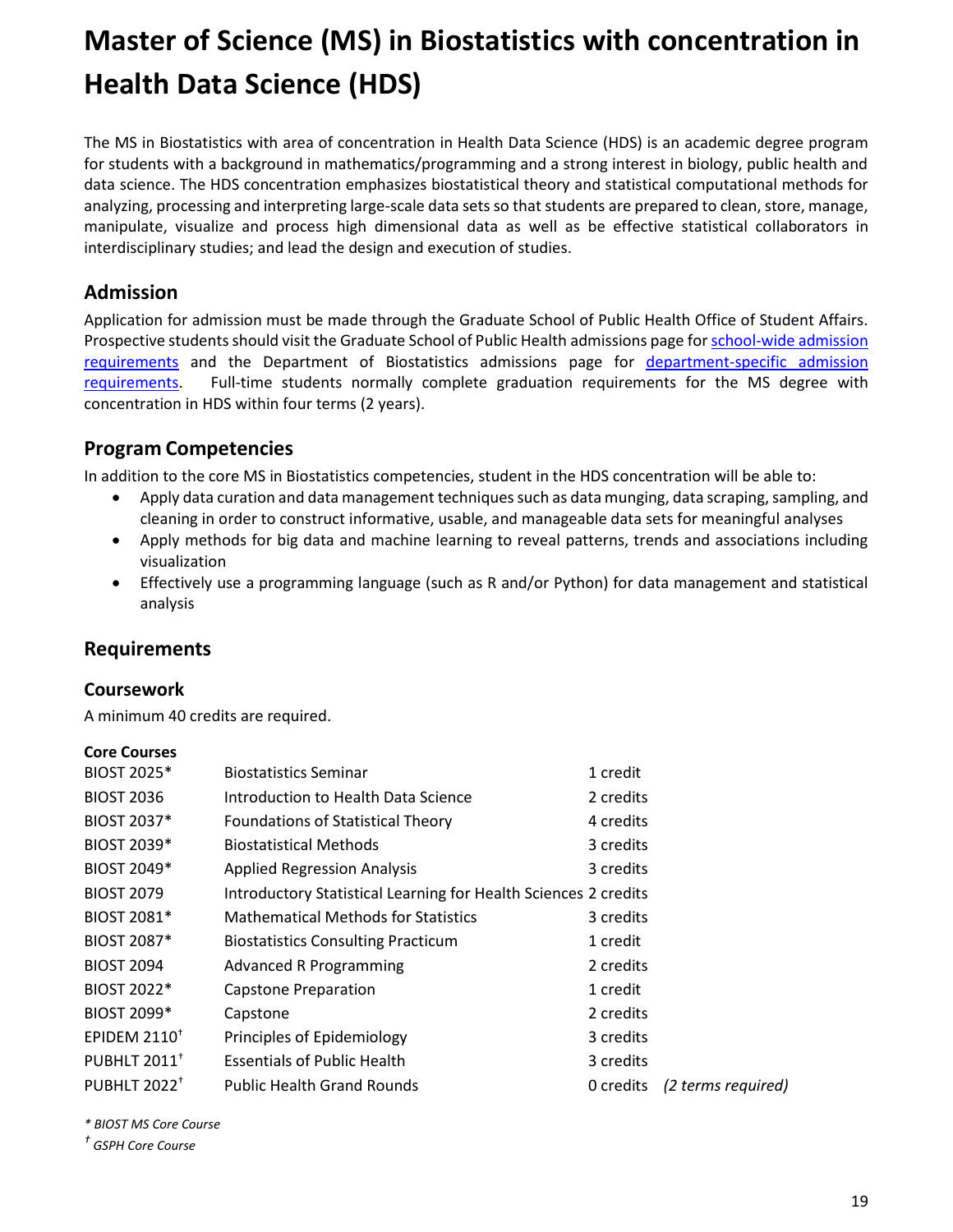#### **HDS Electives**

Students must complete HDS elective credits to bring the total number of course credits to 40. In situations where a student's special interests or needs indicate an alternative course is more appropriate it may be substituted with the permission of the student's academic advisor. Biostatistics Seminar (BIOST 2025) credits cannot fulfill elective credit requirements.

| <b>BIOST 2063</b>  | <b>Bayesian Data Science</b>                             | 3 credits |
|--------------------|----------------------------------------------------------|-----------|
| <b>BIOST 2080</b>  | <b>Advanced Statistical Learning</b>                     | 2 credits |
| <b>BIOST 2093</b>  | SAS for Data Management and Analysis                     | 2 credits |
| <b>BMIS 2542</b>   | Data Programming Essentials with Python                  | 3 credits |
| <b>BMIS 2588</b>   | Database Management                                      | 3 credits |
| <b>INFSCI 2160</b> | Data Mining                                              | 3 credits |
| <b>INFSCI 2410</b> | <b>Introduction to Neural Networks</b>                   | 3 credits |
| <b>INFSCI 2595</b> | <b>Machine Learning</b>                                  | 3 credits |
| <b>INFSCI 2725</b> | Data Analytics (R, Java, or Pythion experience required) | 3 credits |
| PHARM 5834         | <b>Python for Data Management and Analytics</b>          | 3 credits |
| <b>STAT 2270</b>   | Data Mining                                              | 3 credits |

#### **Biostatistics Seminar – BIOST 2025**

MS students are required to register for one term of Biostatistics Seminar (BIOST 2025). Biostatistics Seminar (BIOST 2025) credits cannot fulfill elective credit requirements.

## **Advanced Standing and Credit Transfer**

MS students with previous graduate experience in Biostatistics or a related field may apply to transfer up to six credits for graduate-level coursework successfully completed with a grade of B or better. The course credits to be transferred must be reviewed by the student's academic advisor and approved by the Pitt Public Health Office of Student Affairs. Students who receive transfer credits for GSPH Core Courses must complete the GSPH Core Course Exemption Form in addition to the credit transfer paperwork to exempt out of those classes. Students who receive transfer credits for BIOST 2087 must complete the BIOST Course Exemption Form in addition to the credit transfer paperwork to exempt out of the class. All transfer credit paperwork must be complete by the end of a student's first term.

In special circumstances, undergraduate credits may be applied to a Pitt Public Health degree with the permission of the advisor. The undergraduate courses must be upper-level courses (1000-1999), with a limit of six total credits. It must be clear that these credits are taken as a graduate student while enrolled at Pitt Public Health and cannot have been taken as an undergraduate or as a non-degree student.

#### **Biostatistics Course Exemption**

Students with sufficient background can exempt out of required core courses and electives by completing the BIOST Course Exemption Form and obtaining approval of the student's advisor, the course instructor and department chair. Exempted courses do not carry any credits.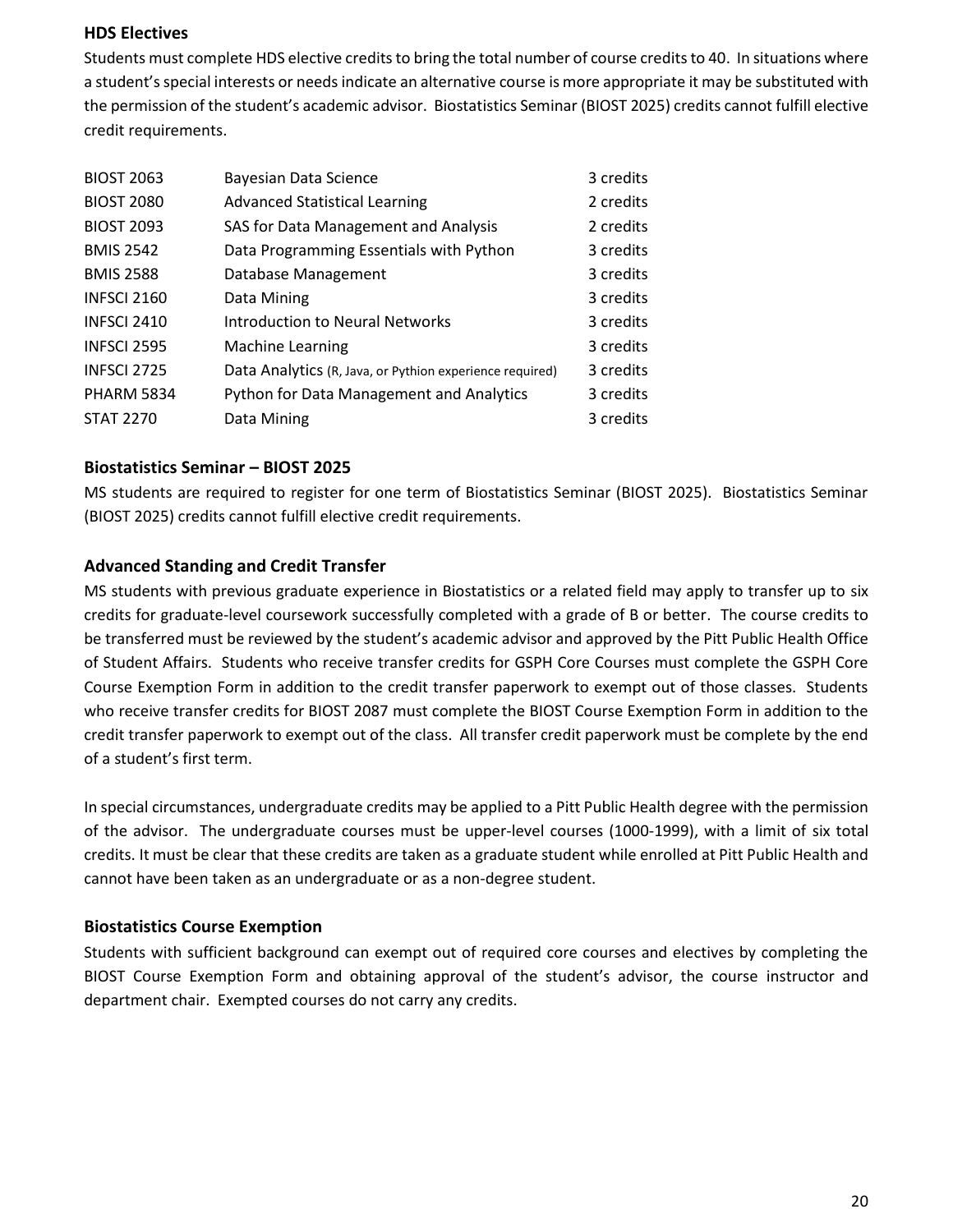# **HDS Student Schedule**

# **Fall 1st Year**

| <b>BIOST 2036</b>  | Introduction to Health Data Science        | 2 credits |
|--------------------|--------------------------------------------|-----------|
| <b>BIOST 2037</b>  | <b>Foundations of Statistical Theory</b>   | 4 credits |
| <b>BIOST 2039</b>  | <b>Biostatistical Methods</b>              | 3 credits |
| <b>BIOST 2081</b>  | <b>Mathematical Methods for Statistics</b> | 3 credits |
| <b>EPIDEM 2110</b> | Principles of Epidemiology                 | 3 credits |
| PUBHLT 2022        | <b>Public Health Grand Rounds</b>          | 0 credits |

# **Spring 1st Year**

| <b>BIOST 2025</b> | <b>Biostatistics Seminar</b>       | 1 credit  |
|-------------------|------------------------------------|-----------|
| <b>BIOST 2049</b> | <b>Applied Regression Analysis</b> | 3 credits |
| <b>BIOST 2094</b> | <b>Advanced R Programming</b>      | 2 credits |
| PUBHLT 2022       | <b>Public Health Grand Rounds</b>  | 0 credits |
| HDS ELECTIVE(S)   |                                    |           |

*May of 1st Year MS Comprehensive Exam*

# **Fall 2nd Year**

| <b>BIOST 2022</b> | Capstone Preparation                                  | 1 credit  |
|-------------------|-------------------------------------------------------|-----------|
| <b>BIOST 2079</b> | Introductory Statistical Learning for Health Sciences | 2 credits |
| <b>BIOST 2087</b> | <b>Biostatistics Consulting Practicum</b>             | 1 credit  |
| HDS ELECTIVE(S)   |                                                       |           |

# **Spring 2nd Year**

| <b>BIOST 2099</b> | Capstone                           | 2 credits |
|-------------------|------------------------------------|-----------|
| PUBHLT 2011       | <b>Essentials of Public Health</b> | 3 credits |
| HDS ELECTIVE(S)   |                                    |           |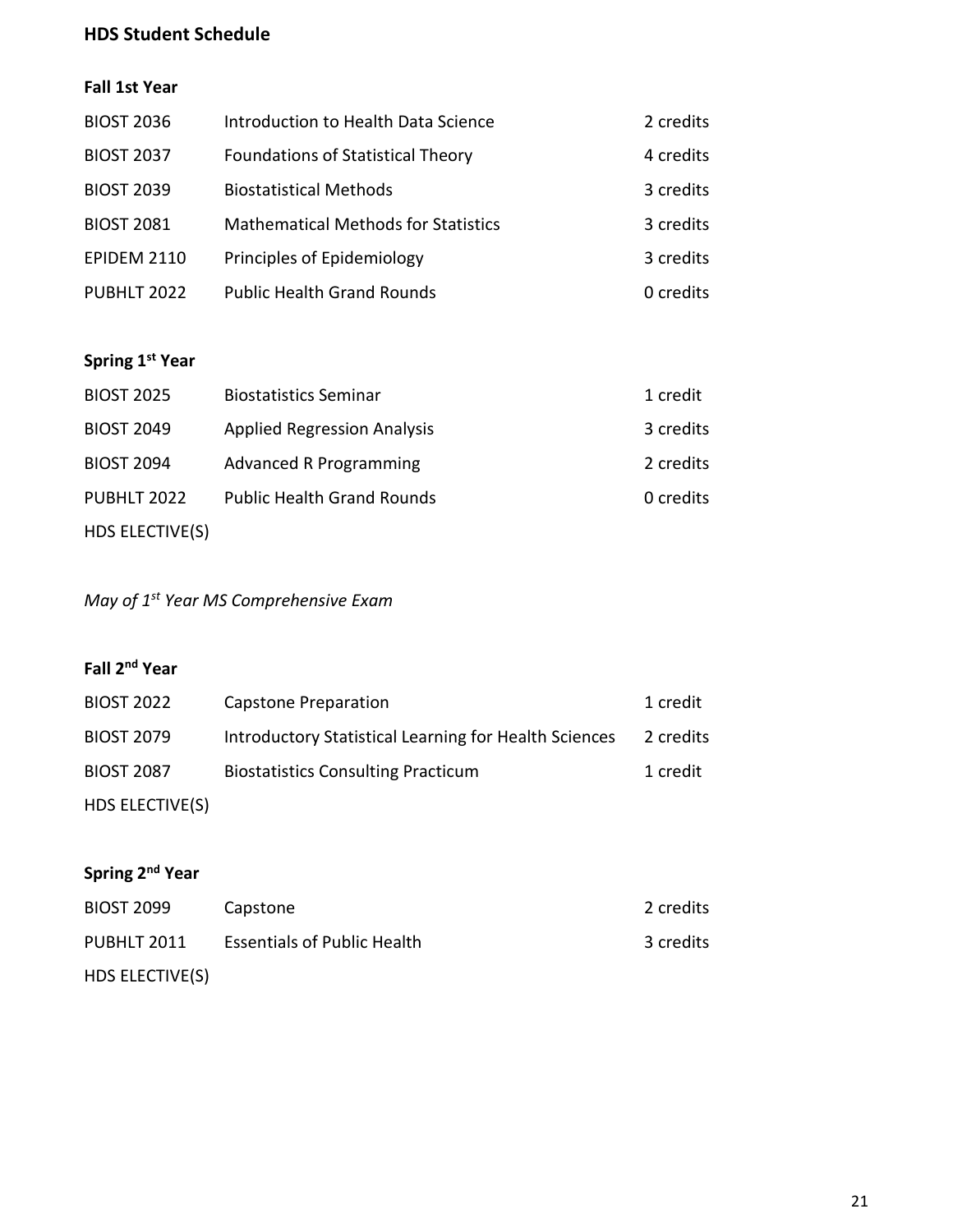# **MS Comprehensive Examination**

MS students must pass a written comprehensive examination offered annually at the end of the first year of study in early May. The MS comprehensive examination will cover applied methods as well as theoretical concepts given in a 3-hour exam. The examination is a proctored closed book exam.

Eligible students who fail either part of the examination on the first attempt are permitted to take that part of the examination a second time during the summer. The summer examination is only for eligible first-year students who did not pass the examination on the first attempt in order not to delay graduation or decisions about continuation in the program. Eligible students who fail the examination on the first attempt may also choose to wait until the following May to retake the exam. Students who do not pass the examination on the second attempt will be dismissed from the MS Program in accordance with the Pitt Public Health Probation and Dismissal [Guidelines.](http://publichealth.pitt.edu/home/academics/academic-handbook-degree-requirements/detailed-policies-and-references)

Once a student passes the comprehensive examination, the student may take Capstone (BIOST 2099) to work on his/her thesis. Students cannot register for Capstone before they pass the comprehensive examination.

#### Eligibility

A student is eligible to take the comprehensive examination if the student:

- 1. is enrolled in the Department of Biostatistics MS Program with good standing (3.00 QPA or greater)
- 2. did not fail the comprehensive examination more than once
- 3. completed the required courses (listed below) with a B or better, or equivalent coursework which the student has obtained transfer credits or exemption for

#### Required Coursework

| <b>BIOST 2037</b>  | <b>Foundations of Statistical Theory</b> |
|--------------------|------------------------------------------|
| <b>BIOST 2039</b>  | <b>Biostatistical Methods</b>            |
| <b>BIOST 2049</b>  | <b>Applied Regression Analysis</b>       |
| <b>EPIDEM 2110</b> | Principles of Epidemiology               |

#### **BIOST 2099: Capstone – MS Thesis Requirement**

MS students must register for Capstone (BIOST 2099) after successful completion of the MS Comprehensive Examination requirement. Capstone is a required two-credit course that meets the master's thesis requirement. Capstone credits cannot fulfill elective credit requirements. MS students are required to write and defend a master's thesis. The master's thesis must be in accord with specifications stipulated in the [Pitt Public](http://publichealth.pitt.edu/home/academics/academic-handbook-degree-requirements/detailed-policies-and-references)  [Health Detailed Essay, Thesis, and Dissertation Rules.](http://publichealth.pitt.edu/home/academics/academic-handbook-degree-requirements/detailed-policies-and-references) Thesis work, including analysis, writing, defending, and presenting is done within Capstone.

Capstone is a heavily directed, mentored, fast-paced and intense data analysis/writing course with the goal of producing an ETD-formatted thesis document containing rigorous analytic methods, appropriately summarized analysis results with logical, statistically and scientifically valid conclusions. Capstone projects are based on student work with a faculty member, access to a dataset with a research question from an outside source, or work done on a student internship. In addition, if none of these options apply to an individual student, open access datasets from previously funded research projects in the department or open access databases will also be available for students to use. All projects must have a public health focus.

Because of the fast pace and rigor necessary to complete Capstone within one term, it is critical that students prepare in advance of the course. In the semester prior to taking the course but only after passing the MS Comprehensive exam, students must register for the Capstone Preparation (BIOST 2022). Thesis preparation will occur with one of the course instructors to discuss possible data sets, potential research questions, prepare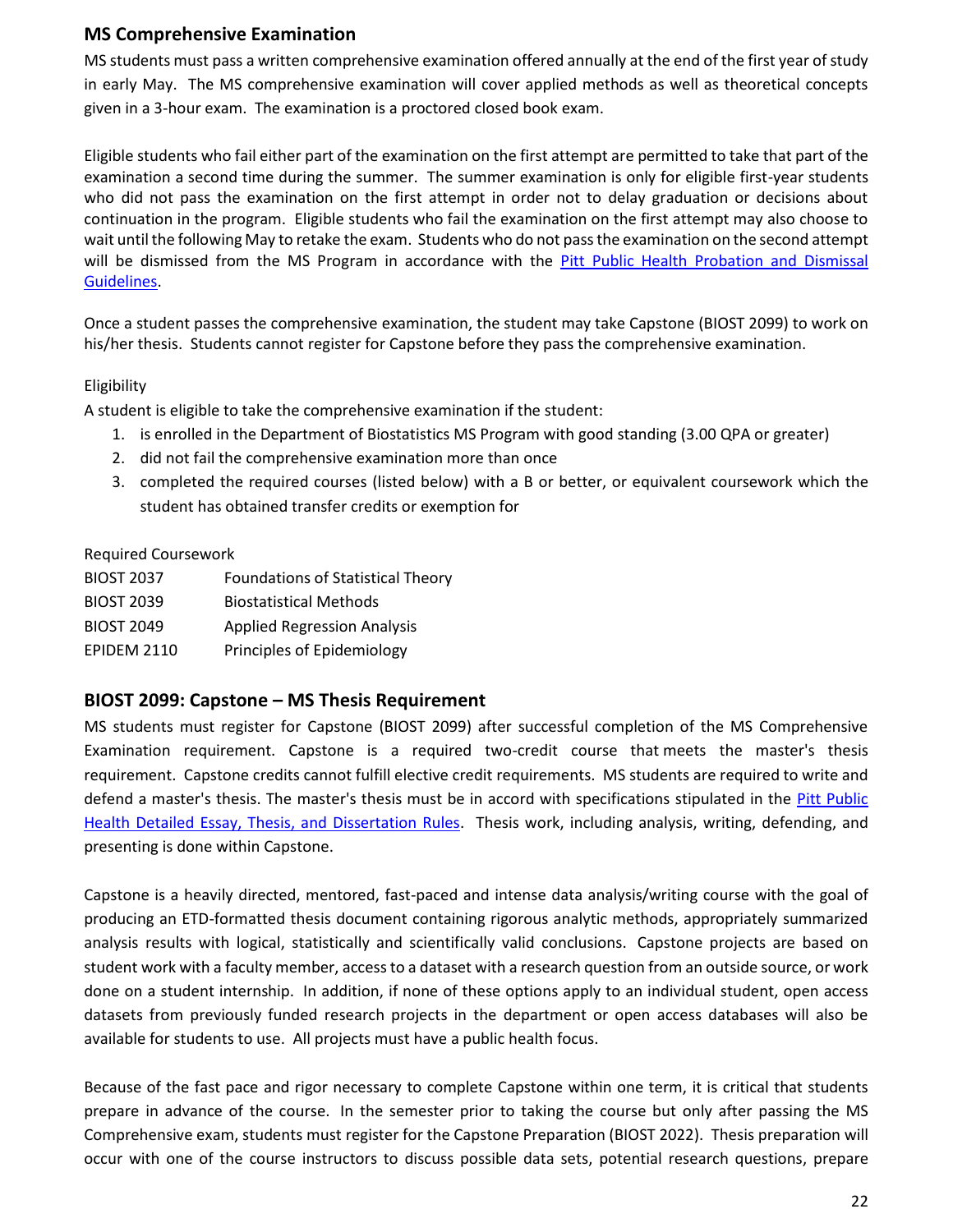preliminary data and complete a project prospectus. As part of the prep, students will be required to take a free writing tutorial such as ones on Coursera or EdX. This prep time will also be used to request a Pitt faculty member who is not on the Biostatistics faculty core to serve as an external reviewer as required by Pitt Public Health.

In the first two weeks of Capstone, students finalize their data set and write thesis research question(s). Also, during this time, the Capstone director requests approval from the Department Chair and the Pitt Public Health Office of Student Affairs, for a master's thesis committee for each student enrolled in Capstone. This committee will be the instructors of Capstone, the thesis advisor, if applicable, as well as a Pitt faculty member who is not on the Biostatistics [faculty core.](https://www.publichealth.pitt.edu/home/academics/academic-handbook-degree-requirements/graduation-information/core-faculty) Students may select a Biostatistics faculty member other than Capstone instructors as their thesis advisor. This is not required, but if a different thesis advisor is selected, the faculty member must sign a memo of understanding in which they agree to adhere to the pace of the course. It will be the students' responsibility to gain the faculty members signature.

The MS thesis committee will judge the adequacy of the MS thesis by the final oral presentation/examination covering the subject of the thesis, which will occur in the final week of Capstone. Successful completion of the MS thesis requires unanimous agreement by the MS thesis committee.

It is required that all students follow th[e Pitt Public Health Detailed Essay, Thesis, and Dissertation Rules](http://publichealth.pitt.edu/home/academics/academic-handbook-degree-requirements/detailed-policies-and-references) and work in the ETD template when they start to write their thesis. The final copy of the thesis must be prepared and submitted according to [University Guidelines for Electronic Theses and Dissertations \(ETD\).](https://etd.pitt.edu/)

## **Graduation**

All MS students must register for at least one credit during the term in which they intend to graduate. Please visit the [Pitt Public Health Graduation](https://www.publichealth.pitt.edu/graduation) page for detailed information on applying for graduation and graduation requirements.

# **Statute of Limitations**

The purpose of the statute of limitations is to ensure that a graduate degree from the University of Pittsburgh represents mastery of current knowledge in the field of study.

All requirements for MS degrees must be completed within a period of four consecutive calendar years from the student's initial registration for graduate study. Please note that the statute of limitations is the same for both full- and part-time students.

Under exceptional circumstances, a candidate for an advanced degree may apply for an extension of the statute of limitations. The request must be approved by the department and submitted to the dean for final approval and action. Requests for an extension of the statute of limitations must be accompanied by a departmental assessment of the work required of the student to complete the degree as well as documented evidence of the extenuating circumstances leading to the requested extension. Students who request an extension of the statute of limitations must demonstrate proper preparation for the completion of all current degree requirements.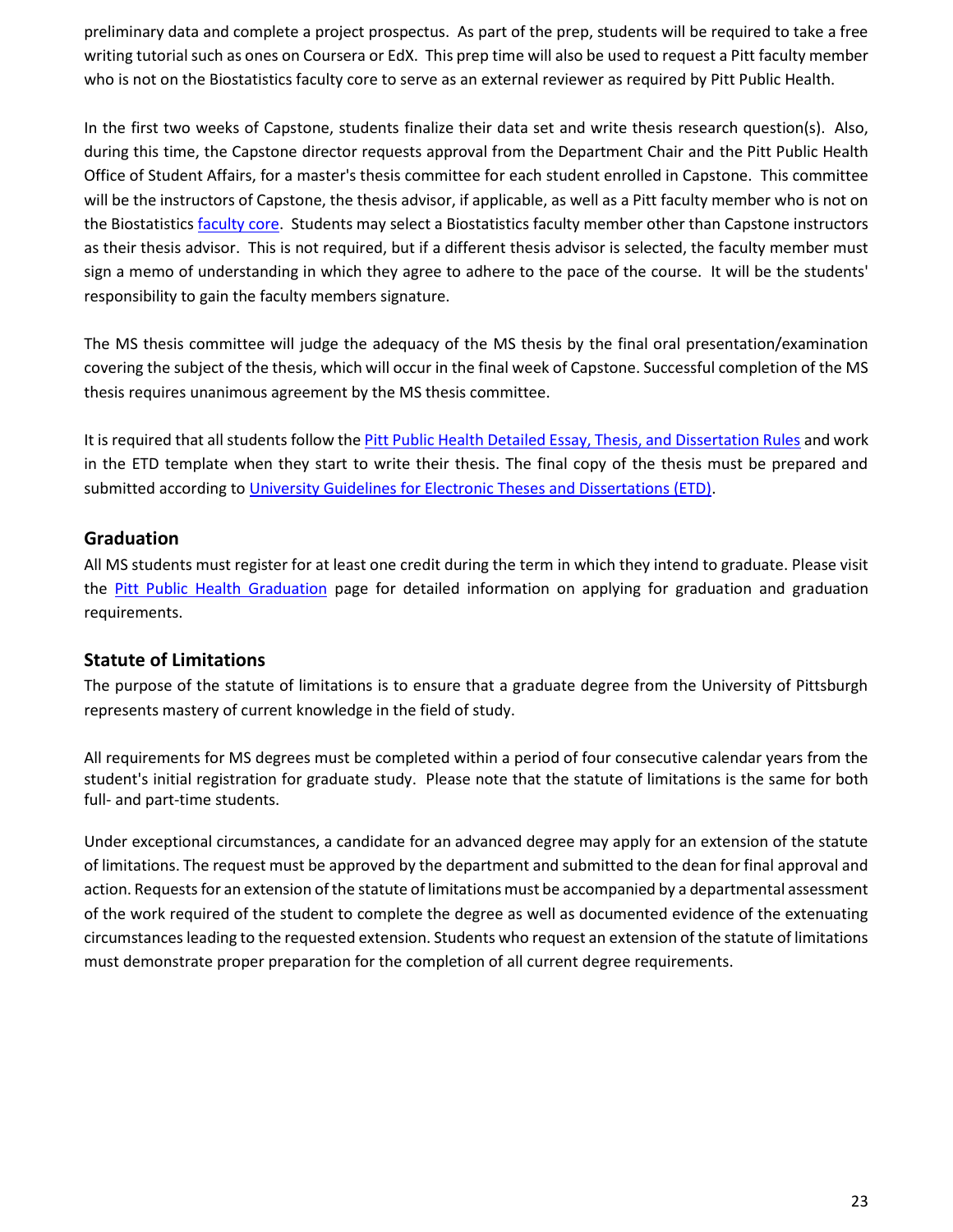# **Master of Science (MS) in Biostatistics with concentration in Statistical and Computational Genomics (SCG)**

The MS in Biostatistics with area of concentration in Statistical and Computational Genomics (SCG) is an academic degree program for students with a background in mathematics/programming and a strong interest in biology, public health and genomics. The SCG concentration emphasizes biostatistical theory and statistical computational methods for analyzing and interpreting 'omics data so that students are prepared to be effective statistical collaborators in interdisciplinary studies; and lead the design and execution of studies.

# **Admission**

Application for admission must be made through the Graduate School of Public Health Office of Student Affairs. Prospective students should visit the Graduate School of Public Health admissions page fo[r school-wide admission](https://www.publichealth.pitt.edu/home/prospective-students/admissions/how-to-apply/requirements)  [requirements](https://www.publichealth.pitt.edu/home/prospective-students/admissions/how-to-apply/requirements) and the Department of Biostatistics admissions page for [department-specific admission](https://www.publichealth.pitt.edu/biostatistics/admissions-aid/admissions)  [requirements.](https://www.publichealth.pitt.edu/biostatistics/admissions-aid/admissions) Full-time students normally complete graduation requirements for the MS degree with concentration in SCG within four terms (2 years).

# **Program Competencies**

In addition to the core MS in Biostatistics competencies, student in the SCG concentration will be able to:

- Apply specialize data curation, management, and cleaning tools for various types 'omics data
- Apply specialized statistical, bioinformatics, and computational methods for analysis of 'omics data
- Effectively use a programming language (such as R) to analyze 'omics data

# **Requirements**

## **Coursework**

A minimum 40 credits are required.

#### **Core Courses**

| <b>BIOST 2025*</b>              | <b>Biostatistics Seminar</b>                 | 1 credit  |                    |
|---------------------------------|----------------------------------------------|-----------|--------------------|
| <b>BIOST 2037*</b>              | <b>Foundations of Statistical Theory</b>     | 4 credits |                    |
| <b>BIOST 2039*</b>              | <b>Biostatistical Methods</b>                | 3 credits |                    |
| <b>BIOST 2049*</b>              | <b>Applied Regression Analysis</b>           | 3 credits |                    |
| <b>BIOST 2069</b>               | <b>Statistical Methods for Omics Data</b>    | 2 credits |                    |
| <b>BIOST 2079</b>               | Introductory Statistical Learning for Health | 2 credits |                    |
|                                 | <b>Sciences</b>                              |           |                    |
| <b>BIOST 2081*</b>              | <b>Mathematical Methods for Statistics</b>   | 3 credits |                    |
| <b>BIOST 2087*</b>              | <b>Biostatistics Consulting Practicum</b>    | 1 credit  |                    |
| <b>BIOST 2094</b>               | <b>Advanced R Programming</b>                | 2 credits |                    |
| <b>BIOST 2022*</b>              | Capstone Preparation                         | 1 credit  |                    |
| <b>BIOST 2099*</b>              | Capstone                                     | 2 credits |                    |
| EPIDEM $2110^+$                 | Principles of Epidemiology                   | 3 credits |                    |
| <b>PUBHLT 2011</b> <sup>+</sup> | <b>Essentials of Public Health</b>           | 3 credits |                    |
| <b>PUBHLT 2022<sup>+</sup></b>  | <b>Public Health Grand Rounds</b>            | 0 credits | (2 terms required) |

*\* BIOST MS Core Course*

*† GSPH Core Course*

#### **SCG Electives**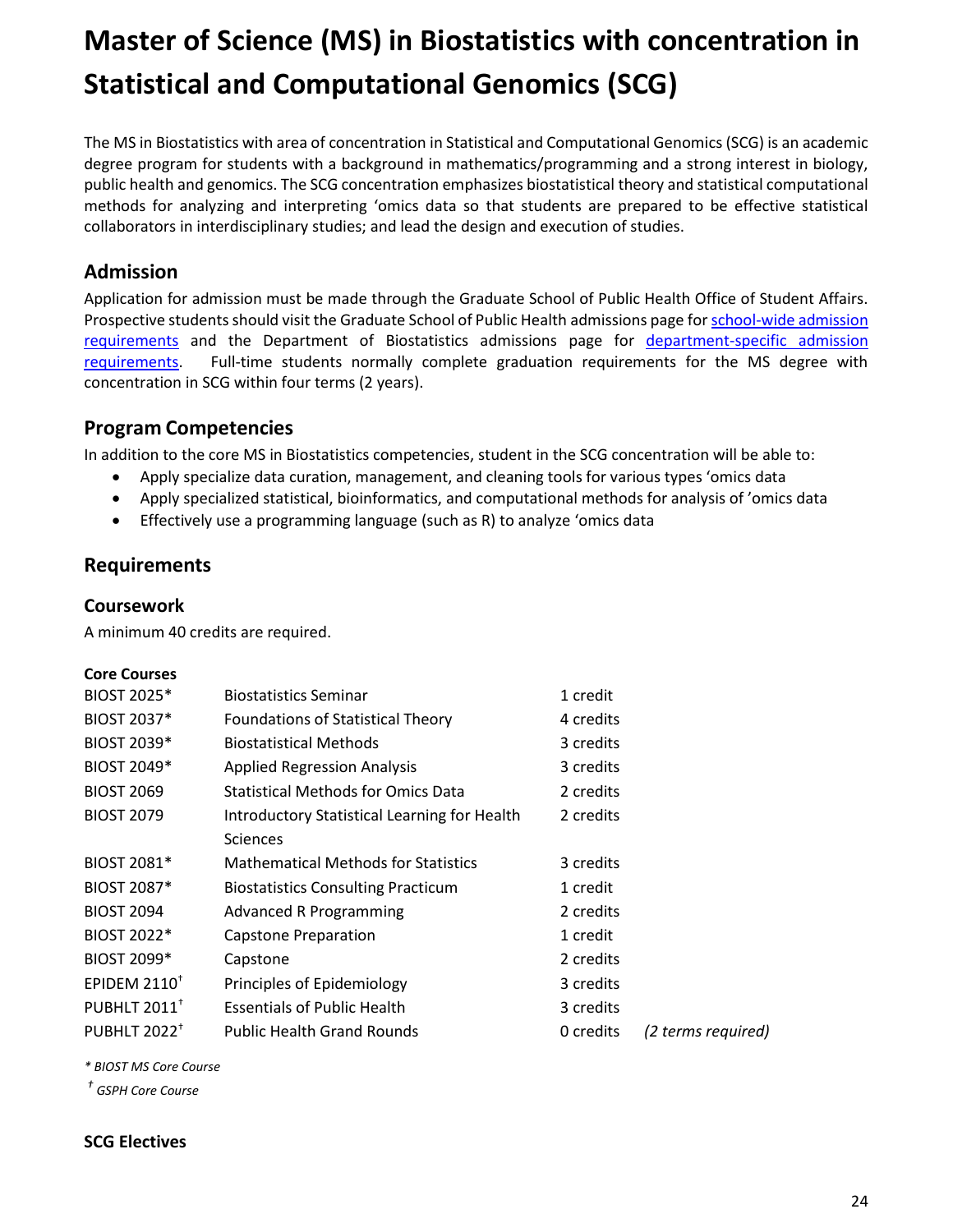Students must complete SCG elective credits to bring the total number of course credits to 40. In situations where a student's special interests or needs indicate an alternative course is more appropriate it may be substituted with the permission of the student's academic advisor. Biostatistics Seminar (BIOST 2025) credits cannot fulfill elective credit requirements.

| <b>BIOSC 2140</b> | Genomics                                            | 2 credits |
|-------------------|-----------------------------------------------------|-----------|
| <b>BIOSC 2940</b> | <b>Molecular Biology</b>                            | 3 credits |
| <b>BIOST 2080</b> | <b>Advanced Statistical Learning</b>                | 2 credits |
| <b>HUGEN 2022</b> | <b>Population Genetics</b>                          | 2 credits |
| <b>HUGEN 2029</b> | Introduction to Gene Mapping                        | 3 credits |
| <b>HUGEN 2071</b> | <b>Genomic Data Processing and Structure</b>        | 3 credits |
| <b>HUGEN 2072</b> | <b>Genomic Data Pipelines &amp; Tools</b>           | 3 credits |
| <b>HUGEN 2073</b> | <b>Genomic Data Visualization &amp; Integration</b> | 3 credits |
| <b>HUGEN 2080</b> | <b>Statistical Genetics</b>                         | 3 credits |

#### **Biostatistics Seminar – BIOST 2025**

MS students are required to register for one term of Biostatistics Seminar (BIOST 2025). Biostatistics Seminar (BIOST 2025) credits cannot fulfill elective credit requirements.

## **Advanced Standing and Credit Transfer**

MS students with previous graduate experience in Biostatistics or a related field may apply to transfer up to six credits for graduate-level coursework successfully completed with a grade of B or better. The course credits to be transferred must be reviewed by the student's academic advisor and approved by the Pitt Public Health Office of Student Affairs. Students who receive transfer credits for GSPH Core Courses must complete the GSPH Core Course Exemption Form in addition to the credit transfer paperwork to exempt out of those classes. Students who receive transfer credits for BIOST 2087 must complete the BIOST Course Exemption Form in addition to the credit transfer paperwork to exempt out of the class. All transfer credit paperwork must be complete by the end of a student's first term.

In special circumstances, undergraduate credits may be applied to a Pitt Public Health degree with the permission of the advisor. The undergraduate courses must be upper-level courses (1000-1999), with a limit of six total credits. It must be clear that these credits are taken as a graduate student while enrolled at Pitt Public Health and cannot have been taken as an undergraduate or as a non-degree student.

#### **Biostatistics Course Exemption**

Students with sufficient background can exempt out of required core courses and electives by completing the BIOST Course Exemption Form and obtaining approval of the student's advisor, the course instructor and department chair. Exempted courses do not carry any credits.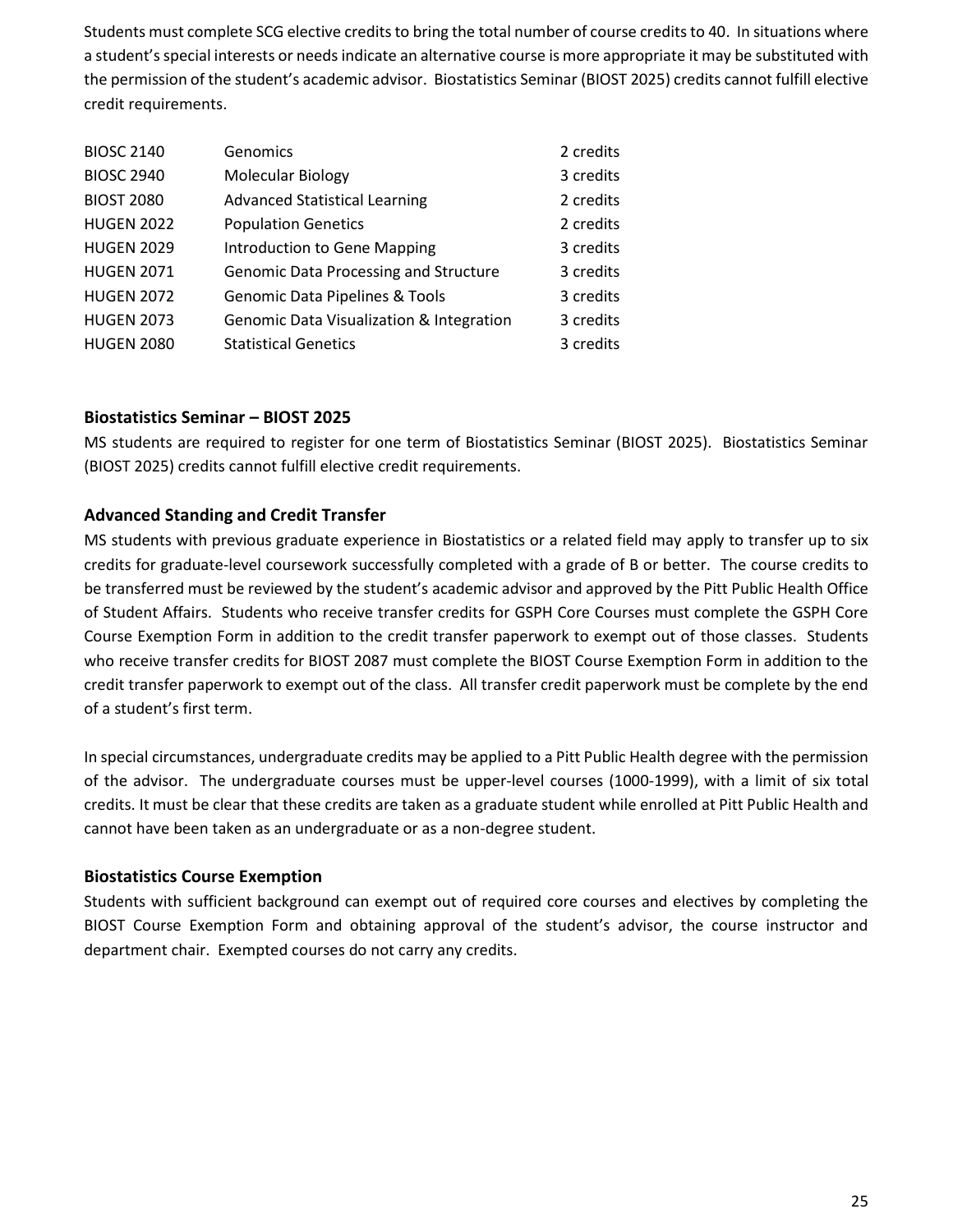# **SCG Student Schedule**

# **Fall 1st Year**

| <b>BIOST 2037</b>  | <b>Foundations of Statistical Theory</b>   | 4 credits |
|--------------------|--------------------------------------------|-----------|
| <b>BIOST 2039</b>  | <b>Biostatistical Methods</b>              | 3 credits |
| <b>BIOST 2081</b>  | <b>Mathematical Methods for Statistics</b> | 3 credits |
| <b>EPIDEM 2110</b> | Principles of Epidemiology                 | 3 credits |
| PUBHLT 2022        | <b>Public Health Grand Rounds</b>          | 0 credits |

# **Spring 1st Year**

| <b>BIOST 2025</b> | <b>Biostatistics Seminar</b>       | 1 credit  |
|-------------------|------------------------------------|-----------|
| <b>BIOST 2049</b> | <b>Applied Regression Analysis</b> | 3 credits |
| <b>BIOST 2094</b> | <b>Advanced R Programming</b>      | 2 credits |
| PUBHLT 2022       | <b>Public Health Grand Rounds</b>  | 0 credits |
| SCG ELECTIVE(S)   |                                    |           |

# *May of 1st Year MS Comprehensive Exam*

# **Fall 2nd Year**

| <b>BIOST 2022</b> | <b>Capstone Preparation</b>                           | 1 credit  |
|-------------------|-------------------------------------------------------|-----------|
| <b>BIOST 2069</b> | <b>Statistical Methods for Omics Data</b>             | 2 credits |
| <b>BIOST 2079</b> | Introductory Statistical Learning for Health Sciences | 2 credits |
| <b>BIOST 2087</b> | <b>Biostatistics Consulting Practicum</b>             | 1 credit  |
| SCG ELECTIVE(S)   |                                                       |           |

# **Spring 2nd Year**

| <b>BIOST 2099</b> | Capstone                           | 2 credits |
|-------------------|------------------------------------|-----------|
| PUBHLT 2011       | <b>Essentials of Public Health</b> | 3 credits |
| SCG ELECTIVE(S)   |                                    |           |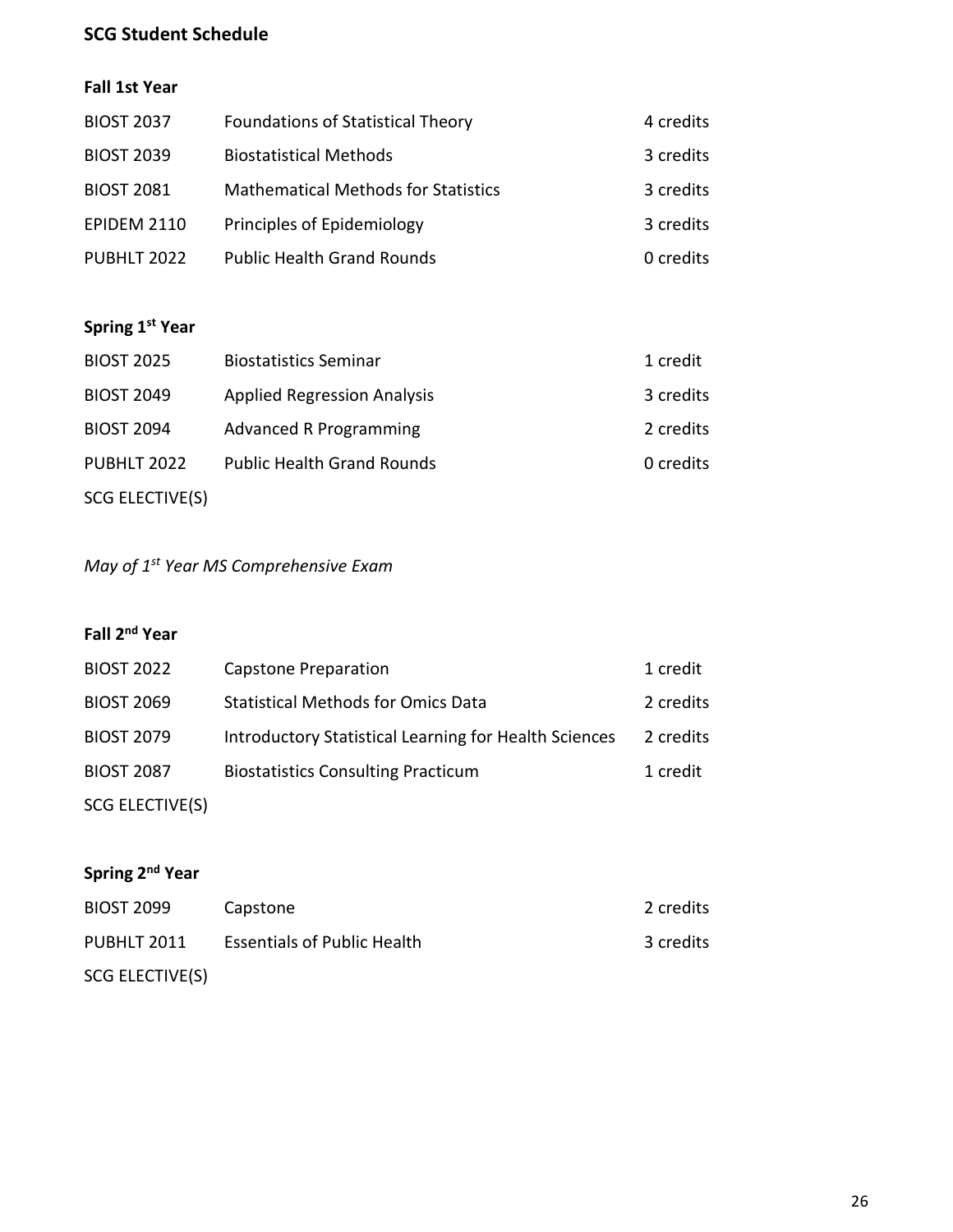# **MS Comprehensive Examination**

MS students must pass a written comprehensive examination offered annually at the end of the first year of study in early May. The MS comprehensive examination will cover applied methods as well as theoretical concepts given in a 3-hour exam. The examination is a proctored closed book exam.

Eligible students who fail either part of the examination on the first attempt are permitted to take that part of the examination a second time during the summer. The summer examination is only for eligible first-year students who did not pass the examination on the first attempt in order not to delay graduation or decisions about continuation in the program. Eligible students who fail the examination on the first attempt may also choose to wait until the following May to retake the exam. Students who do not pass the examination on the second attempt will be dismissed from the MS Program in accordance with the Pitt Public Health Probation and Dismissal [Guidelines.](http://publichealth.pitt.edu/home/academics/academic-handbook-degree-requirements/detailed-policies-and-references)

Once a student passes the comprehensive examination, the student may take Capstone (BIOST 2099) to work on his/her thesis. Students cannot register for Capstone before they pass the comprehensive examination.

#### Eligibility

A student is eligible to take the comprehensive examination if the student:

- 1. is enrolled in the Department of Biostatistics MS Program with good standing (3.00 QPA or greater)
- 2. did not fail the comprehensive examination more than once
- 3. completed the required courses (listed below) with a B or better, or equivalent coursework which the student has obtained transfer credits or exemption for

#### Required Coursework

| <b>BIOST 2037</b>  | <b>Foundations of Statistical Theory</b> |
|--------------------|------------------------------------------|
| <b>BIOST 2039</b>  | <b>Biostatistical Methods</b>            |
| <b>BIOST 2049</b>  | <b>Applied Regression Analysis</b>       |
| <b>EPIDEM 2110</b> | Principles of Epidemiology               |

#### **BIOST 2099: Capstone – MS Thesis Requirement**

MS students must register for Capstone (BIOST 2099) after successful completion of the MS Comprehensive Examination requirement. Capstone is a required two-credit course that meets the master's thesis requirement. Capstone credits cannot fulfill elective credit requirements. MS students are required to write and defend a master's thesis. The master's thesis must be in accord with specifications stipulated in the [Pitt Public](http://publichealth.pitt.edu/home/academics/academic-handbook-degree-requirements/detailed-policies-and-references)  [Health Detailed Essay, Thesis, and Dissertation Rules.](http://publichealth.pitt.edu/home/academics/academic-handbook-degree-requirements/detailed-policies-and-references) Thesis work, including analysis, writing, defending, and presenting is done within Capstone.

Capstone is a heavily directed, mentored, fast-paced and intense data analysis/writing course with the goal of producing an ETD-formatted thesis document containing rigorous analytic methods, appropriately summarized analysis results with logical, statistically and scientifically valid conclusions. Capstone projects are based on student work with a faculty member, access to a dataset with a research question from an outside source, or work done on a student internship. In addition, if none of these options apply to an individual student, open access datasets from previously funded research projects in the department or open access databases will also be available for students to use. All projects must have a public health focus.

Because of the fast pace and rigor necessary to complete Capstone within one term, it is critical that students prepare in advance of the course. In the semester prior to taking the course but only after passing the MS Comprehensive exam, students must register for the Capstone Preparation (BIOST 2022). Thesis preparation will occur with one of the course instructors to discuss possible data sets, potential research questions, prepare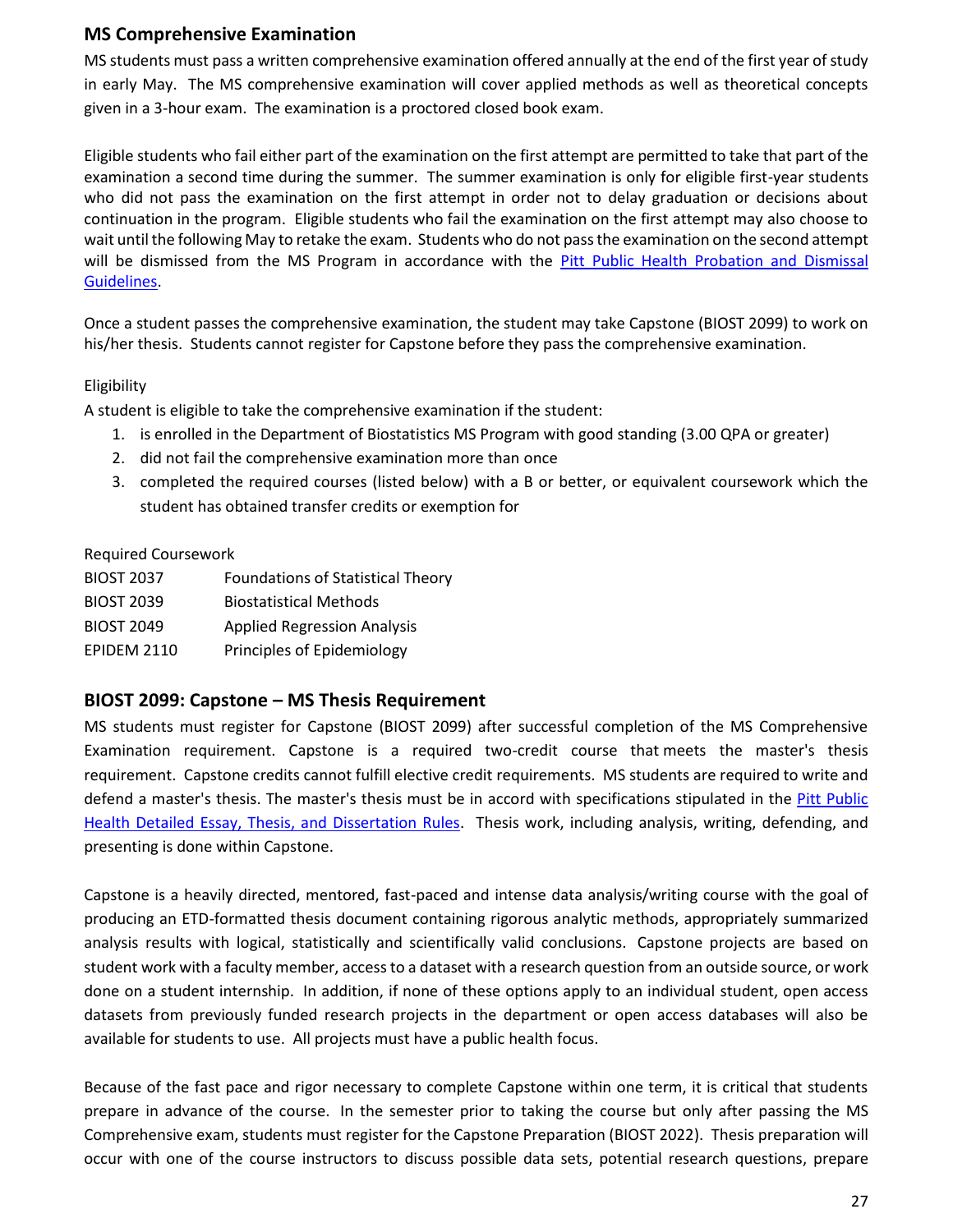preliminary data and complete a project prospectus. As part of the prep, students will be required to take a free writing tutorial such as ones on Coursera or EdX. This prep time will also be used to request a Pitt faculty member who is not on the Biostatistics faculty core to serve as an external reviewer as required by Pitt Public Health.

In the first two weeks of Capstone, students finalize their data set and write thesis research question(s). Also, during this time, the Capstone director requests approval from the Department Chair and the Pitt Public Health Office of Student Affairs, for a master's thesis committee for each student enrolled in Capstone. This committee will be the instructors of Capstone, the thesis advisor, if applicable, as well as a Pitt faculty member who is not on the Biostatistics [faculty core.](https://www.publichealth.pitt.edu/home/academics/academic-handbook-degree-requirements/graduation-information/core-faculty) Students may select a Biostatistics faculty member other than Capstone instructors as their thesis advisor. This is not required, but if a different thesis advisor is selected, the faculty member must sign a memo of understanding in which they agree to adhere to the pace of the course. It will be the students' responsibility to gain the faculty members signature.

The MS thesis committee will judge the adequacy of the MS thesis by the final oral presentation/examination covering the subject of the thesis, which will occur in the final week of Capstone. Successful completion of the MS thesis requires unanimous agreement by the MS thesis committee.

It is required that all students follow th[e Pitt Public Health Detailed Essay, Thesis, and Dissertation Rules](http://publichealth.pitt.edu/home/academics/academic-handbook-degree-requirements/detailed-policies-and-references) and work in the ETD template when they start to write their thesis. The final copy of the thesis must be prepared and submitted according to [University Guidelines for Electronic Theses and Dissertations \(ETD\).](https://etd.pitt.edu/)

## **Graduation**

All MS students must register for at least one credit during the term in which they intend to graduate. Please visit the [Pitt Public Health Graduation](https://www.publichealth.pitt.edu/graduation) page for detailed information on applying for graduation and graduation requirements.

# **Statute of Limitations**

The purpose of the statute of limitations is to ensure that a graduate degree from the University of Pittsburgh represents mastery of current knowledge in the field of study.

All requirements for MS degrees must be completed within a period of four consecutive calendar years from the student's initial registration for graduate study. Please note that the statute of limitations is the same for both full- and part-time students.

Under exceptional circumstances, a candidate for an advanced degree may apply for an extension of the statute of limitations. The request must be approved by the department and submitted to the dean for final approval and action. Requests for an extension of the statute of limitations must be accompanied by a departmental assessment of the work required of the student to complete the degree as well as documented evidence of the extenuating circumstances leading to the requested extension. Students who request an extension of the statute of limitations must demonstrate proper preparation for the completion of all current degree requirements.

# **COURSE DESCRIPTIONS**

Please visit the [Biostatistics Course Listing](https://www.publichealth.pitt.edu/home/academics/courses/course-descriptions?subject=&term=&filter=) for detailed course descriptions, credits and pre/co-requisites.

# **COURSE OFFERING SCHEDULE**

Please note that this schedule is subject to change. Please visit the [Biostatistics Class Schedule](https://www.publichealth.pitt.edu/home/academics/courses/schedules) for the most current course schedules filtered by term.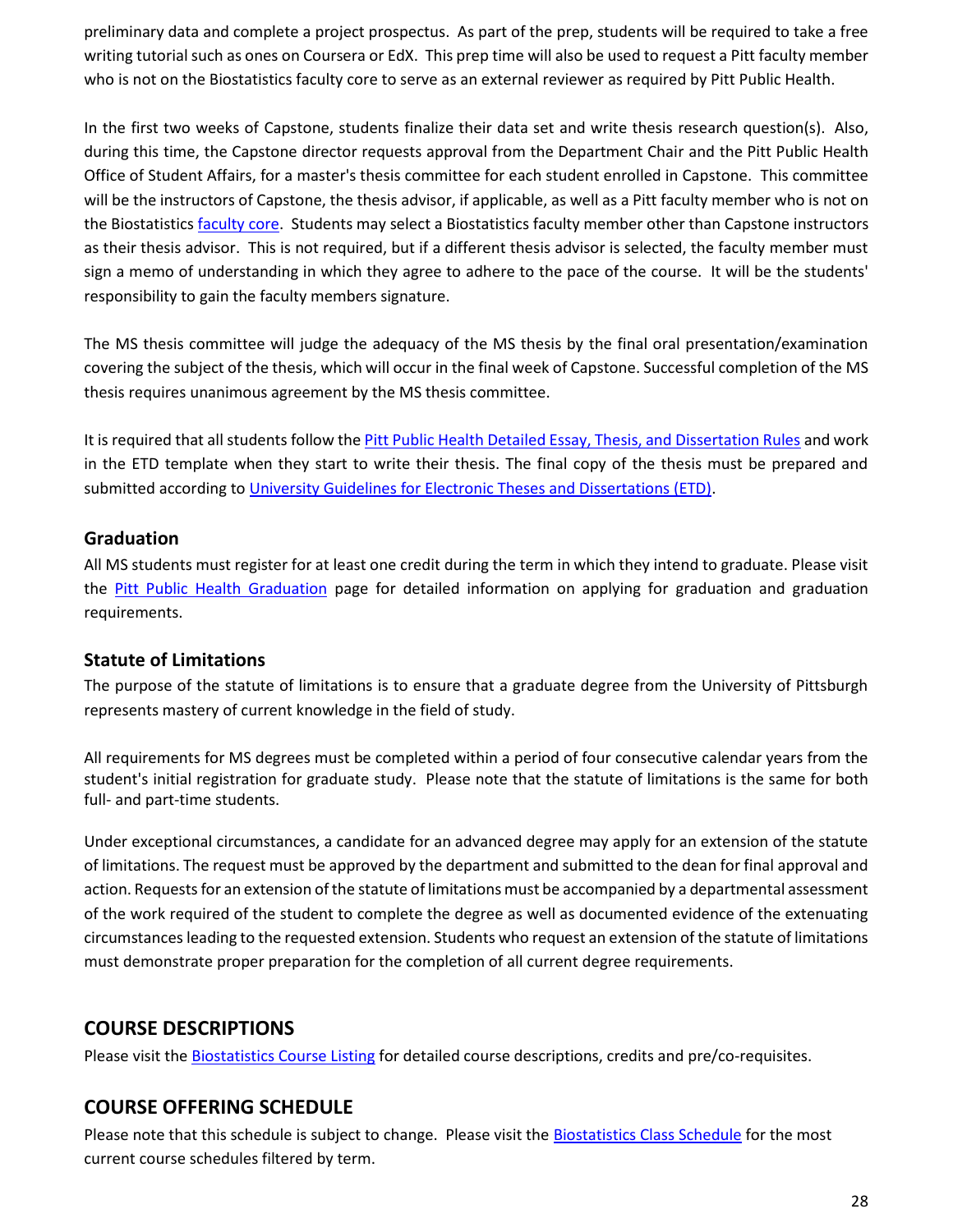# **DEPARTMENT OF BIOSTATISTICS PHD DEGREE REQUIREMENT WORKSHEET**

Student Name: The PeopleSoft #:

Entered Program:

Statute of Limitation:

Advisor:

# **Provisional Requirements**

*For students accepted provisionally*

| Completed | <b>Provision</b> | <b>Credits</b> | $\tau$ erm |
|-----------|------------------|----------------|------------|
|           |                  |                |            |

#### **Required Courses**

A minimum of 72 credits are required

|           |                    |                                              |                |       | <b>Credit</b>   |               |
|-----------|--------------------|----------------------------------------------|----------------|-------|-----------------|---------------|
| Completed | Course #           | <b>Course Name</b>                           | <b>Credits</b> | Grade | <b>Transfer</b> | <b>Waiver</b> |
|           |                    |                                              | 1              |       |                 |               |
|           | <b>BIOST 2025</b>  | <b>Biostatistics Seminar</b>                 | $\mathbf{1}$   |       |                 |               |
|           |                    |                                              | $\mathbf{1}$   |       |                 |               |
|           | <b>BIOST 2039</b>  | <b>Biostatistical Methods</b>                | 3              |       |                 |               |
|           | <b>BIOST 2043</b>  | Introduction to Statistical<br>Theory I      | 3              |       |                 |               |
|           | <b>BIOST 2044</b>  | Introduction to Statistical<br>Theory II     | 3              |       |                 |               |
|           | <b>BIOST 2049</b>  | <b>Applied Regression Analysis</b>           | 3              |       |                 |               |
|           | <b>BIOST 2050</b>  | Longitudinal and Clustered Data<br>Analysis  |                |       |                 |               |
|           | <b>BIOST 2051</b>  | <b>Statistical Estimation Theory</b>         | 3              |       |                 |               |
|           | <b>BIOST 2054</b>  | <b>Survival Analysis</b>                     | 3              |       |                 |               |
|           | <b>BIOST 2061</b>  | Likelihood Theory &<br>Applications          | $\overline{2}$ |       |                 |               |
|           | <b>BIOST 2083</b>  | Linear Models                                | 3              |       |                 |               |
|           | <b>BIOST 2086</b>  | <b>Applied Mixed Models Analysis</b>         | 3              |       |                 |               |
|           | <b>BIOST 2087</b>  | <b>Biostatistics Consulting</b><br>Practicum |                |       |                 |               |
|           | <b>BIOST 2093</b>  | SAS for Data Management &<br>Analysis        | $\overline{2}$ |       |                 |               |
|           | <b>EPIDEM 2110</b> | Principles of Epidemiology                   | 3              |       |                 |               |
|           | PUBHLT 2011        | <b>Essentials of Public Health</b>           | 3              |       |                 |               |
|           | PUBHLT 2022        | <b>Public Health Grand Rounds</b>            | 0<br>0         |       |                 |               |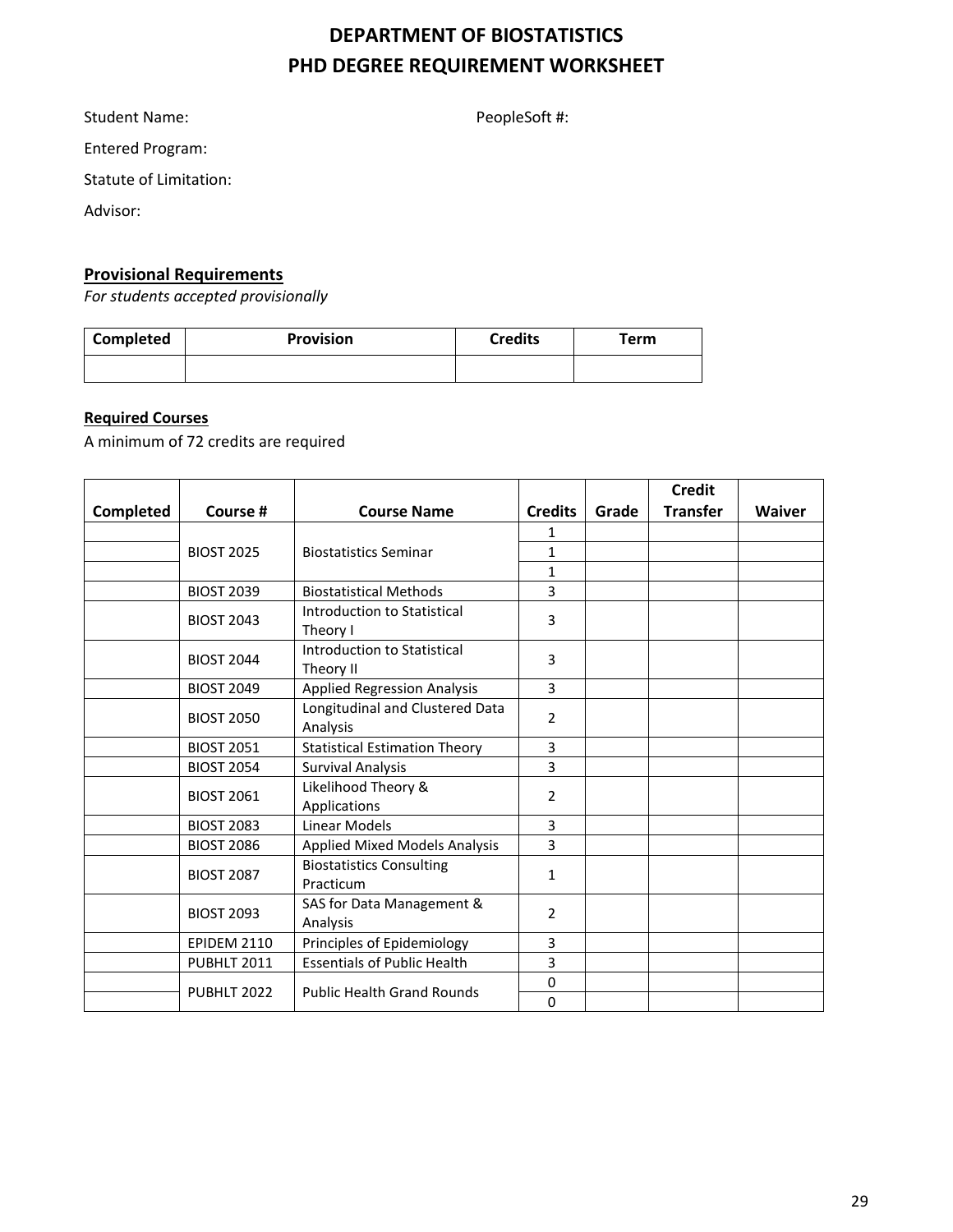#### **BIOST Elective Courses**

In situations where a student's special interests or needs indicate an alternative course is more appropriate it may be substituted with the permission of the primary academic advisor.

#### *6 of the following courses:*

|                  |                                                                                      |                                                                         |                |       | <b>Credit</b>   |               |
|------------------|--------------------------------------------------------------------------------------|-------------------------------------------------------------------------|----------------|-------|-----------------|---------------|
| <b>Completed</b> | Course #                                                                             | <b>Course Name</b>                                                      | <b>Credits</b> | Grade | <b>Transfer</b> | <b>Waiver</b> |
|                  | <b>BIOST 2016</b>                                                                    | Sampling Design & Analysis                                              | 2              |       |                 |               |
|                  | <b>BIOST 2036</b>                                                                    | Introduction to Health Data<br>Science                                  | 2              |       |                 |               |
|                  | <b>BIOST 2040</b>                                                                    | <b>Elements of Stochastic Processes</b>                                 | 3              |       |                 |               |
|                  | <b>BIOST 2052</b>                                                                    | <b>Multivariate Analysis</b>                                            | 3              |       |                 |               |
|                  | <b>BIOST 2056</b>                                                                    | Introduction to Diagnostic Test<br><b>Evaluation &amp; ROC Analysis</b> | 3              |       |                 |               |
|                  | <b>BIOST 2062</b>                                                                    | Clinical Trials: Methods &<br>Practice                                  |                |       |                 |               |
|                  | <b>BIOST 2063</b>                                                                    | Bayesian Data Science                                                   | 3              |       |                 |               |
|                  | <b>BIOST 2065</b>                                                                    | Analysis of Incomplete Data                                             | 3              |       |                 |               |
|                  | <b>BIOST 2068</b>                                                                    | Introduction to Causal Inference                                        | 3              |       |                 |               |
|                  | <b>BIOST 2069</b>                                                                    | <b>Statistical Methods for Omics</b><br>Data                            | $\overline{2}$ |       |                 |               |
|                  | <b>Introductory Statistical Learning</b><br><b>BIOST 2079</b><br>for Health Sciences |                                                                         | $\overline{2}$ |       |                 |               |
|                  | <b>BIOST 2080</b>                                                                    | <b>Advanced Statistical Learning</b>                                    | 2              |       |                 |               |
|                  | <b>BIOST 2094</b>                                                                    | <b>Advanced R Computing</b>                                             | $\overline{2}$ |       |                 |               |
|                  | <b>BIOST 2096</b>                                                                    | Numerical Methods in<br><b>Biostatistics</b>                            | 3              |       |                 |               |

## **Outside Elective Courses**

#### *At least 3 credits taken outside BIOST*

| Completed   Course # | <b>Course Name</b> | <b>Credits</b> | Grade | <b>Credit</b><br><b>Transfer</b> | <b>Waiver</b> |
|----------------------|--------------------|----------------|-------|----------------------------------|---------------|
|                      |                    |                |       |                                  |               |
|                      |                    |                |       |                                  |               |

#### **Research/Dissertation Courses**

*3 credits of BIOST 3010 or 1 term of FTDR 3999*

☐BIOST 3010 ☐FTDR 3999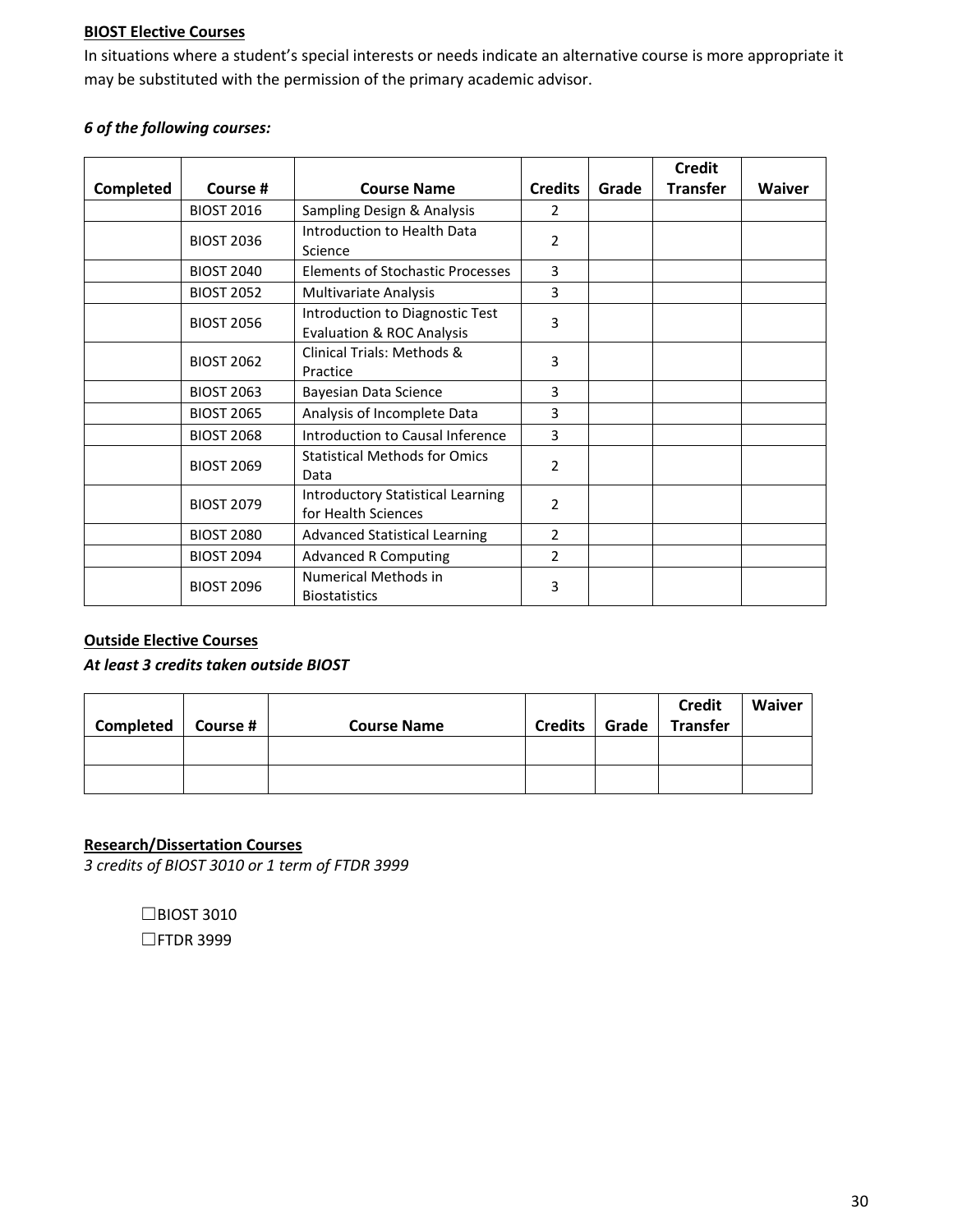#### **Milestones**

#### **1. Doctoral Preliminary Evaluation (Qualifying Exam)**

|                  | <b>Theory</b> | <b>Applied</b> | Overall | Date |
|------------------|---------------|----------------|---------|------|
| Attempt 1        |               |                |         |      |
| <b>Attempt 2</b> |               |                |         |      |
| (if applicable)  |               |                |         |      |

**2. Doctoral Overview/Prospectus \_\_\_\_\_\_\_\_\_\_\_\_\_\_\_\_\_\_\_\_\_\_\_\_\_\_\_\_\_\_\_\_\_\_\_\_\_\_\_**

**3. Doctoral Comprehensive Exam** \_\_\_\_\_\_\_\_\_\_\_\_\_\_\_\_\_\_\_\_\_\_\_\_\_\_\_\_\_\_\_\_\_\_\_\_\_\_

- **4. Admission Doctoral Candidacy** \_\_\_\_\_\_\_\_\_\_\_\_\_\_\_\_\_\_\_\_\_\_\_\_\_\_\_\_\_\_\_\_\_\_\_\_\_\_\_
- **5. Manuscript Submitted\_\_\_\_\_\_\_\_\_\_\_\_\_\_\_\_\_\_\_\_\_\_\_\_\_\_\_\_\_\_\_\_\_\_\_\_\_\_\_\_\_\_\_\_\_\_**

*At least one of the manuscripts, based on the dissertation and first authored by the student, must be submitted before the PhD dissertation defense.*

- **6. Dissertation Defense \_\_\_\_\_\_\_\_\_\_\_\_\_\_\_\_\_\_\_\_\_\_\_\_\_\_\_\_\_\_\_\_\_\_\_\_\_\_\_\_\_\_\_\_\_\_\_**
- **7. Exit Survey \_\_\_\_\_\_\_\_\_\_\_\_\_\_\_\_\_\_\_\_\_\_\_\_\_\_\_\_\_\_\_\_\_\_\_\_\_\_\_\_\_\_\_\_\_\_\_\_\_\_\_\_\_\_\_**

| <b>Term</b> | <b>Term GPA</b> | <b>Term Credits</b> | <b>CUM. GPA</b> | <b>CUM. Credits</b> | <b>IDP</b> |
|-------------|-----------------|---------------------|-----------------|---------------------|------------|
|             |                 |                     |                 |                     |            |
|             |                 |                     |                 |                     |            |
|             |                 |                     |                 |                     |            |
|             |                 |                     |                 |                     |            |
|             |                 |                     |                 |                     |            |
|             |                 |                     |                 |                     |            |
|             |                 |                     |                 |                     |            |
|             |                 |                     |                 |                     |            |
|             |                 |                     |                 |                     |            |
|             |                 |                     |                 |                     |            |
|             |                 |                     |                 |                     |            |
|             |                 |                     |                 |                     |            |
|             |                 |                     |                 |                     |            |
|             |                 |                     |                 |                     |            |
|             |                 |                     |                 |                     |            |
|             |                 |                     |                 |                     |            |

**Notes**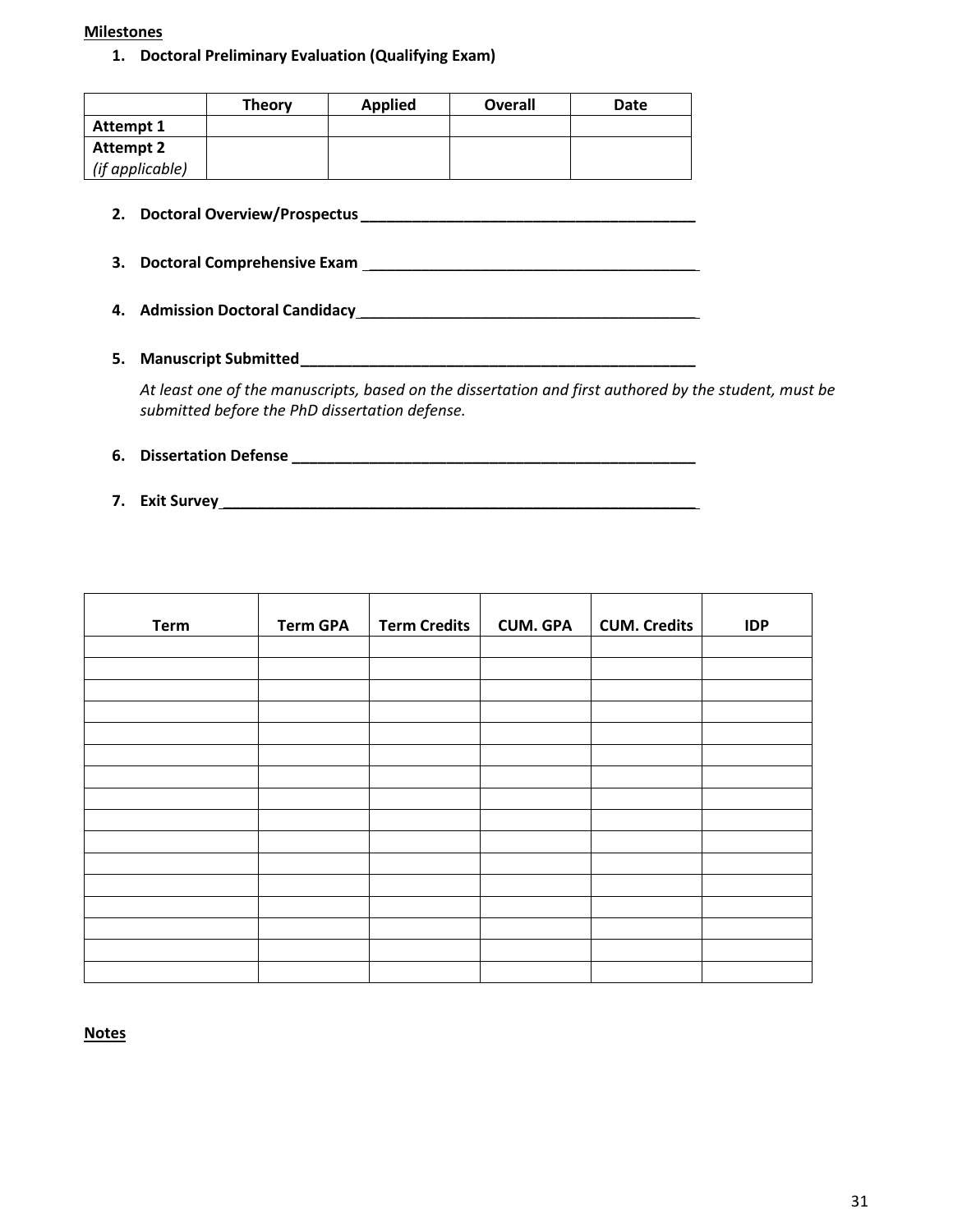# **DEPARTMENT OF BIOSTATISTICS MS DEGREE REQUIREMENT WORKSHEET**

Student: PeopleSoft #:

Start Date:

Statute of Limitations:

Academic Advisor:

# **Provisional Requirements**

*For students accepted provisionally*

| Completed | <b>Provision</b> | <b>Credits</b> | Grade | Term |
|-----------|------------------|----------------|-------|------|
|           |                  |                |       |      |

#### **Course Requirements**

A minimum of 40 credits are required

#### **Core Courses**

| <b>Completed</b> | Course                                                | <b>Credits</b>           | Grade | <b>Credit</b>   | <b>Waiver</b> |
|------------------|-------------------------------------------------------|--------------------------|-------|-----------------|---------------|
|                  |                                                       |                          |       | <b>Transfer</b> |               |
|                  | <b>BIOST 2025: Biostatistics Seminar</b>              | $\mathbf{1}$             |       |                 |               |
|                  | BIOST 2037: Foundations of Statistical Theory         | 4                        |       |                 |               |
|                  | <b>BIOST 2039: Biostatistical Methods</b>             | 3                        |       |                 |               |
|                  | <b>BIOST 2049: Applied Regression Analysis</b>        | 3                        |       |                 |               |
|                  | BIOST 2050: Longitudinal and Clustered Data           | $\overline{\mathcal{L}}$ |       |                 |               |
|                  | Analysis                                              |                          |       |                 |               |
|                  | <b>BIOST 2066: Applied Survival Analysis</b>          | $\overline{\phantom{a}}$ |       |                 |               |
|                  | BIOST 2081: Mathematical Methods for                  | 3                        |       |                 |               |
|                  | <b>Statistics</b>                                     |                          |       |                 |               |
|                  | <b>BIOST 2087: Biostatistics Consulting Practicum</b> | $\mathbf{1}$             |       |                 |               |
|                  | BIOST 2093: SAS for Data Management and               | $\overline{2}$           |       |                 |               |
|                  | Analysis                                              |                          |       |                 |               |
|                  | <b>BIOST 2022: Capstone Preparation</b>               | 1                        |       |                 |               |
|                  | BIOST 2099: Capstone                                  | 2                        |       |                 |               |
|                  | EPIDEM 2110: Principles of Epidemiology               | 3                        |       |                 |               |
|                  | PUBHLT 2011: Essentials of Public Health              | 3                        |       |                 |               |
|                  | <b>PUBHLT 2022: Public Health Grand Rounds</b>        |                          |       |                 |               |
|                  | $-1st$ term                                           | 0                        |       |                 |               |
|                  | $-2nd$ term                                           | 0                        |       |                 |               |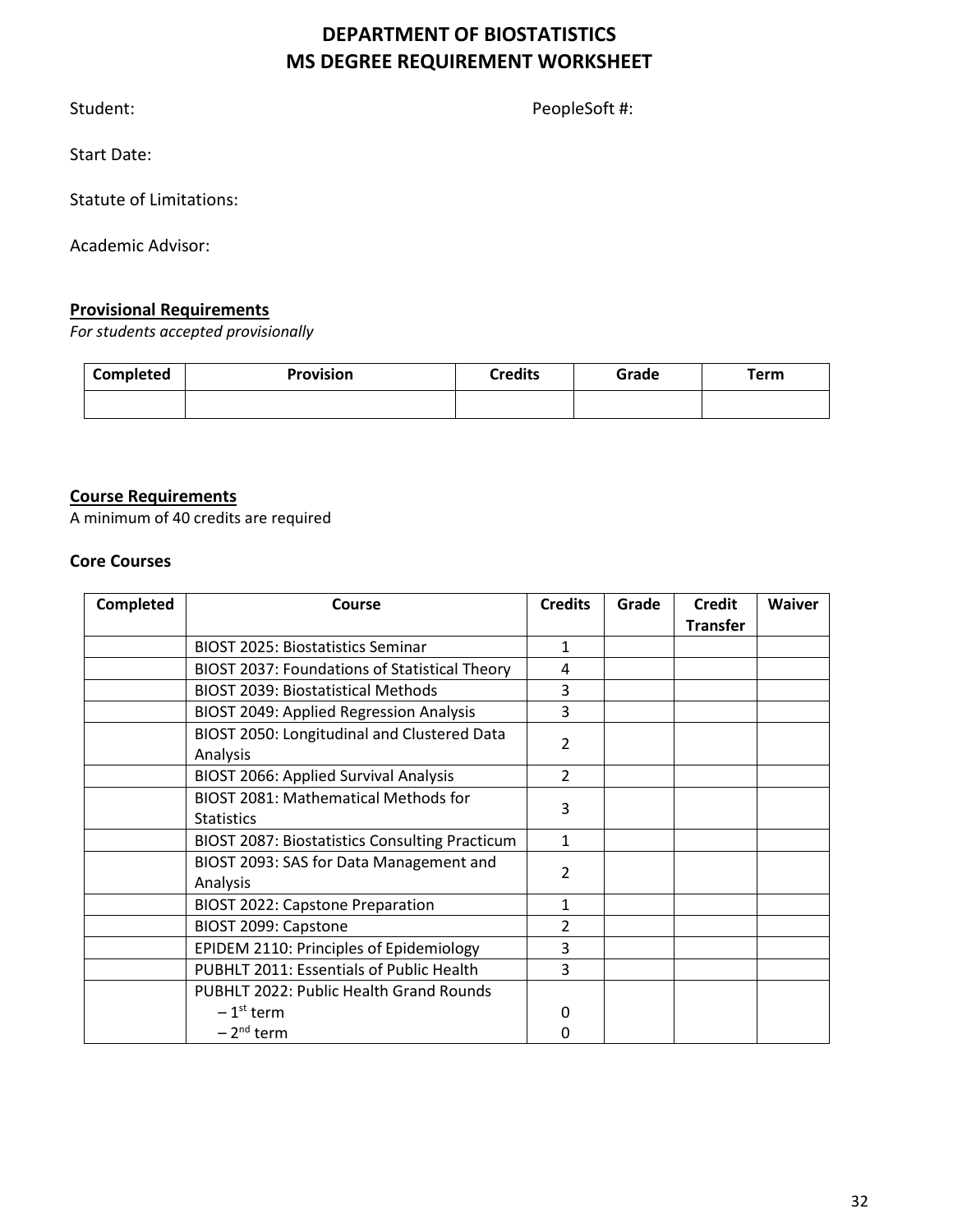#### **BIOST Electives**

Students must complete BIOST elective credits to bring the total number of course credits to 40. In situations where a student's special interests or needs indicate an alternative non-BIOST course is more appropriate it may be substituted with the permission of the student's academic. BIOST 2025 cannot fulfill elective credits.

| Completed | Course | <b>Credits</b> | Grade | <b>Credit Transfer</b> |
|-----------|--------|----------------|-------|------------------------|
|           |        |                |       |                        |
|           |        |                |       |                        |
|           |        |                |       |                        |
|           |        |                |       |                        |
|           |        |                |       |                        |
|           |        |                |       |                        |
|           |        |                |       |                        |

# **MS Comprehensive Examination**

| Attempt              | Date | <b>Result</b> |
|----------------------|------|---------------|
| <b>First Sitting</b> |      |               |
| Second Sitting       |      |               |

# **BIOST 2099: Capstone – MS Thesis Requirement**

|                      | Date | Result |
|----------------------|------|--------|
| Defense Presentation |      |        |

| <b>Term</b> | <b>Term GPA</b> | <b>Term Credits</b> | <b>CUM. GPA</b> | <b>CUM. Credits</b> |
|-------------|-----------------|---------------------|-----------------|---------------------|
|             |                 |                     |                 |                     |
|             |                 |                     |                 |                     |
|             |                 |                     |                 |                     |
|             |                 |                     |                 |                     |
|             |                 |                     |                 |                     |
|             |                 |                     |                 |                     |

**Notes**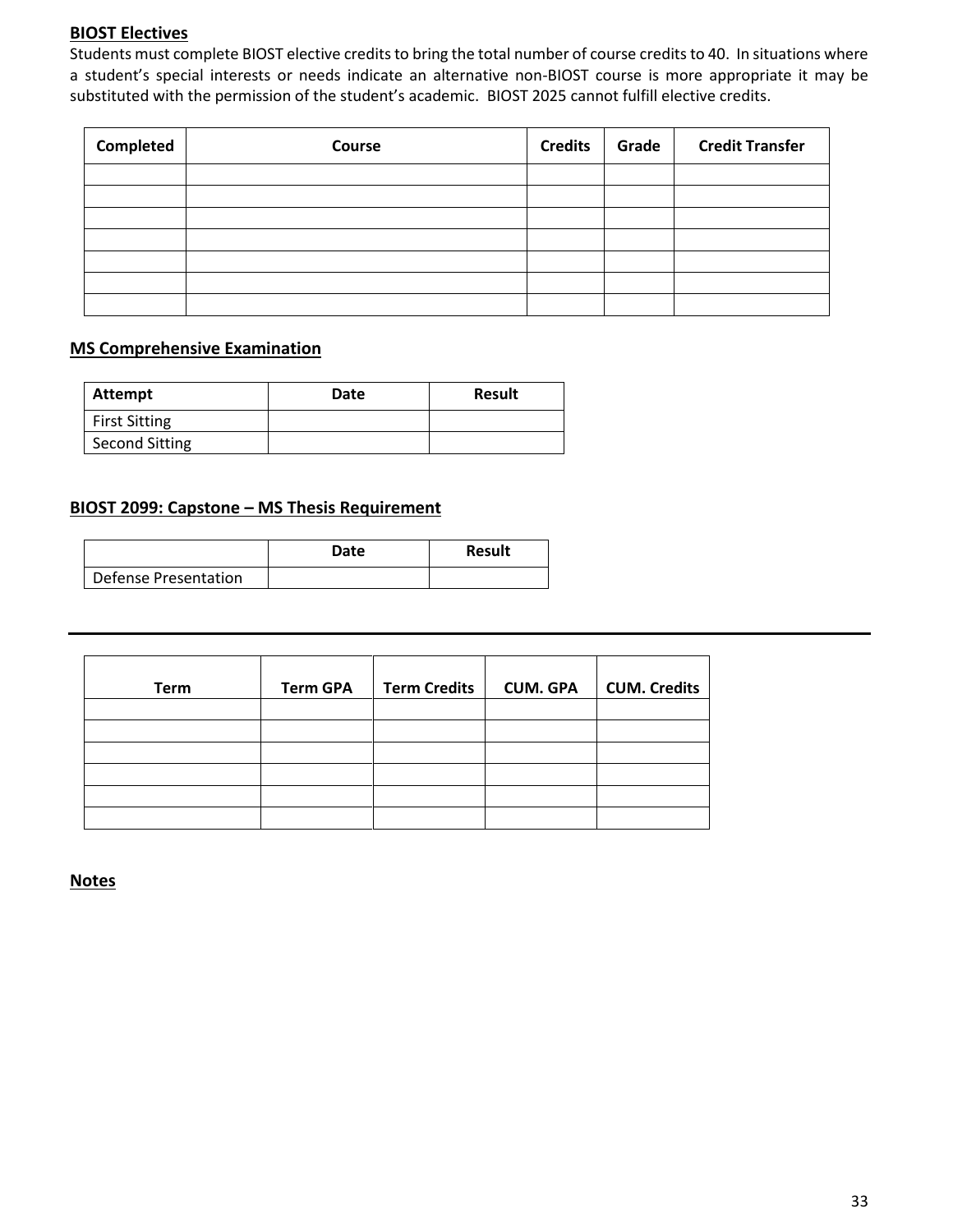# **DEPARTMENT OF BIOSTATISTICS MS HDS DEGREE REQUIREMENT WORKSHEET**

Student: PeopleSoft #:

Start Date:

Statute of Limitations:

Academic Advisor:

### **Provisional Requirements**

*For students accepted provisionally*

| Completed | Provision | <b>Credits</b> | Grade | Term |
|-----------|-----------|----------------|-------|------|
|           |           |                |       |      |

# **Course Requirements**

A minimum of 40 credits are required

#### **Core Courses**

| <b>Completed</b> | Course                                                | <b>Credits</b> | Grade | <b>Credit</b>   | <b>Waiver</b> |
|------------------|-------------------------------------------------------|----------------|-------|-----------------|---------------|
|                  |                                                       |                |       | <b>Transfer</b> |               |
|                  | <b>BIOST 2025: Biostatistics Seminar</b>              | 1              |       |                 |               |
|                  | BIOST 2036: Introduction to Health Data               | 2              |       |                 |               |
|                  | Science                                               |                |       |                 |               |
|                  | BIOST 2037: Foundations of Statistical Theory         | 4              |       |                 |               |
|                  | <b>BIOST 2039: Biostatistical Methods</b>             | 3              |       |                 |               |
|                  | <b>BIOST 2049: Applied Regression Analysis</b>        | 3              |       |                 |               |
|                  | BIOST 2079: Introductory Statistical Learning         | 2              |       |                 |               |
|                  | for Health Sciences                                   |                |       |                 |               |
|                  | BIOST 2081: Mathematical Methods for                  | 3              |       |                 |               |
|                  | <b>Statistics</b>                                     |                |       |                 |               |
|                  | <b>BIOST 2087: Biostatistics Consulting Practicum</b> | $\mathbf{1}$   |       |                 |               |
|                  | BIOST 2094: Advanced R Programming                    | $\overline{2}$ |       |                 |               |
|                  | BIOST 2022: Capstone Preparation                      | 1              |       |                 |               |
|                  | BIOST 2099: Capstone                                  | 2              |       |                 |               |
|                  | EPIDEM 2110: Principles of Epidemiology               | 3              |       |                 |               |
|                  | PUBHLT 2011: Essentials of Public Health              | 3              |       |                 |               |
|                  | PUBHLT 2022: Public Health Grand Rounds               |                |       |                 |               |
|                  | $-1st$ term                                           | 0              |       |                 |               |
|                  | $-2nd$ term                                           | O              |       |                 |               |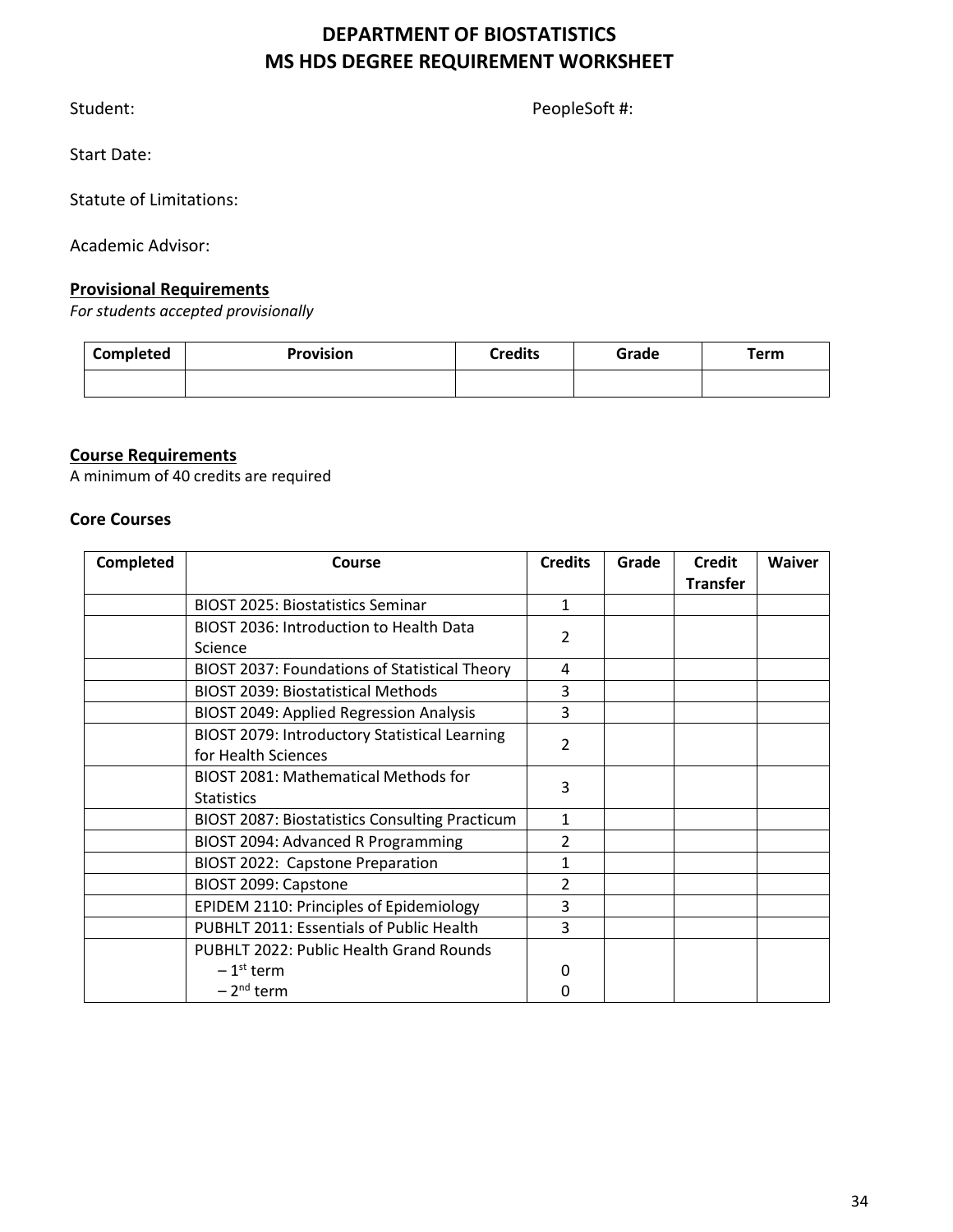# **HDS Electives**

Students must complete HDS elective credits to bring the total number of course credits to 40. In situations where a student's special interests or needs indicate an alternative course is more appropriate it may be substituted with the permission of the student's academic advisor. BIOST 2025 cannot fulfill elective credits.

| Completed | Course                                                                                              | <b>Credits</b> | Grade | <b>Credit Transfer</b> |
|-----------|-----------------------------------------------------------------------------------------------------|----------------|-------|------------------------|
|           | BIOST 2063: Bayesian Data Science                                                                   | 3              |       |                        |
|           | BIOST 2080: Advanced Statistical Learning                                                           | 2              |       |                        |
|           | BIOST 2093: SAS for Data Management &<br>Analysis                                                   | 2              |       |                        |
|           | BMIS 2542: Data Programming Essentials with<br>Python                                               | 3              |       |                        |
|           | <b>BMIS 2588: Database Management</b>                                                               | 3              |       |                        |
|           | <b>INFSCI 2160: Data Mining</b>                                                                     | 3              |       |                        |
|           | <b>INFSCI 2410: Introduction to Neural Networks</b>                                                 | 3              |       |                        |
|           | <b>INFSCI 2595: Machine Learning</b>                                                                | 3              |       |                        |
|           | <b>INFSCI 2725: Data Analytics</b><br>*Prior R, Java, or Python programming<br>experience required* | 3              |       |                        |
|           | PHARM 5834: Python for Data Management<br>and Analytics                                             | 3              |       |                        |
|           | STAT 2270: Data Mining                                                                              | 3              |       |                        |

#### **MS Comprehensive Examination**

| Attempt               | Date | <b>Result</b> |
|-----------------------|------|---------------|
| <b>First Sitting</b>  |      |               |
| <b>Second Sitting</b> |      |               |

#### **BIOST 2099: Capstone – MS Thesis Requirement**

|                      | Date | <b>Result</b> |
|----------------------|------|---------------|
| Defense Presentation |      |               |

| <b>Term</b> | <b>Term GPA</b> | <b>Term Credits</b> | <b>CUM. GPA</b> | <b>CUM. Credits</b> |
|-------------|-----------------|---------------------|-----------------|---------------------|
|             |                 |                     |                 |                     |
|             |                 |                     |                 |                     |
|             |                 |                     |                 |                     |
|             |                 |                     |                 |                     |
|             |                 |                     |                 |                     |
|             |                 |                     |                 |                     |

#### **Notes**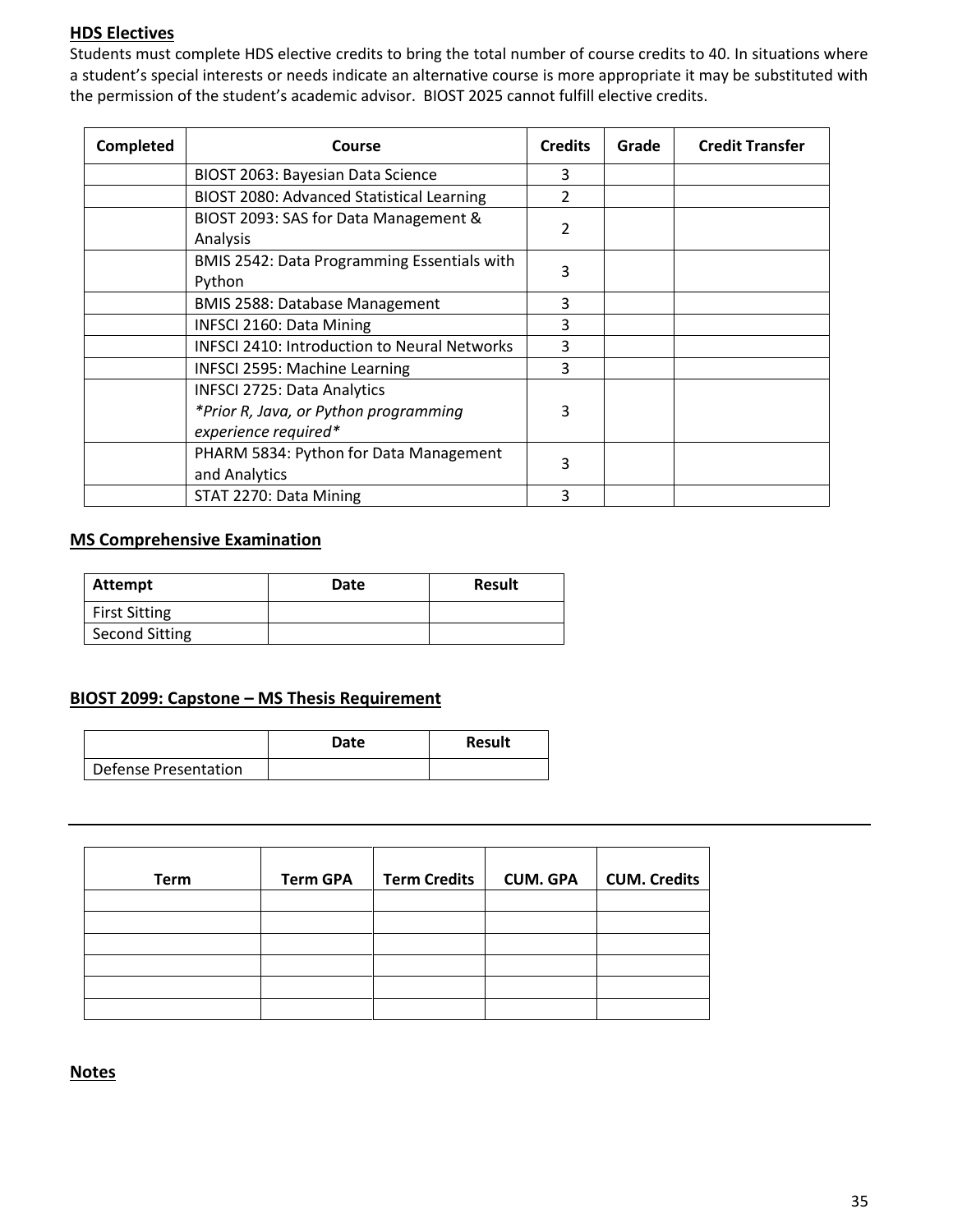# **DEPARTMENT OF BIOSTATISTICS MS SCG DEGREE REQUIREMENT WORKSHEET**

Student: PeopleSoft #:

Start Date:

Statute of Limitations:

Academic Advisor:

# **Provisional Requirements**

*For students accepted provisionally*

| <b>Completed</b> | <b>Provision</b> | <b>Credits</b> | Grade | <b>Term</b> |
|------------------|------------------|----------------|-------|-------------|
|                  |                  |                |       |             |

# **Course Requirements**

A minimum of 40 credits are required

### **Core Courses**

| Completed | Course                                                | <b>Credits</b> | Grade | <b>Credit</b>   | <b>Waiver</b> |
|-----------|-------------------------------------------------------|----------------|-------|-----------------|---------------|
|           |                                                       |                |       | <b>Transfer</b> |               |
|           | <b>BIOST 2025: Biostatistics Seminar</b>              | $\mathbf{1}$   |       |                 |               |
|           | <b>BIOST 2037: Foundations of Statistical Theory</b>  | 4              |       |                 |               |
|           | <b>BIOST 2039: Biostatistical Methods</b>             | 3              |       |                 |               |
|           | <b>BIOST 2049: Applied Regression Analysis</b>        | 3              |       |                 |               |
|           | <b>BIOST 2069: Statistical Methods for Omics</b>      | 2              |       |                 |               |
|           | Data                                                  |                |       |                 |               |
|           | BIOST 2079: Introductory Statistical Learning         | 2              |       |                 |               |
|           | for Health Sciences                                   |                |       |                 |               |
|           | <b>BIOST 2081: Mathematical Methods for</b>           | 3              |       |                 |               |
|           | <b>Statistics</b>                                     |                |       |                 |               |
|           | <b>BIOST 2087: Biostatistics Consulting Practicum</b> | 1              |       |                 |               |
|           | BIOST 2094: Advanced R Programming                    | $\overline{2}$ |       |                 |               |
|           | <b>BIOST 2022: Capstone Preparation</b>               | 1              |       |                 |               |
|           | BIOST 2099: Capstone                                  | 2              |       |                 |               |
|           | EPIDEM 2110: Principles of Epidemiology               | 3              |       |                 |               |
|           | PUBHLT 2011: Essentials of Public Health              | 3              |       |                 |               |
|           | PUBHLT 2022: Public Health Grand Rounds               |                |       |                 |               |
|           | $-1st$ term                                           | Ω              |       |                 |               |
|           | $-2nd$ term                                           | 0              |       |                 |               |